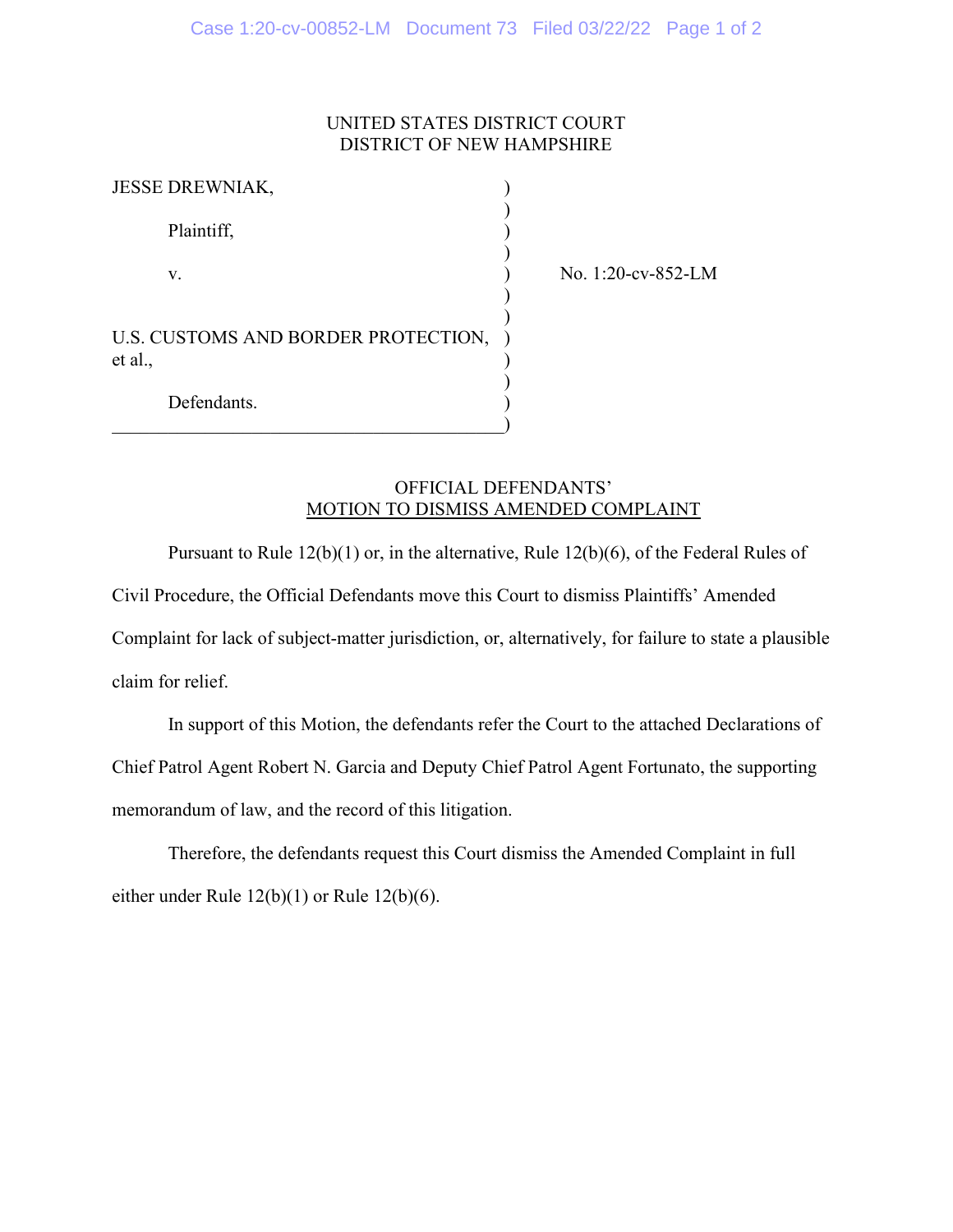BRIAN M. BOYNTON *Acting Assistant Attorney General*

BRIGHAM J. BOWEN *Assistant Director*

INDRANEEL SUR (D.C. Bar No. 978017) *Trial Attorney* United States Department of Justice Civil Division, Federal Programs Branch P.O. Box 883 Washington, DC 20044 Tel: (202) 616-8488 [Indraneel.Sur@usdoj.gov](mailto:Indraneel.Sur@usdoj.gov)

Of Counsel: KRISTIN A. TAYLOR Trial Attorney United States Department of Justice Civil Division, Federal Programs Branch Respectfully submitted,

JOHN J. FARLEY United States Attorney

By: /s/ Robert J. Rabuck Robert J. Rabuck First Assistant U.S. Attorney/Civil Chief New Hampshire Bar No. 2087 53 Pleasant Street, 4th Floor Concord, NH 03301 (603) 225-1552 [Rob.Rabuck@usdoj.gov](mailto:Rob.Rabuck@usdoj.gov)

By: /s/ Michael McCormack Michael McCormack Assistant U.S. Attorney New Hampshire Bar No. 16470 53 Pleasant Street, 4th Floor Concord, NH 03301 (603) 225-1552 [Michael.McCormack2@usdoj.gov](mailto:Michael.McCormack2@usdoj.gov)

*Attorneys for Official Defendants*

Dated: March 22, 2022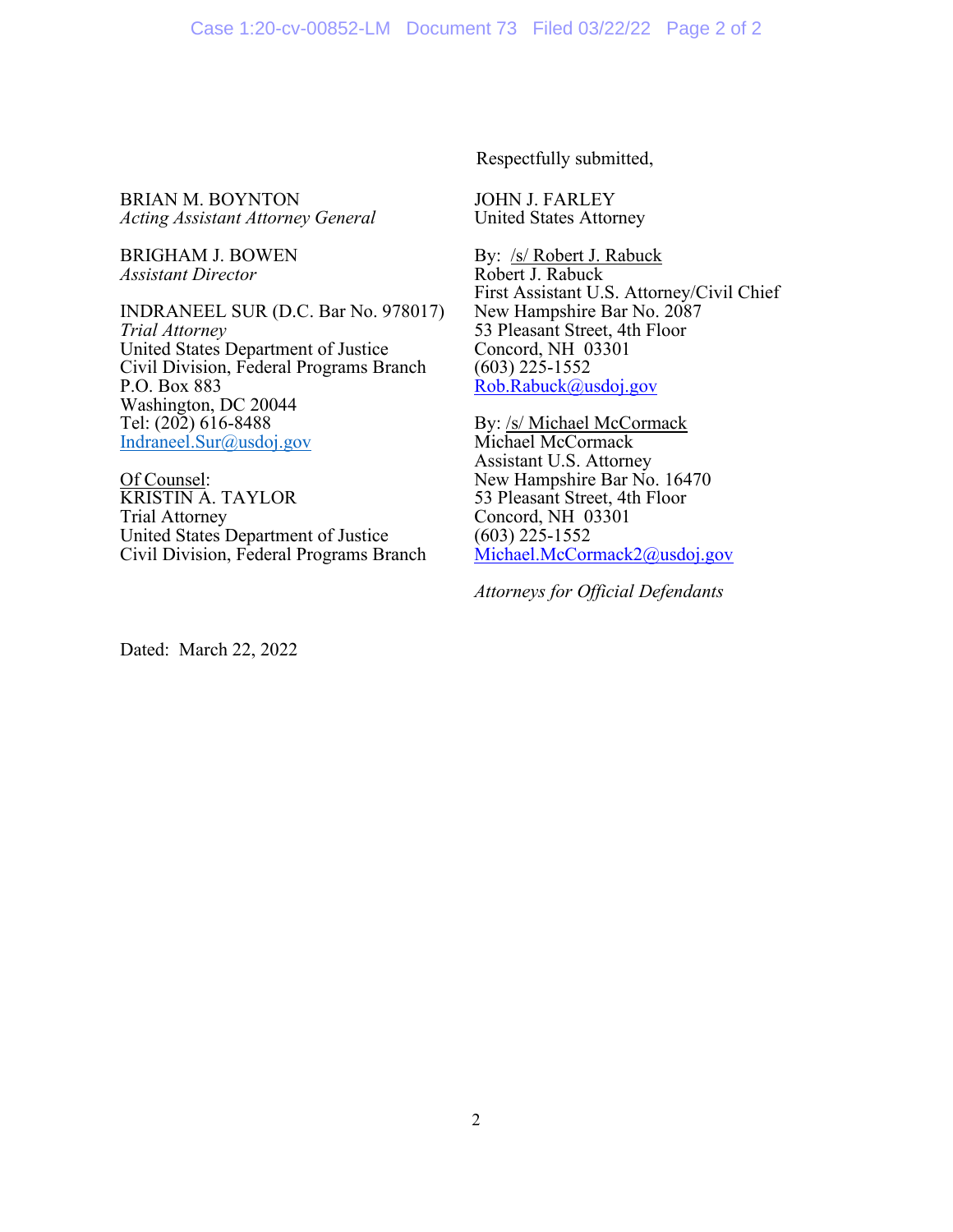## UNITED STATES DISTRICT COURT DISTRICT OF NEW HAMPSHIRE

) )

| JESSE DREWNIAK, et al.,                        |  |
|------------------------------------------------|--|
| Plaintiffs,                                    |  |
| V.                                             |  |
| U.S. CUSTOMS AND BORDER PROTECTION,<br>et al., |  |
| Defendants.                                    |  |

 $\hspace{.5cm}$   $\hspace{.5cm}$   $\hspace{.5cm}$   $\hspace{.5cm}$   $\hspace{.5cm}$   $\hspace{.5cm}$   $\hspace{.5cm}$   $\hspace{.5cm}$   $\hspace{.5cm}$   $\hspace{.5cm}$   $\hspace{.5cm}$   $\hspace{.5cm}$   $\hspace{.5cm}$   $\hspace{.5cm}$   $\hspace{.5cm}$   $\hspace{.5cm}$   $\hspace{.5cm}$   $\hspace{.5cm}$   $\hspace{.5cm}$   $\hspace{.5cm}$ 

No. 1:20-cv-852-LM

# OFFICIAL DEFENDANTS' MEMORANDUM OF LAW IN SUPPORT OF THEIR RULE 12(b)(1) AND RULE 12(b)(6) MOTION TO DISMISS THE AMENDED COMPLAINT

### INTRODUCTION

The Official Defendants file this memorandum of law in support of their motion to dismiss the Amended Complaint pursuant to Federal Rule of Civil Procedure 12(b)(1) ("Rule 12(b)(1)") or, in the alternative, Federal Rule of Civil Procedure 12(b)(6) ("Rule 12(b)(6)"). The Amended Complaint demands forward-looking relief–an extraordinary injunction and a declaration—purportedly because Plaintiffs previously encountered temporary interior checkpoints allegedly operated in violation of the authorizing federal statute (8 U.S.C. § 1357(a)(3), in addition to the Fourth Amendment of the United States Constitution. That claim is now nonjusticiable. The original Plaintiff's own intention to travel in the vicinity of the anticipated checkpoints is no longer concrete, and the new Plaintiff was not subject to criminal investigation or prosecution. Moreover, as shown in the declarations Defendants file today, the critical characteristics of the checkpoints Plaintiffs encountered have also changed in the long months that have passed since the alleged encounters in 2017 through 2019. Alternatively, if the claim were justiciable, the fundamental obligation to avoid unnecessary constitutional decisions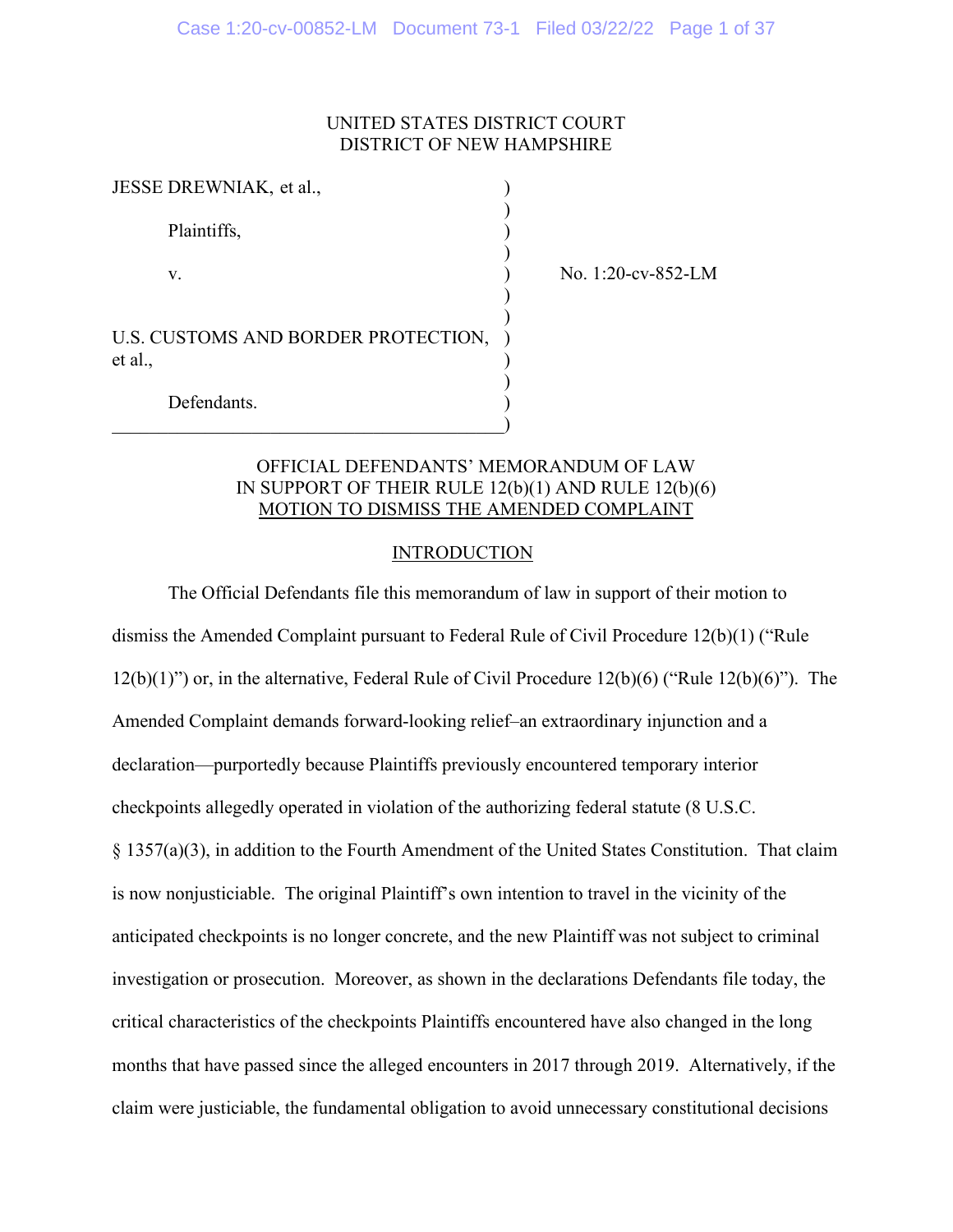#### Case 1:20-cv-00852-LM Document 73-1 Filed 03/22/22 Page 2 of 37

requires that Plaintiffs present their claim under the Administrative Procedure Act ("APA"). Plaintiffs should not be allowed to bypass either the APA or the constitutional avoidance doctrine by proceeding to litigate their Fourth Amendment contention, given that Plaintiffs themselves have raised the prospect that the Court could instead remedy the alleged wrongs by ruling for Plaintiffs on their statutory contention, vacating the challenged agency orders, and remanding for further agency proceedings—as it would in remedying any garden-variety APA claim. In contrast, the injunction and declaration demanded cannot be reconciled with established limitations on federal jurisdiction and equitable relief, and should be denied.

#### SUMMARY OF THE ARGUMENT

The Amended Complaint should be dismissed for lack of subject-matter jurisdiction, or, alternatively, for failure to state a plausible claim for relief, for five main reasons.

*First*, the two Plaintiffs lack Article III standing. Their allegations seek to rely on "a highly attenuated chain of possibilities" insufficient to show a "certainly impending" threatened injury. *Clapper v. Amnesty Int'l USA*, 568 U.S. 398, 410, 416 (2013). Although this Court denied the Rule 12(b)(1) motion directed to the original complaint, key to that decision was Plaintiff Drewniak's averred intention to travel to the White Mountains on a path near the temporary interior checkpoint in Woodstock, NH that gave rise to his August 2017 arrest and subsequent state court victory, such that this Court reasoned that he alleged suffering an impending injury from the anticipated checkpoint operation. But Plaintiff Drewniak no longer alleges such an intention to travel to the White Mountains because of intervening personal circumstances. And Plaintiff Fuentes's nebulous allegations about his passage through past checkpoints (albeit not later than 2019, more than two years ago) cannot suffice to show injury-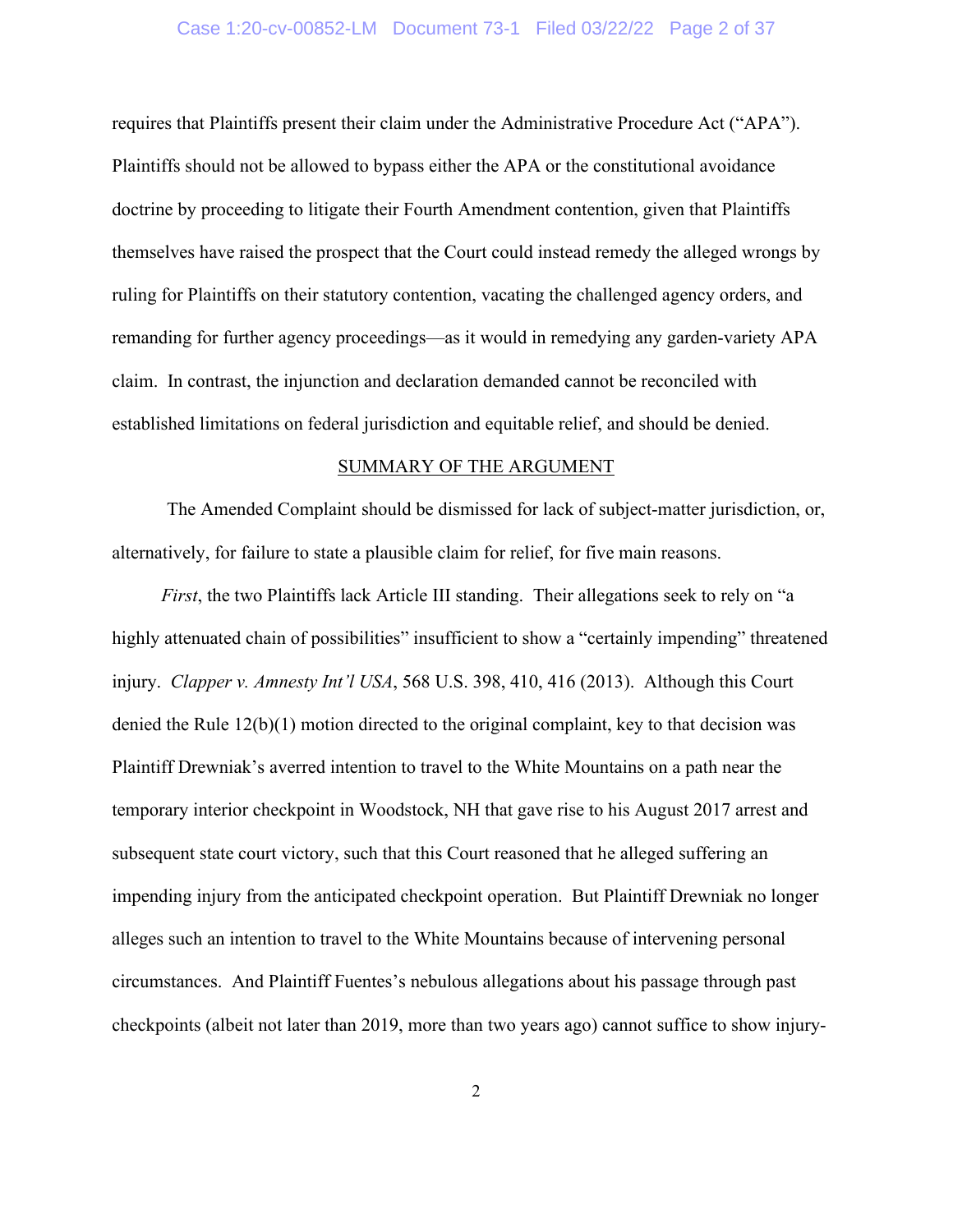#### Case 1:20-cv-00852-LM Document 73-1 Filed 03/22/22 Page 3 of 37

in-fact to seek the injunction Plaintiffs have demanded, given that Fuentes does not allege he was ever arrested at any checkpoint.

Moreover, even apart from the deficiencies in Plaintiffs' own averments of standing, the declarations Defendants are filing today in support of the Rule 12(b)(1) motion clarify that the particular circumstances that gave rise to Plaintiff Drewniak's asserted Fourth Amendment violation in August 2017 are not likely to result in similar injury again to him (or anyone else). State police are no longer continuously present with United States Border Patrol ("USBP") agents at the agency's checkpoints. USBP agents now may seize and destroy personal use quantities of marijuana discovered on an individual during a checkpoint operation rather than referring those individuals to state law enforcement, reflecting New Hampshire's recent decriminalization of personal-use quantities of marijuana. Furthermore, the particular agency orders underpinning the checkpoint operations Plaintiffs allegedly encountered long ago expired. Indeed, USBP is not alleged to have operated any challenged checkpoint in Woodstock, NH after 2019. Other than sheer conjecture, there is no basis for concluding that the conditions giving rise to Drewniak's arrest will recur, as to Drewniak or any other person.

*Second*, Plaintiffs improperly attempt to rely on alleged injuries of and rights of parties not before the Court. Under the ordinary rule against third-party standing, Plaintiffs cannot establish either Article III injury-in-fact, or a facially plausible claim, by asserting the rights of—or seeking an expansive injunction purporting to restrain Defendants' law enforcement obligations toward—nonparties who allegedly passed through past checkpoints. Plaintiffs have neither "a 'close' relationship" with those nonparties, nor do Plaintiffs identify any "hindrance" to those nonparties' ability to protect their own interests. *Kowalski* v. *Tesmer*, 543 U.S. 125, 129 (2004).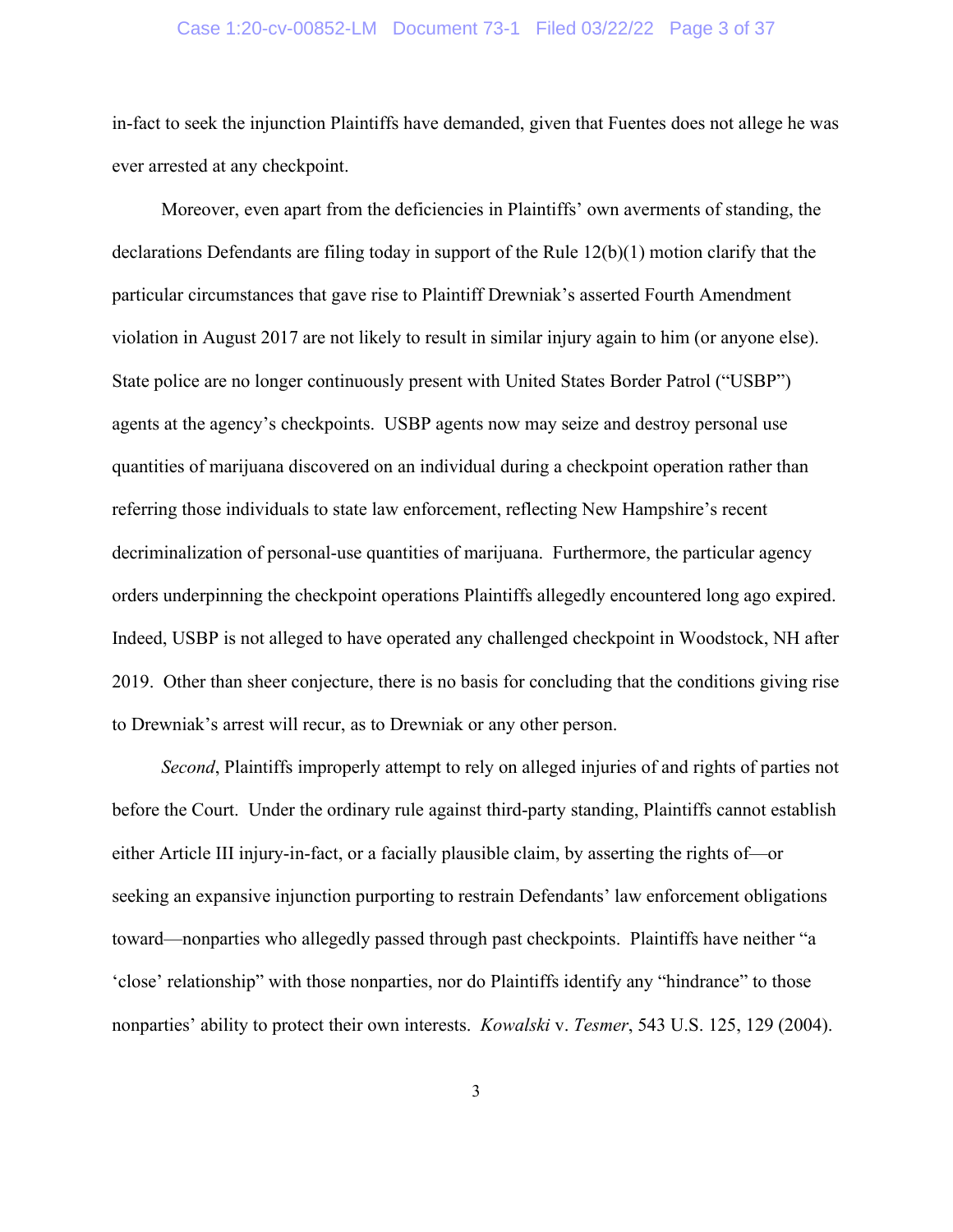*Third*, in an apparent attempt to circumvent the parameters of ordinary APA review *and* the constitutional avoidance doctrine, Plaintiffs have purported to seek relief exclusively under the Fourth Amendment. Yet Plaintiffs have alleged that the challenged checkpoints are *both* contrary to the pertinent statute, 8 U.S.C. § 1357(a)(3) (authorizing searches "for the *purpose of*  patrolling the border to prevent the illegal entry of aliens") (emphasis added), *and* contrary to the Fourth Amendment, which *City of Indianapolis v. Edmond*, 531 U.S. 32 (2000), interpreted to disallow "a checkpoint program whose primary purpose was to detect evidence of ordinary criminal wrongdoing." *Id.* at 38. And Plaintiffs also contend that the checkpoints lack the "effectiveness" they argue the Fourth Amendment requires. But according to the Amended Complaint itself, the Court could simply decide the case entirely in Plaintiffs' favor on the statutory contention without reaching any constitutional contention, because if (as Plaintiffs allege) the checkpoints' purpose is other than preventing violations of immigration law, then the checkpoints are unauthorized by  $\S 1357(a)(3)$ —which would be a traditional ground for their invalidation under the APA. By omitting any APA claim, the Amended Complaint apparently attempts to force this Court to decide the Fourth Amendment question instead.

That is a pleading gambit which the Court should reject. Plaintiffs' tactical choice cannot override the fundamental duty to decide the case on narrower grounds where possible to avoid constitutional issues. *Marasco & Nesselbush, LLP v. Collins*, 6 F.4th 150, 178–79 (1st Cir. 2021). One available path would thus be to hold Plaintiffs to their pleading choice, and dismiss the Amended Complaint. Another available path would be for the Court to enter an order construing the Amended Complaint as raising the identified statutory contention as well as the Fourth Amendment contention, through APA causes of action.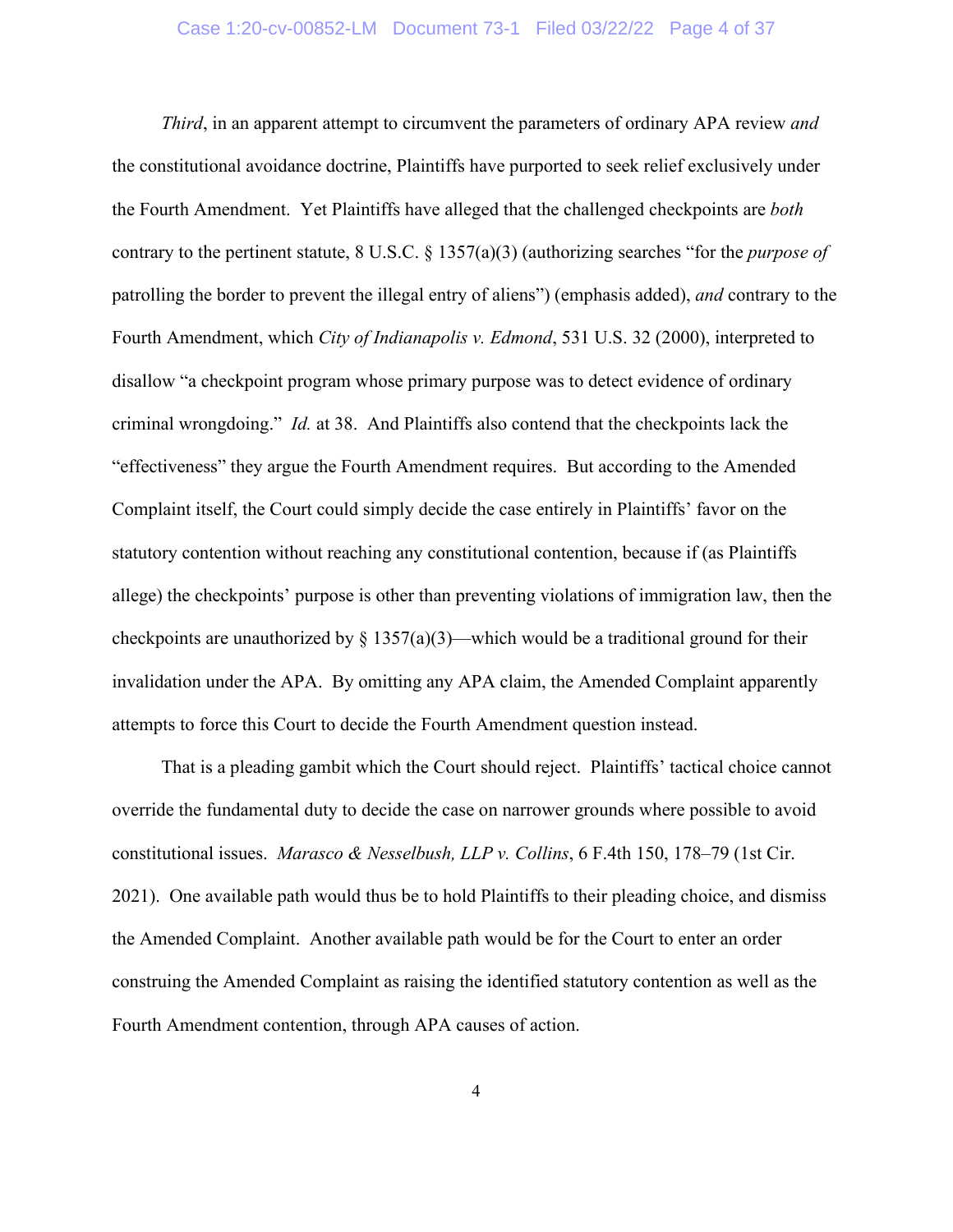*Fourth*, either under Rule 12(b)(1) or 12(b)(6), the sweeping injunction Plaintiffs demand should be denied, and the relief should be confined to what the APA ordinarily affords, namely, vacatur of the challenged agency action and remand for further agency proceedings (not any injunction or other declaration). Plaintiffs demand an injunction against operation of "additional unconstitutional [USBP] checkpoints in New Hampshire for the purpose of drug interdiction," Am. Compl.  $\P$  121 [hereinafter "AC"], and "additional unconstitutional [USBP] checkpoints on I-93 in Woodstock, [NH], that seize individuals without a warrant or reasonable suspicion," *id.* ¶ 122. Even if Plaintiffs were to have an injury-in-fact, they cannot use that as "leverage" to obtain such expansive relief free from the temporal, geographical, and other characteristics of the particular episodes in which Plaintiffs experienced purported seizures or searches. *Daimler Chrysler Corp. v. Cuno*, 547 U.S. 332, 340 (2006). Among other flaws, the injunction demanded is cast in such indefinite terms that it would require Defendants to constantly seek ongoing guidance from this Court about what checkpoint operations are permissible, and it would require the Court to predict how the Fourth Amendment would apply to future interactions between Defendants and nonparty drivers passing through temporary interior checkpoints, foreclosing the Court's ability to consider case-specific circumstances critical to deciding any Fourth Amendment question.

*Fifth*, the declaration demanded should be denied because, even if there were jurisdiction to issue it, such a decree would lack any appropriate "useful purpose." *Pub. Serv. Comm'n v. Wycoff Co.*, 344 U.S. 237, 244 (1952). Plaintiff Drewniak already benefits from a state court victory, which was a determination ending his criminal case, and neither he nor Plaintiff Fuentes alleges any actual need for a parallel decision from this Court. To the contrary, given Plaintiffs'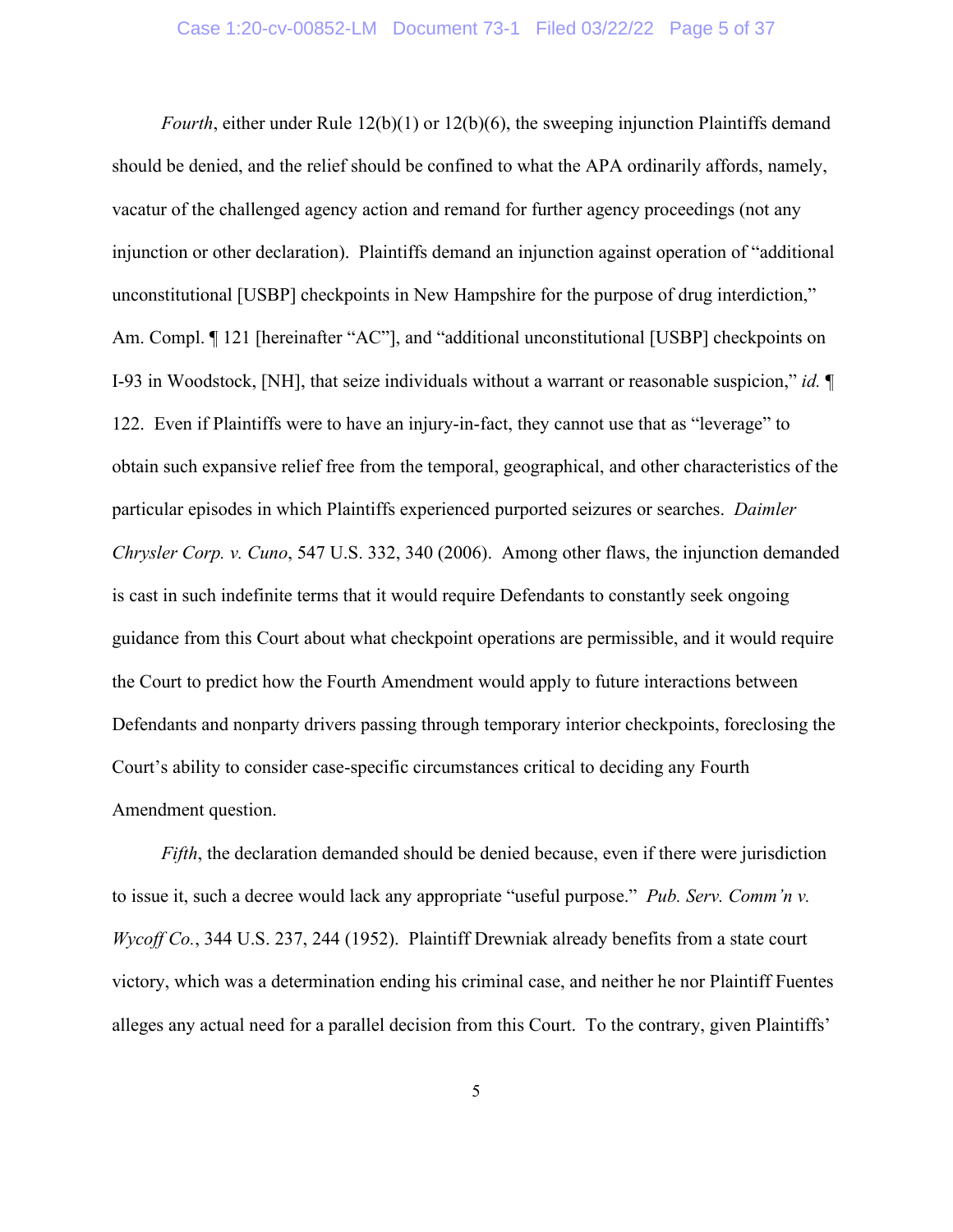#### Case 1:20-cv-00852-LM Document 73-1 Filed 03/22/22 Page 6 of 37

inability to allege experiencing any allegedly improper checkpoint operations later than 2019, any such declaration would only address events of more than two years ago.

#### BACKGROUND

Jesse Drewniak filed the original complaint in August 2020 against Chief Patrol Agent Robert N. Garcia in his official capacity, United States Customs and Border Protection ("CBP"), and the USBP. Document Number ("DN") 1. Drewniak alleged that USBP conducted temporary interior checkpoints in the Woodstock, NH area that violated his Fourth Amendment rights because USBP operated the checkpoints "for the purpose of drug interdiction," and the plaintiff was "unreasonably seized . . . without a warrant or reasonable suspicion because the checkpoint's effectiveness (if any) at minimizing illegal entry from the border was outweighed by the degree of intrusion on his individual rights." DN 1 at 29–30. Drewniak sought injunctive and declaratory relief, to halt all future checkpoints conducted by USBP in New Hampshire. *Id*. at 29-31. The Court has recounted the details of Drewniak's allegations in its Order of April 2, 2021. DN 49; 2021 WL 1318028 ("MTD Order").

Plaintiffs filed the Amended Complaint on December 8, 2021. DN 64. The Amended Complaint states (albeit in a footnote) that Drewniak, a resident of Hudson, no longer travels to the White Mountains with frequency because of COVID-19 and recent challenges in his personal life, including an unfortunate family emergency. AC ¶ 101 n.21. Otherwise, the Amended Complaint is essentially the same as the original complaint, except that it adds a new plaintiff, Sebastian Fuentes. He allegedly lives in the Woodstock, NH area and traveled through USBP checkpoints near the town several times. AC ¶¶ 105-110. On two of those occasions, in August 2018 and June 2019, Fuentes allegedly traveled intentionally to the Woodstock checkpoints to "chronicle" his experiences on video and "his objection" to the checkpoints. AC ¶ 108.

6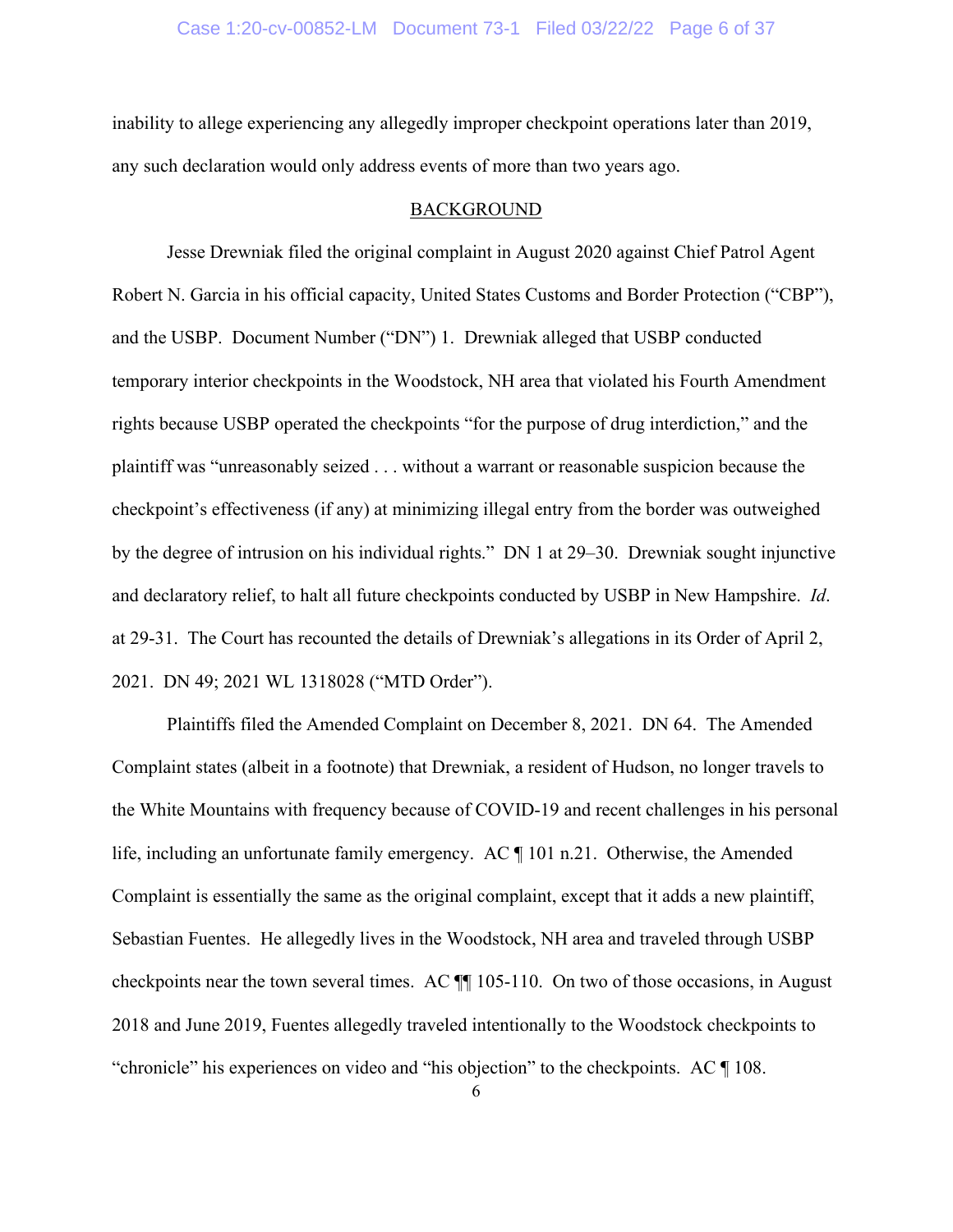#### Legal Standard For Rule 12(b)(1) And Rule 12(b)(6) Motions

Defendants' declarations filed today in support of the Rule 12(b)(1) motion challenge the completeness (and in that sense the accuracy) of the Amended Complaint's allegations of subject-matter jurisdiction. "Where a defendant challenges the accuracy of the plaintiffs' allegations, those allegations 'are entitled to no presumptive weight,' and 'the court must address the merits of the jurisdictional claim by resolving the factual disputes between the parties.'" *Freeman v. City of Keene*, No. 1:20-cv-963, 2021 WL 3513888, at \*1 (D.N.H. Aug. 10, 2021) (McCafferty, J.) (quoting *Valentin v. Hosp. Bella Vista*, 254 F.3d 358, 363 (1st Cir. 2001)); *see Land v. Dollar*, 330 U.S. 731, 735 n.4 (1947) (in examining subject-matter jurisdiction court "may inquire by affidavits or otherwise, into the facts as they exist").

To overcome a Rule 12(b)(6) motion, the pleading "must contain sufficient factual matter . . . to state a claim to relief that is plausible on its face." *Saldivar v. Racine*, 818 F.3d 14, 18 (1st Cir. 2016) (alteration in original) (quoting *Ashcroft v. Iqbal*, 556 U.S. 662, 678 (2009)) (internal quotation marks omitted). Discarding "bald assertions, subjective characterizations and legal conclusions," *DM Research, Inc. v. Coll. Of Am. Pathologists*, 170 F.3d 53, 55 (1st Cir. 1999) (quotation marks omitted), dismissal is proper when "the factual allegations in the complaint are too meager, vague, or conclusory to remove the possibility of relief from the realm of mere conjecture," *Barchock v. CVS Health Corp.*, 886 F.3d 43, 48 (1st Cir. 2018) (quoting *SEC v. Tambone*, 597 F.3d 436, 442 (1st Cir. 2010) (en banc)).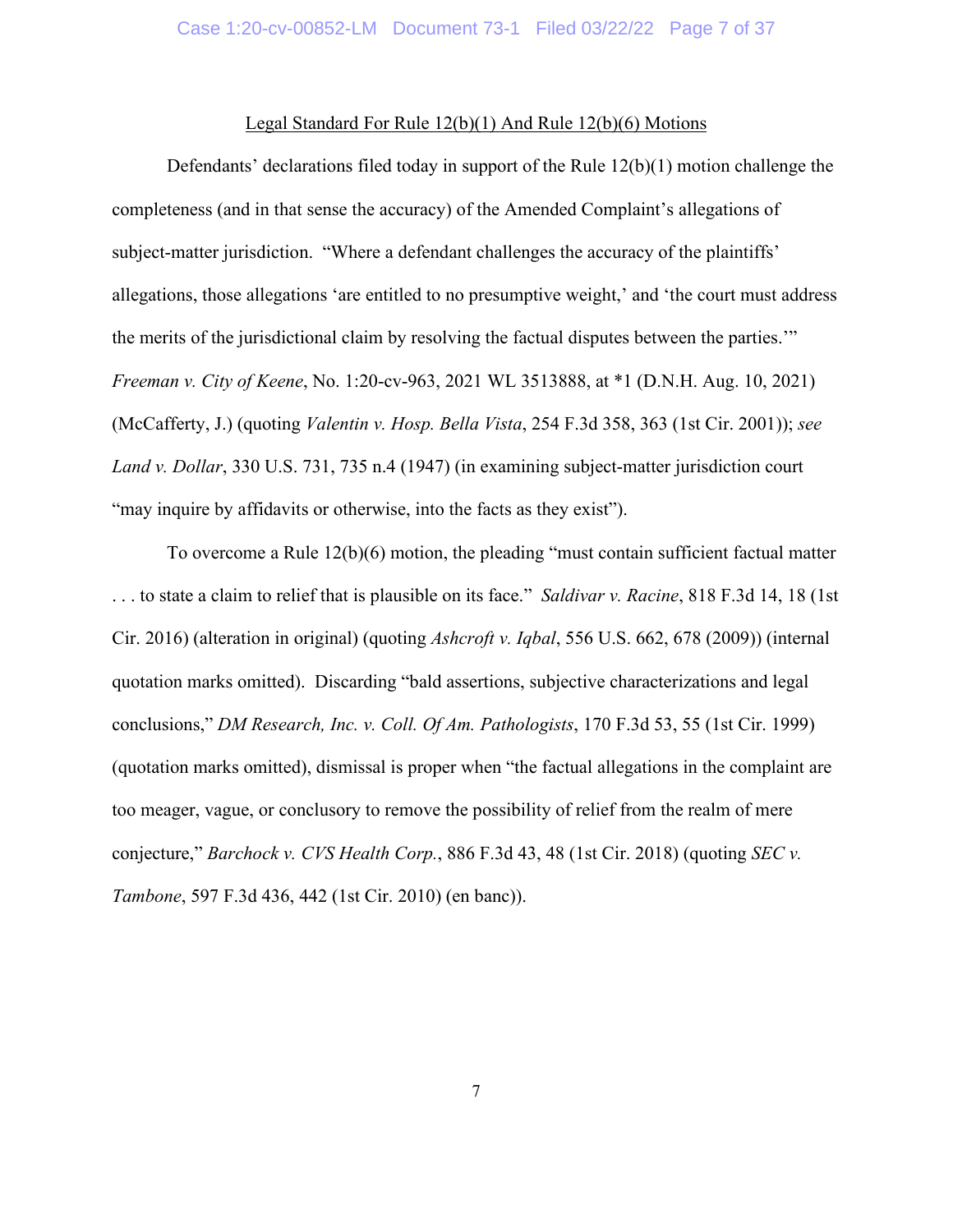#### ARGUMENT

# **A. Plaintiffs' Asserted Future Injuries Are Conjectural And Not Imminent Or Certainly Impending***.*

Article III of the Constitution limits federal courts' jurisdiction to actual "Cases" or "Controversies." The "threshold requirement" of Article III standing "ensures that" federal courts "act as judges, and do not engage in policymaking properly left to elected representatives." *Gill v. Whitford*, 138 S. Ct. 1916, 1923 (2018) (quoting *Hollingsworth v. Perry*, 570 U.S. 693, 700 (2013)). To establish Article III standing, a plaintiff must establish (1) that he has "suffered an injury in fact . . . which is (a) concrete and particularized, and (b) actual or imminent, not conjectural or hypothetical;" (2) a sufficient "causal connection between the injury and the conduct complained of;" and (3) a "likel[ihood]" that "the injury will be redressed by a favorable decision." *Lujan v. Defenders of Wildlife,* 504 U.S. 555, 560–61 (1992) (internal quotation marks and citations omitted). The plaintiff must "demonstrate standing separately for each form of relief sought." *DaimlerChrysler Corp.,* 547 U.S. at 352; *see Clapper v. Amnesty Int'l USA*, 568 U.S. at 398, 409 (2013); *Summers v. Earth Island Inst.*, 555 U.S. 488, 494–97 (2009). So "[a]t least one plaintiff must have standing to seek each form of relief requested in the complaint." *Town of Chester, N.Y. v. Laroe Estates, Inc.*, 137 S. Ct. 1645, 1651 (2017). Because its "[r]elaxation … is directly related to the expansion of judicial power," the standing inquiry is "especially rigorous" when reaching the merits would force the judiciary "to decide whether an action taken by one of the other two branches of the Federal Government was unconstitutional." *Clapper*, 568 U.S. at 408-09 (citations omitted).

To seek injunctive relief, the plaintiff must establish a present injury or an "actual and imminent"—not "conjectural"—threat of future injury. *Summers,* 555 U.S. at 493. That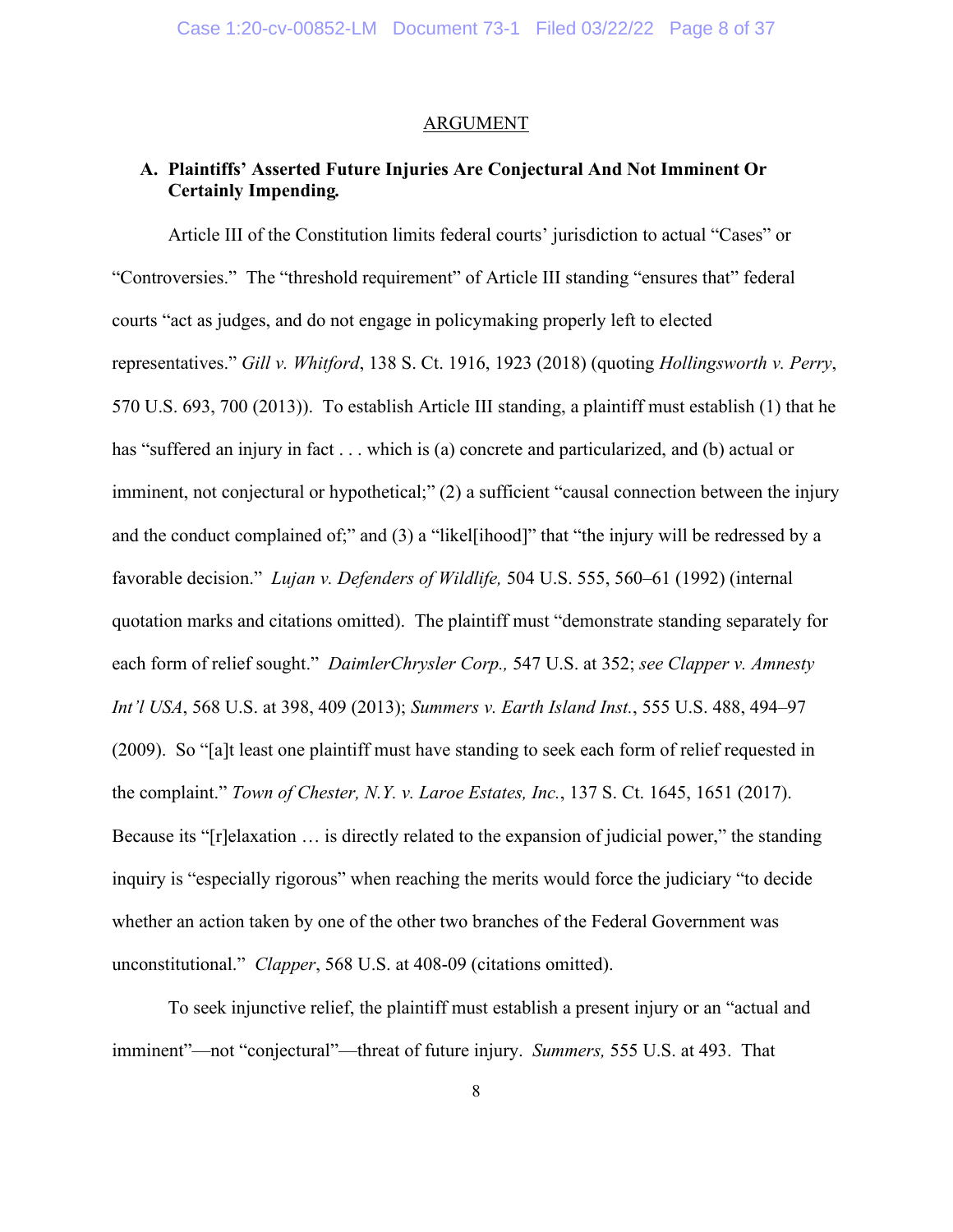#### Case 1:20-cv-00852-LM Document 73-1 Filed 03/22/22 Page 9 of 37

imminent injury must be present "at the commencement of the litigation," *Davis v. Fed. Election Commission,* 554 U.S. 724, 732 (2008) (citation omitted), *i.e.*, here, the filing of the Amended Complaint, *see Freeman*, 2021 WL 3513888, at \*9. Past alleged injuries cannot provide standing to seek future injunctive relief. *See City of Los Angeles v. Lyons*, 461 U.S. 95, 102 (1983) ("[P]ast exposure to illegal conduct does not in itself show a present case or controversy regarding injunctive relief[.]"). Rather, such a controversy exists only when a plaintiff establishes the existence of a "real and immediate threat" that he or she will be subjected to the same conduct that precipitated the litigation. *Id.* at 103. An "allegation of future injury may suffice if the threatened injury is 'certainly impending,' or there is a 'substantial risk' that the harm will occur.'' *Susan B. Anthony List v. Driehaus*, 134 S. Ct. 2334, 2340 (2014) (quoting *Clapper*, 568 U.S. at 414–15 n.5) (cleaned up). "'[A]llegations of *possible* future injury,' on the other hand, 'are not sufficient.'" *Freeman*, 2021 WL 3513888, at \*6 (quoting *Clapper*, 568 U.S. at 409) (in turn quoting *Whitmore v. Arkansas*, 495 U.S. 149, 158 (1990)).

The Amended Complaint's allegations satisfy neither of those formulations ("certainly impending" or "substantial risk"), because even the latter formulation is unsatisfied "in light of the attenuated chain of inferences necessary to find harm here." *See Clapper*, 568 U.S. at 414– 15 n.5; *see also Doe v. N.H. Dep't of Corr. Comm'r*, No. 21-cv-604, 2022 WL 673251, at \*2 (D.N.H. Mar. 7, 2022) (McCafferty, J.) ("To the extent plaintiff seeks an injunction based on a risk of future harm, 'he may pursue forward-looking[ ] injunctive relief to prevent the harm from occurring, at least so long as the risk of harm is sufficiently imminent and substantial.'") (quoting *TransUnion LLC v. Ramirez*, 141 S. Ct. 2190, 2210 (2021)). (We refer below to the "certainly impending" formulation for convenience.)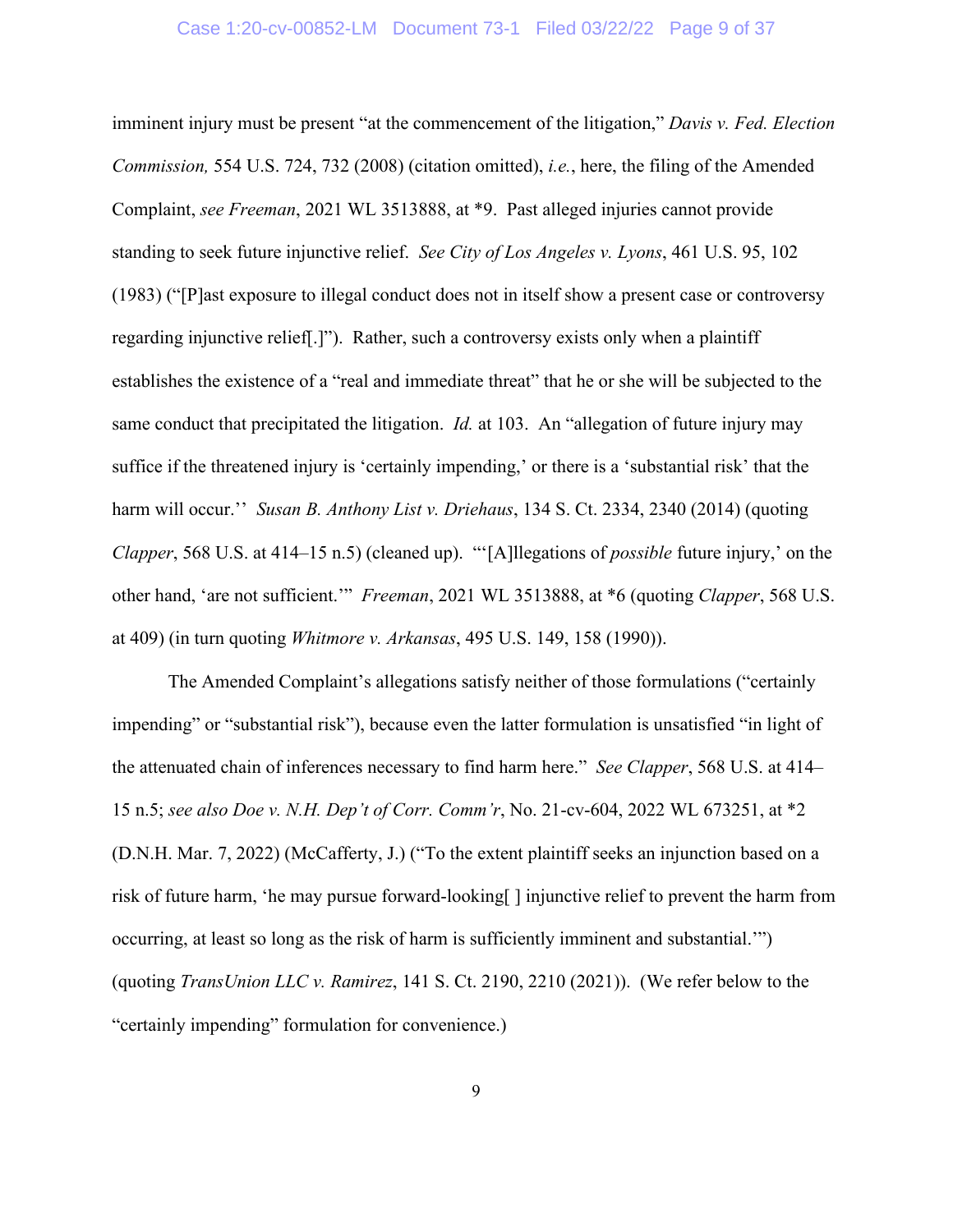*i. Drewniak Now Lacks Concrete Plans To Travel Near Anticipated Checkpoints* This Court previously ruled that Drewniak sufficiently alleged Article III standing because he "is an avid outdoorsman who travels to the White Mountains virtually every week of the year" and will continue trips through Woodstock on I-93 with the same frequency and would likely encounter future checkpoints there. MTD Order, 2021 WL 1318028 at \*11.

But now, Drewniak candidly avers (albeit in a footnote) that "in light of COVID-19, additional work responsibilities, and a family medical emergency, [he] travels to the White Mountains with less frequency than he once did or anticipated . . . when the case was first filed. While the future is beyond prediction, [he] ideally intends to resume his prior frequent transit to the North Country once his life circumstances again allow." AC ¶ 101 n.21. Drewniak's challenging and unfortunate circumstances show that there is no longer a real and immediate threat that he will suffer a future injury, which is a prerequisite for standing for injunctive or declaratory relief. *Gray v. Cummings*, 917 F. 3d 1, 19 (1st Cir. 2019); *see also Freeman*, 2021 WL 3513888, at  $*6$  ([A]llegations of possible future injury . . . are not sufficient").

*Laufer v. Acheson Hotels*, LLC, No. 2:20-cv-00344, 2021 WL 1993555 (D. Maine May 18, 2021), presented a similar deficiency. Laufer was a disability rights advocate who tested hotel reservation systems under the Americans with Disabilities Act. Laufer's amended complaint averred that, since 2019, she had been planning a cross-country trip, including Maine, where the defendant's property was located. *Id* at \*5. She averred that her trip was to begin when the pandemic ends. *Id*. The Court concluded that Laufer could not allege an immediate future injury when she had no immediate plan to travel to Maine, and thus lacked Article III standing. *Id.* at \*6; *accord Laufer v. Looper*, No. 1:20-cv-02475, 2021 WL 5299585 at \*5 (D. Colorado January 27, 2021); *Laufer v. Naranda Hotels*, *LLC*, Nos. 1:20-cv-2136 and 8:20-cv-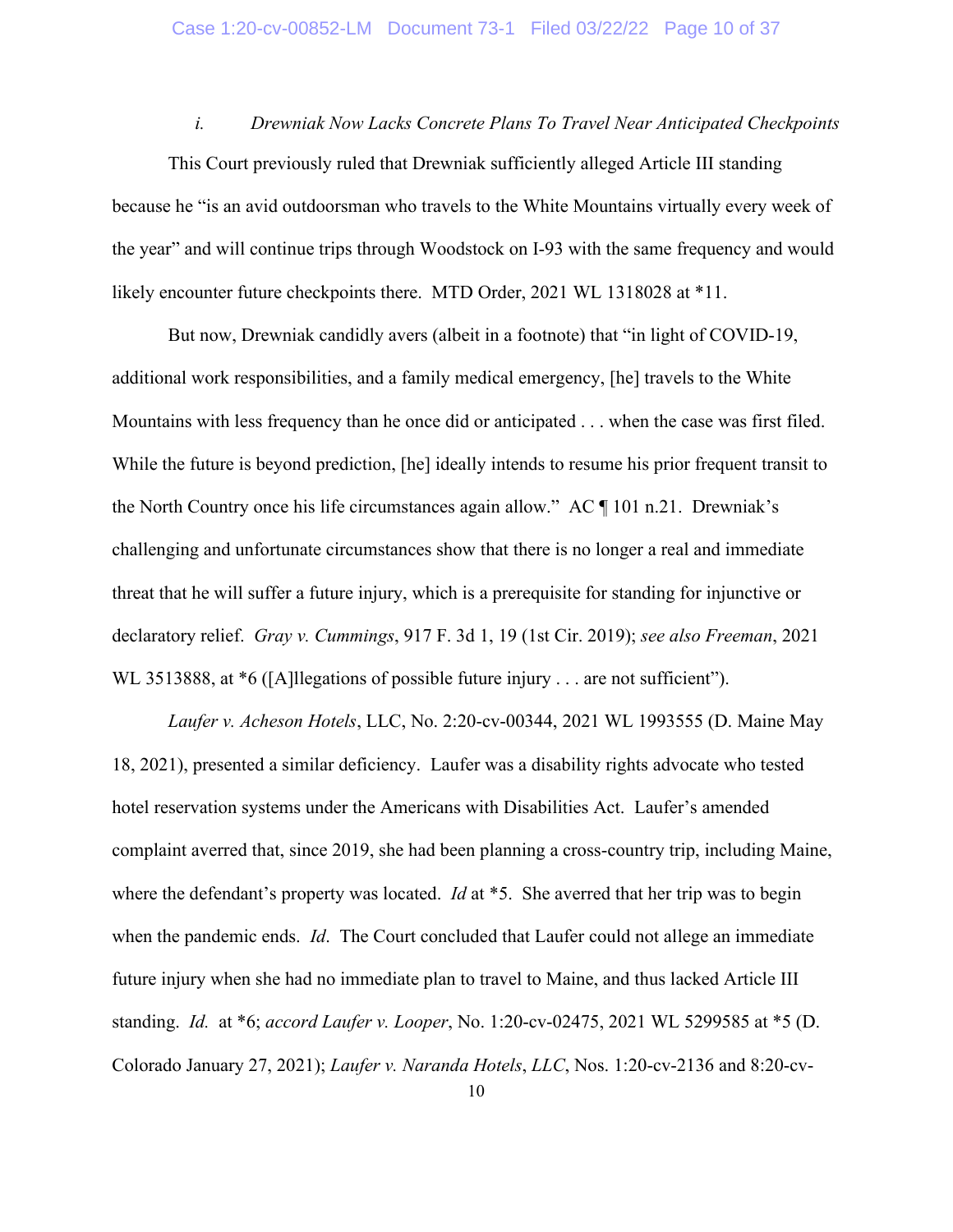1974, 2020 WL 7384726 \*5 (D. Md. Dec. 16, 2020); *Shoemaker v. Biden*, No. 1:21-cv-230, 2021 WL 2292287 at \*3 (N.D. Ohio June 4, 2021).

As Drewniak acknowledges, his travel plans to the White Mountains are on "hold" "indefinite[ly]" for several reasons and will resume "when circumstances allow." AC  $\P$  101 n.21. Such an "indefinite hold on" his "travel plans" necessarily "fails to establish an actual and imminent injury for purposes of prospective relief." *Looper*, 2021 WL 5299585 at \*5. Until Drewniak can again allege the solid and immediate plans to travel to the White Mountains that was critical to this Court's prior Rule 12(b)(1) analysis, 2021 WL 1318028, at \*11, Drewniak lacks immediate threat of future injury, and, hence, Article III standing.

### *ii. Fuentes Suffers No Continuing Effects From His Alleged Stops*

Fuentes too lacks Article III standing to seek prospective relief. "[W]here standing is at issue, heightened specificity is obligatory at the pleading stage . . . . The complainant must set forth reasonably definite factual allegations, either direct or inferential, regarding each material element needed to sustain standing." *Draper v. Healey*, 827 F.3d 1, 3 (1st Cir. 2016) (citation omitted). Fuentes lacks such averments. He alleges that he traveled through border checkpoints "likely" in August 2017 and then again to "chronicle by video" his "objection to them" and his "experience" in August 2018 and June 2019. AC ¶¶ 107–08. But he does not allege that he "experience[d]" or was harmed by any of the characteristics or conditions that gave rise to, for example, the alleged arrest and subsequent state court prosecution of Drewniak. Fuentes does not allege he was subjected to secondary inspection, let alone that any such inspection resulted in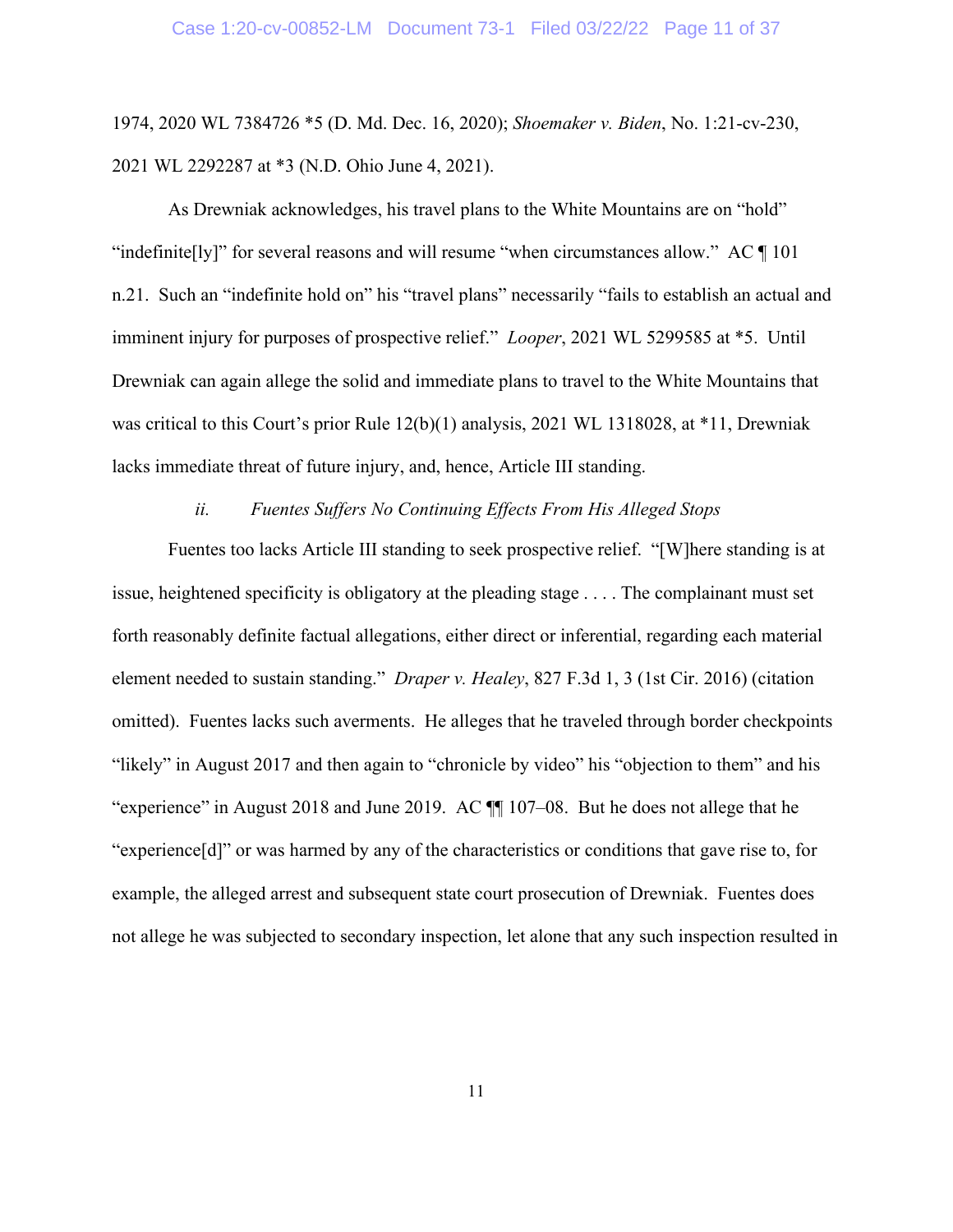### Case 1:20-cv-00852-LM Document 73-1 Filed 03/22/22 Page 12 of 37

the filing of criminal charges against him for a drug offense (or, indeed, for any other offense).  $^1$  $^1$ So Fuentes has not alleged any continuing harm to himself from any secondary inspection or any criminal proceeding against him, or any lingering repercussions from any other federal agent conduct against him at his stops.

Moreover, under the rule against third-party standing (Part B, *infra*) and precedent limiting standing to the particular conditions giving rise to the injury-in-fact asserted (Part D, *infra*), Fuentes cannot make up for the deficiency by relying on the injury allegedly suffered by his co-plaintiff or by anyone else. Nor can Fuentes show injury-in-fact by relying on trips he caused to be initiated not for ordinary travel, but to "chronicle by video his experience . . . and his objection to" the checkpoints in 2018 and 2019, AC ¶ 108, given that litigants "cannot" manufacture standing merely by inflicting harm on themselves based on their fears of hypothetical future harm that is not certainly impending." *Clapper*, 568 U.S. at 416; *see Pennsylvania v. New Jersey*, 426 U.S. 660, 664 (1976) (plaintiff cannot "be heard to complain about damage inflicted by [his] own hand").

So, even assuming, *arguendo*, that on the merits Fuentes could show "past exposure to illegal conduct" under the Fourth Amendment (an assumption that is not facially plausible, as explained Part B, *infra*), Fuentes lacks "any continuing, present adverse effects" of such conduct,

<span id="page-13-0"></span><sup>&</sup>lt;sup>1</sup> Fuentes allegedly was "seized" at a checkpoint in Woodstock in "Fall 2017—likely the August 2017 checkpoint." AC ¶ 9. Every vehicle at that checkpoint was allegedly stopped and subjected to preliminary inspection, at which agents asked drivers about citizenship, and "drugdetection dogs . . . performed 'pre-primary free air sniffs' of the vehicles," *id.* ¶¶ 3, 43, 69. But "[t]he fact that officers walk a narcotics-detection dog around the exterior of each car at the [disputed] checkpoints does not transform the seizure into a search." *Edmond*, 531 U.S. at 40. The Amended Complaint does not aver that Fuentes was subjected to any other type of inspection at any checkpoint he encountered. *See id.* ¶¶ 9, 107–08 (alleging Fuentes was "ensnared in" or "went through" checkpoints).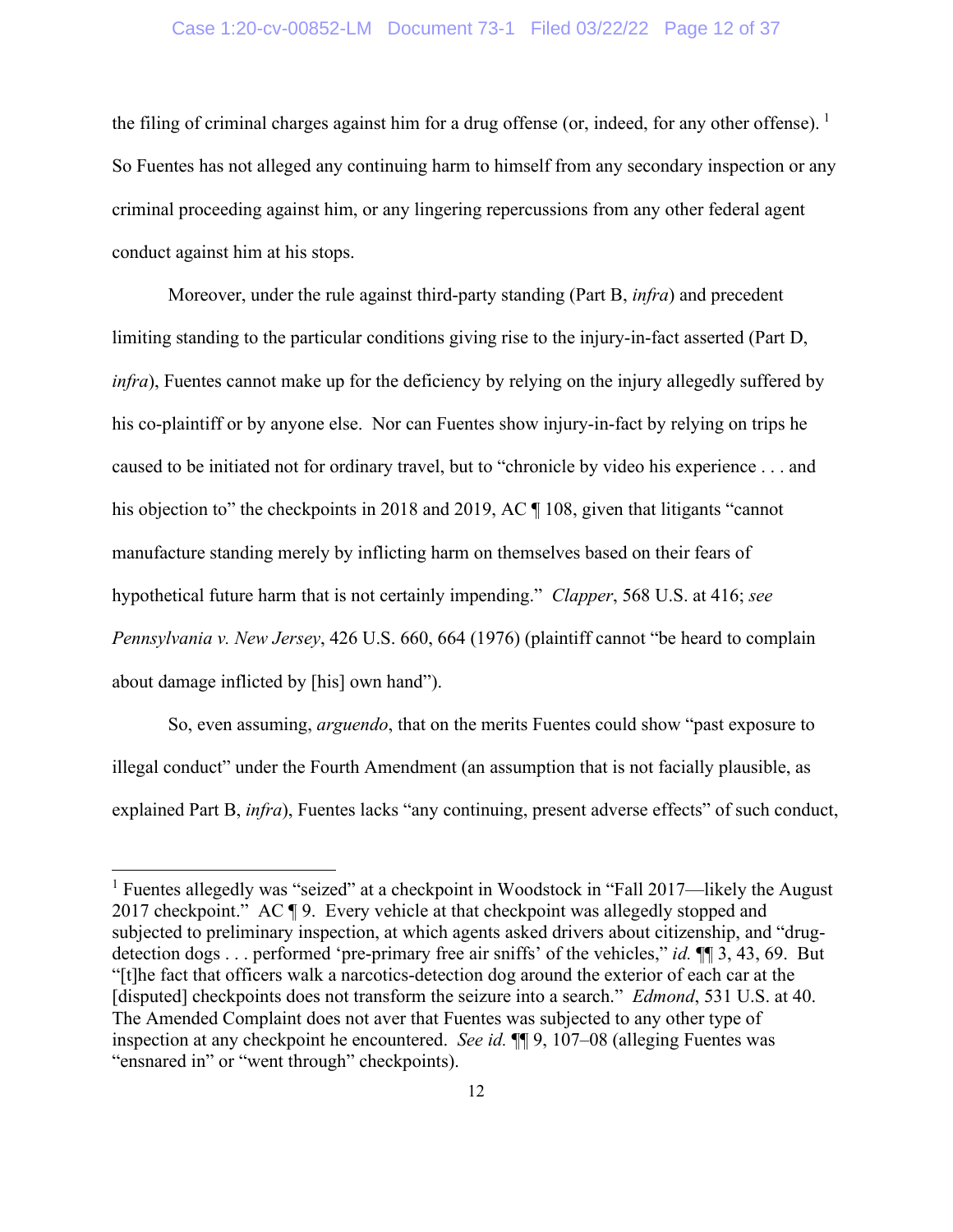#### Case 1:20-cv-00852-LM Document 73-1 Filed 03/22/22 Page 13 of 37

meaning he lacks Article III standing for an injunction. *See Donahue v. City of Boston*, 371 F.3d 7, 14 (1st Cir. 2004) (citation omitted); *cf. Steel Co. v. Citizens for a Better Env't*, 523 U.S. 83, 97 n.2 (1998) ("a merits question cannot be given priority over an Article III question").

## *iii. Plaintiffs Lack Impending Harm Because The Key Conditions Of The August 2017 Checkpoint That Resulted In Drewniak's Arrest No Longer Exist*

In any event, even apart from the deficiencies in Plaintiffs' own averments, the current conditions described in the declarations Defendants file herewith show that Plaintiffs lack standing. The declarations establish that at least three critical conditions—or "specific circumstances" underpinning Plaintiffs' Fourth Amendment contention, AC ¶ 31, stemming from what they have characterized as a "policy" that resulted in the August 2017 arrest of Drewniak subsequently invalidated by the New Hampshire trial court—no longer exist. That arrest allegedly stemmed from (1) the continuous presence of state police officers "at the scene of" a USBP checkpoint to investigate and "prosecute" violation of state drug laws in state court, *see* AC ¶¶ 44, 45, 46, 49; (2) USBP "surrender[ing]" to those state police officers seized quantities of "personal use" marijuana for potential criminal proceedings, *see* AC ¶¶ 3, 44, 46 & n.6, 48, 50; and (3) then-existing agency orders purporting to authorize those checkpoints.

The changed circumstances far remove this case from *Dudley v. Hannaford Bros. Co*., 333 F. 3d 299, 306 (1st Cir. 2003), where the plaintiff showed "a real and immediate threat of ongoing harm" predicated on an "offending policy" that "remained *firmly in place*" (emphasis added). This Court found sufficient allegations in Drewniak's original complaint, for purposes of Article III injury-in-fact, supporting "the notion that the August 2017 checkpoint was erected pursuant to an official practice or policy." MTD Order, 2021 WL 1318028, at \*12. But even assuming, *arguendo*, for Rule 12(b)(1) purposes only, that Defendants' checkpoint operations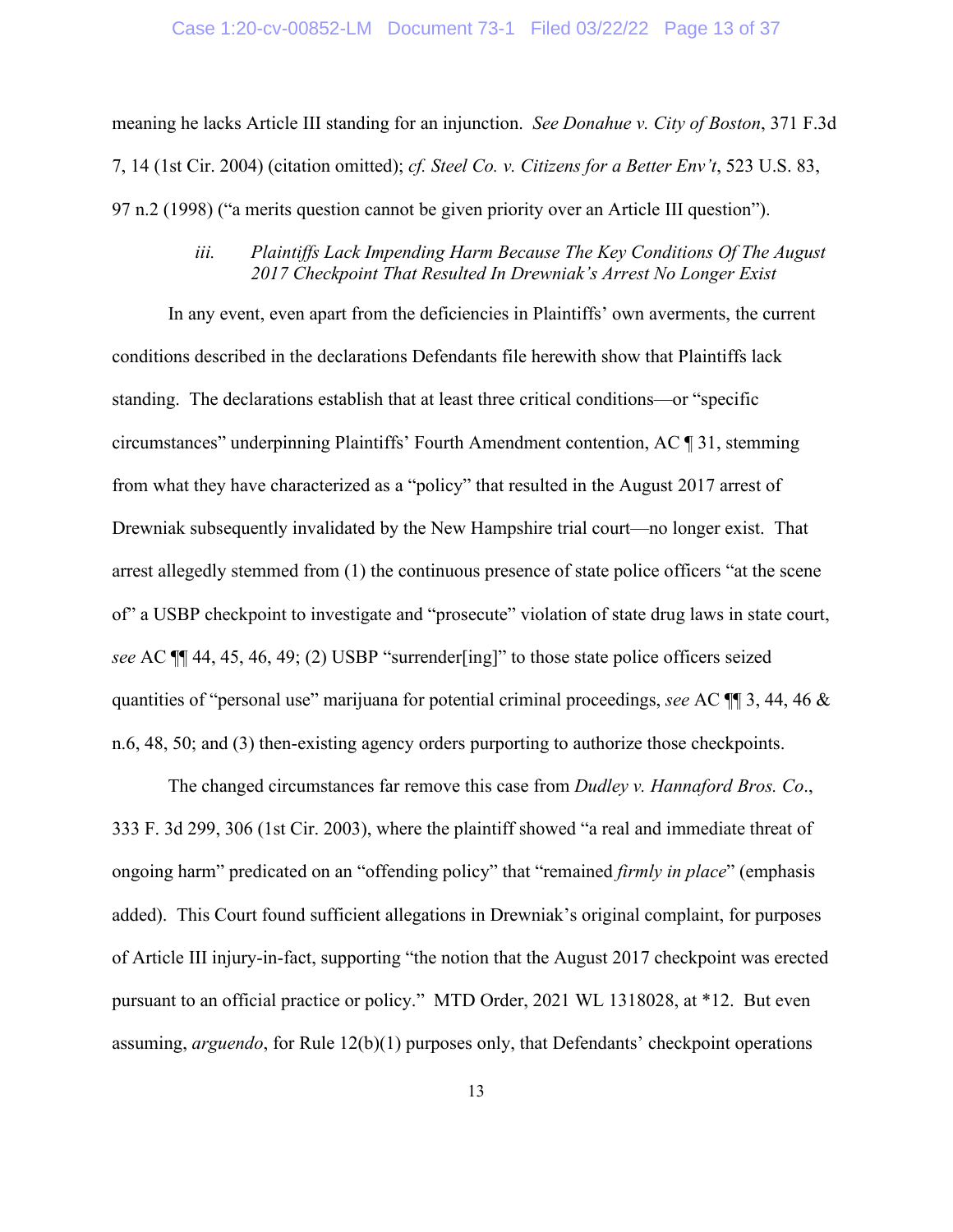#### Case 1:20-cv-00852-LM Document 73-1 Filed 03/22/22 Page 14 of 37

under 8 U.S.C. § 1357(a)(3) could be characterized as a "policy," any such "policy" underpinning Drewniak's August 2017 encounter is not "firmly in place" here, *Dudley*, 333 F.3d at 306. In particular:

*First*, state police practice has changed. In August and September 2017, state and local law enforcement officers were continuously co-located with, and worked alongside, USBP agents at the Woodstock checkpoints, and handled violations of state law, took custody of evidence, and referred cases for state prosecution. See **Exhibit 1** (hereafter "Garcia Decl.") at ¶ 22. After 2017, it was New Hampshire State Police policy and practice to have no direct role in any future checkpoints, such as staffing having continuous presence at them: they would only be available to answer specific calls to assist USBP in limited circumstances. Garcia Decl. at ¶¶ 24–25. USBP leadership does not ask state or local officers to do otherwise. *Id.* at ¶¶ 26, 29–30. "[S]tate and local law enforcement's involvement in any aspect of an immigration checkpoint is now limited to specific requests for assistance in response to potential criminal activity enforceable under state law or an ongoing safety matter," according to the Swanton Sector's Deputy Chief Patrol Agent. See **Exhibit 2** (hereafter "Fortunato Decl.") at ¶ 6.

*Second*, since the time of Plaintiff Drewniak's encounter with a checkpoint, state law has changed and resulted in further change to USBP practice. The State's decriminalization of small quantities of marijuana in 2017 prompted another change in checkpoint practices—if federal prosecution was (and is) not likely, USBP agents may seize and destroy the marijuana, rather than turn it over to state or local officers. Fortunato Decl. at ¶ 7. Despite the change in New Hampshire law, marijuana remains unlawful under federal law. *Id*. at ¶ 8.

*Third*, the pertinent agency orders underlying Plaintiffs' encounters with USBP have expired. Temporary immigration checkpoints are not impromptu or informal exercises stood up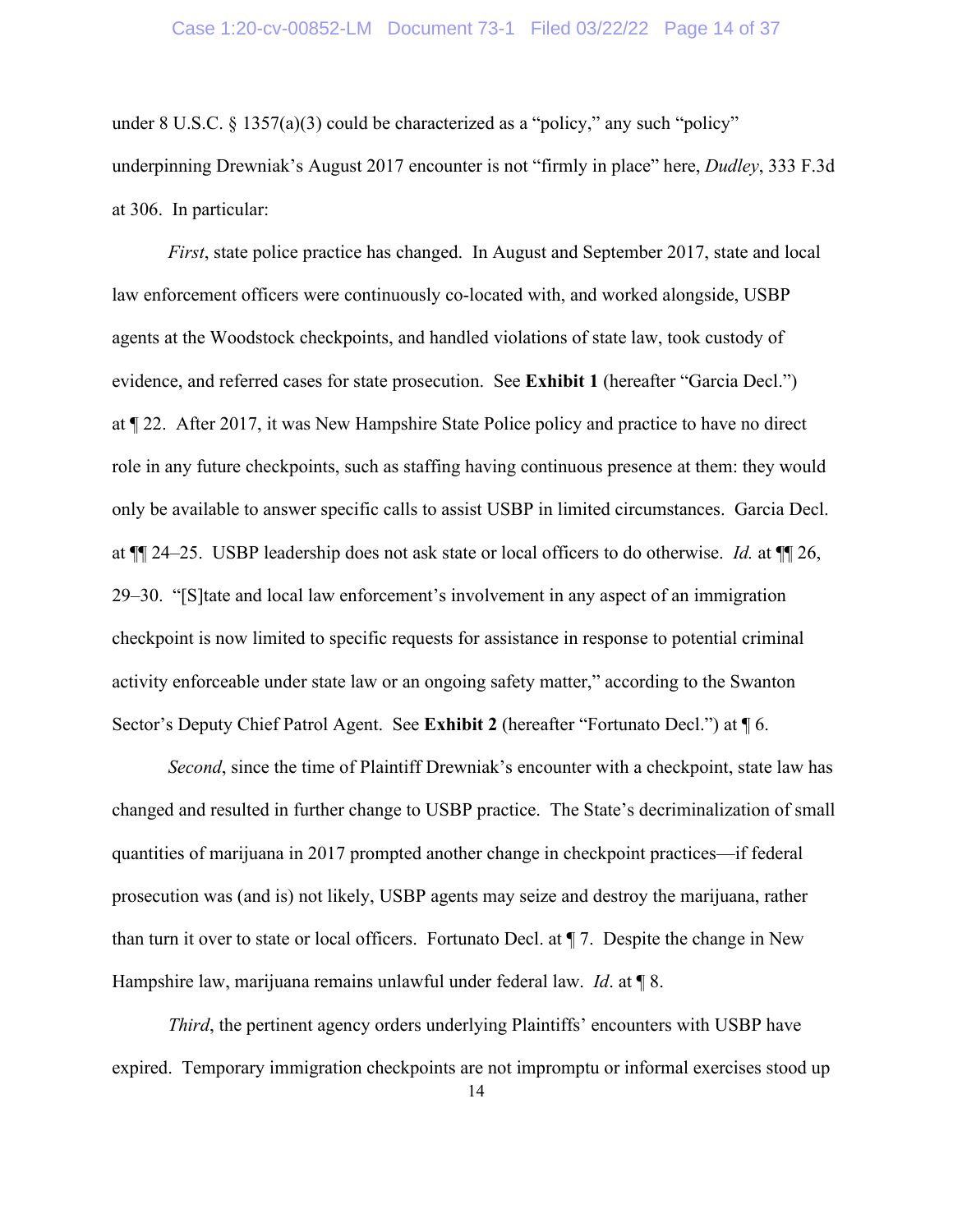### Case 1:20-cv-00852-LM Document 73-1 Filed 03/22/22 Page 15 of 37

on the whim of an agent. They are official agency actions that can only occur with an operations order approved by Swanton Sector management and USBP Headquarters. Garcia Decl. at  $\P$  8– 9, 13, 20; Fortunato Decl. ¶ 3. Operations orders authorize temporary checkpoints for a limited time, usually a year. *Id.* at ¶ 10. In Swanton Sector, once an operations order expires, checkpoints for another period cannot occur without a new order. Fortunato Decl. at ¶¶ 3, 10. As of the filing of the Amended Complaint, *i.e.*, for fiscal year 2022, there was no operations order authorizing a checkpoint anywhere in New Hampshire. Garcia Decl. at ¶ 33. Nor does the USBP have any plan to seek an operations order for a checkpoint in the relevant geographic area for the fiscal year 2022. *Id.* at ¶ 32. The previous operations orders authorizing checkpoints in New Hampshire have expired. Fortunato Decl. at ¶ 10.

In the absence of an approved and current order, and given the changes in state police practice and in USBP practice described in the declarations filed today, neither Drewniak nor Fuentes can satisfy Article III standing by showing an actual or imminent risk of harm. *See Clapper*, 568 U.S. at 410. Or, in other words: for Drewniak's past experience of being prosecuted in state court for possession of a small amount of hash oil found at an immigration checkpoint (AC ¶¶ 61-95) to be repeated as to Drewniak or any other person, not only would an individual have to again drive through a checkpoint (along with a personal-use quantity of marijuana), but state police practice and USBP practice, tied to state law, would have to revert to the conditions that existed in August 2017, and USBP would have to adopt orders authorizing operations under those (now outdated) conditions. That is an impermissibly "attenuated chain of inferences necessary to find harm here." *See Clapper*, 568 U.S. at 414–15 n.5.

Nor can Plaintiffs satisfy redressability. *Cf.* Part D, *infra* (describing separate redressability deficiencies in the particular injunction demanded). For example, *Case v. Ivey*,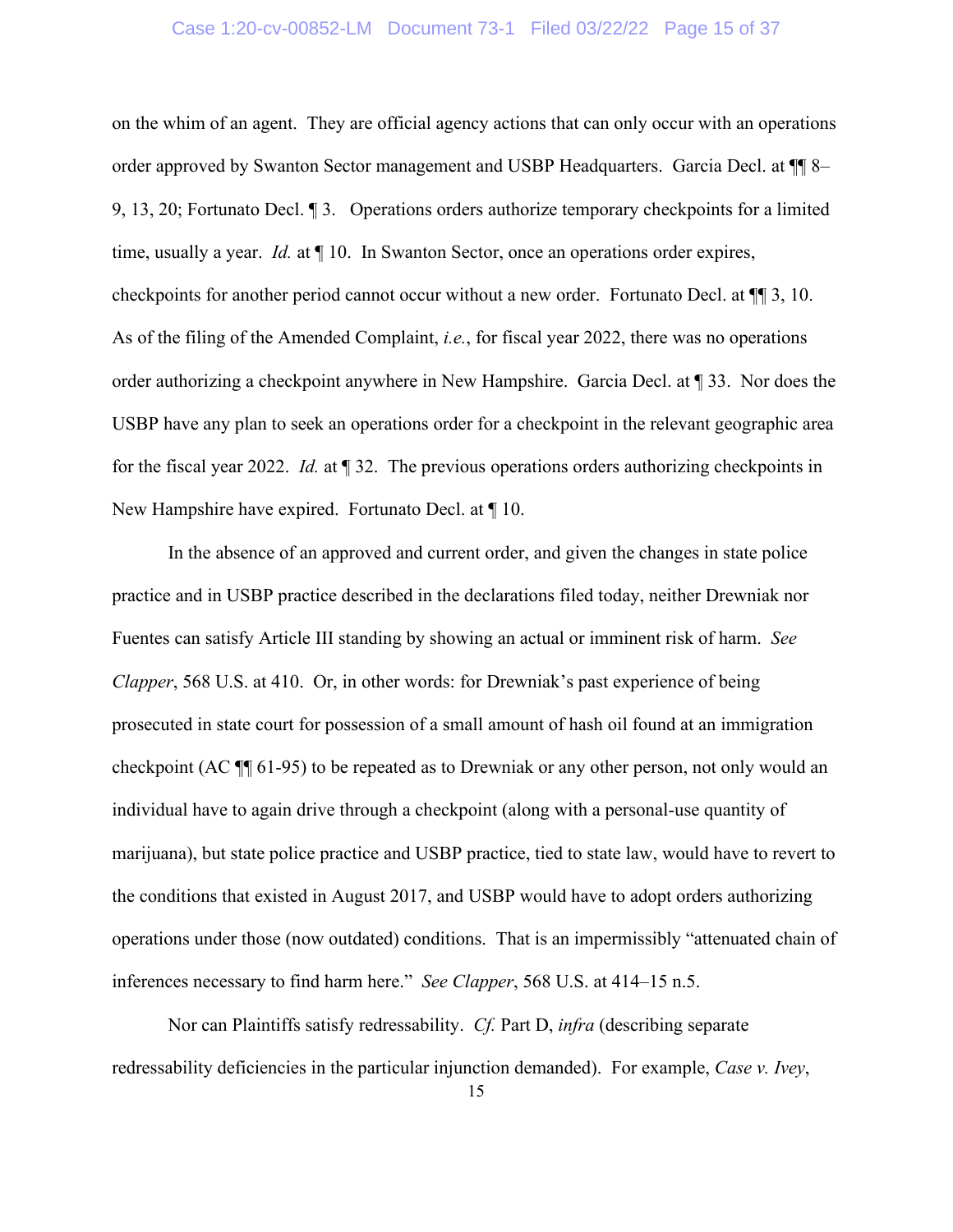542 F. Supp. 3d 1245 (M.D. Ala. 2021), held that the plaintiffs lacked standing to seek injunctive relief from COVID-19-related orders that were no longer in effect when the lawsuit was filed. *Id.* at 1264. Because the orders had expired more than four months before the plaintiffs filed their complaint, they could not establish the "redressability" element of standing. *Id*. An "injunction prohibiting Defendants from enforcing provisions of their orders that have expired will not redress Plaintiffs' alleged injury." *Id.* Additionally, the expired provisions did not present an ongoing and continuous violation of federal law because they were no longer in effect. *Id.* Here, the last operations order that authorized New Hampshire checkpoints expired and is no longer in effect. Fortunato Decl. at  $\P$  10. Plaintiffs face no actual or imminent threat from expired orders. At the same time, Plaintiffs cannot show redressability because the challenged action was not in effect when they filed their suit. *Case*, 542 F. Supp. 3d at 1264.

Against this backdrop, the Fourth Amendment violation Plaintiffs attempt to allege based on Drewniak's past arrest (which resulted in his state court victory, AC ¶¶ 89–95) simply cannot be characterized as anything other than speculative. Plaintiffs therefore fail to "satisfy the requirement that threatened injury must be certainly impending." *Clapper*, 568 U.S. at 410 (describing *Summers* as "rejecting a standing theory premised on a speculative chain of possibilities").

# **B. The Third-Party Standing Doctrine Forecloses Plaintiffs From Asserting The Rights Of Nonparty Drivers Not Before The Court**

Purported rights of individual drivers not before the Court also cannot supply Article III jurisdiction over the injunctive relief claim asserted by the two Plaintiffs in this action, nor can those nonparty drivers' rights be invoked to establish the facial plausibility of Plaintiffs' claims.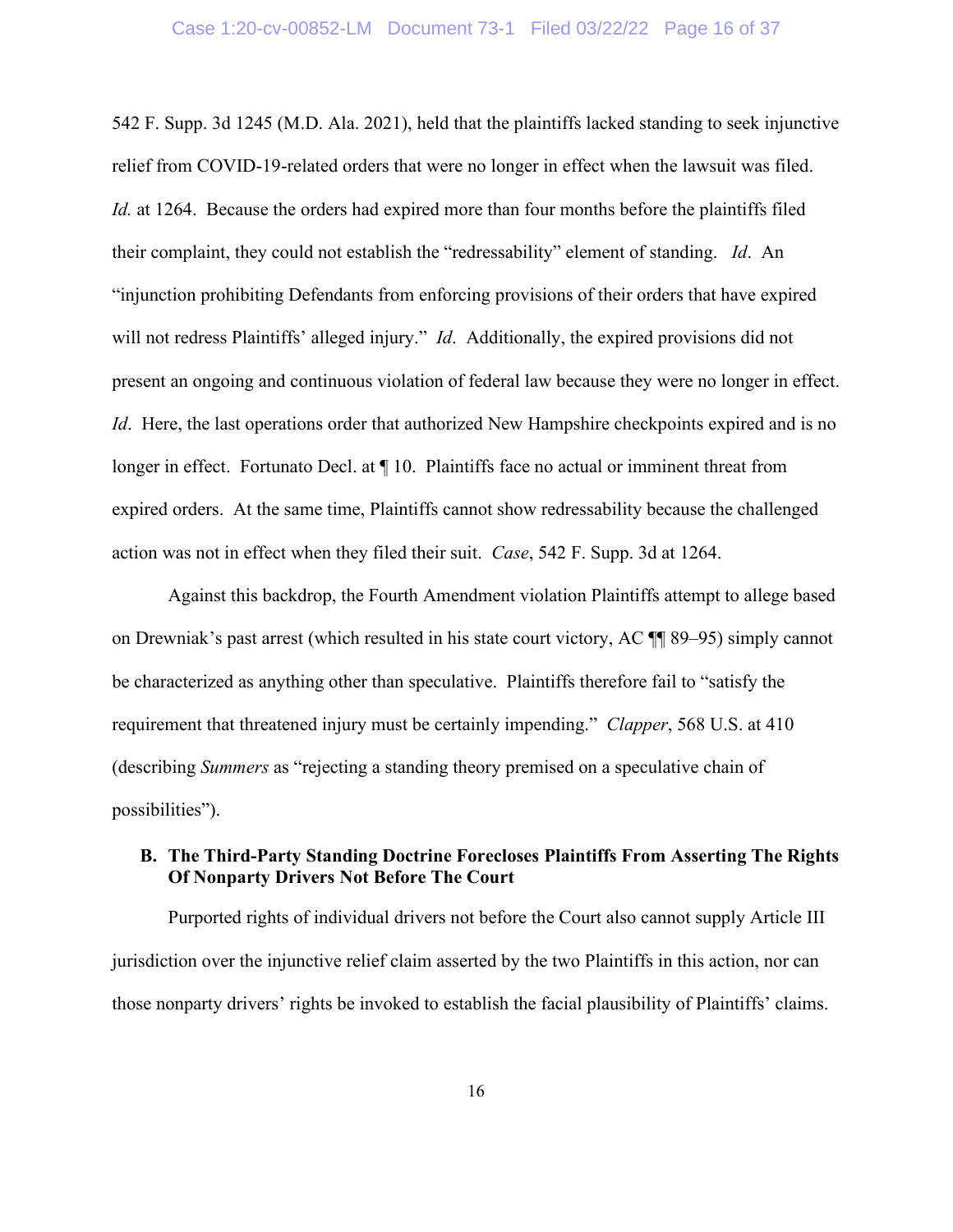Plaintiffs contend, AC ¶¶ 22–31, that the challenged checkpoints to which they were exposed were invalid, *inter alia*, under the Fourth Amendment, because they were "for the purpose of drug interdiction," not prevention of illegal immigration, and, moreover, they were otherwise lacking "effectiveness" under the Fourth Amendment. *See* AC ¶¶ 28–29 (citing *Edmond*, 531 U.S. at 41-42, and *United States v. Martinez-Fuerte*, 428 U.S. 543 (1976)). But neither Plaintiff has Article III standing to seek an injunction predicated on those contentions, as explained above. And even if newly-added Plaintiff Fuentes were to have such standing, Fuentes's claim would fail under Rule 12(b)(6), *i.e.*, on the merits, because the Amended Complaint lacks factual allegations about *Fuentes's* checkpoint experiences showing he has a facially plausible claim that the checkpoints were for the "primary purpose" of criminal law enforcement, or that they were otherwise contrary to the Fourth Amendment. The averments about Fuentes, AC ¶¶ 105–10, do not show that any actions federal agents took as to Fuentes were primarily for the "general interest in crime control" rather than prevention of illegal immigration. AC ¶ 28. Moreover, those averments do not show that any of his stops differed in kind from those upheld in *Martinez-Fuerte*. *See Illinois v. Lidster*, 540 U.S. 419, 427–28 (2004) (characterizing *Martinez-Fuerte* as "upholding stops of three-to-five minutes" involving "inquiry as to motorists' citizenship and immigration status," where agents "stopped all vehicles systematically"). Nor does Fuentes aver that at any of his stops, federal agents "acted in a discriminatory or otherwise unlawful manner while questioning" him. *See Lidster*, 540 U.S. at 428. The Amended Complaint therefore does not allege facts showing Fuentes has a facially plausible claim that his stops violated the Fourth Amendment.

Rather than make "non-conclusory" and "nonspeculative" allegations about Fuentes that show he has a plausible constitutional claim stemming from any stop he experienced, *Barchock*,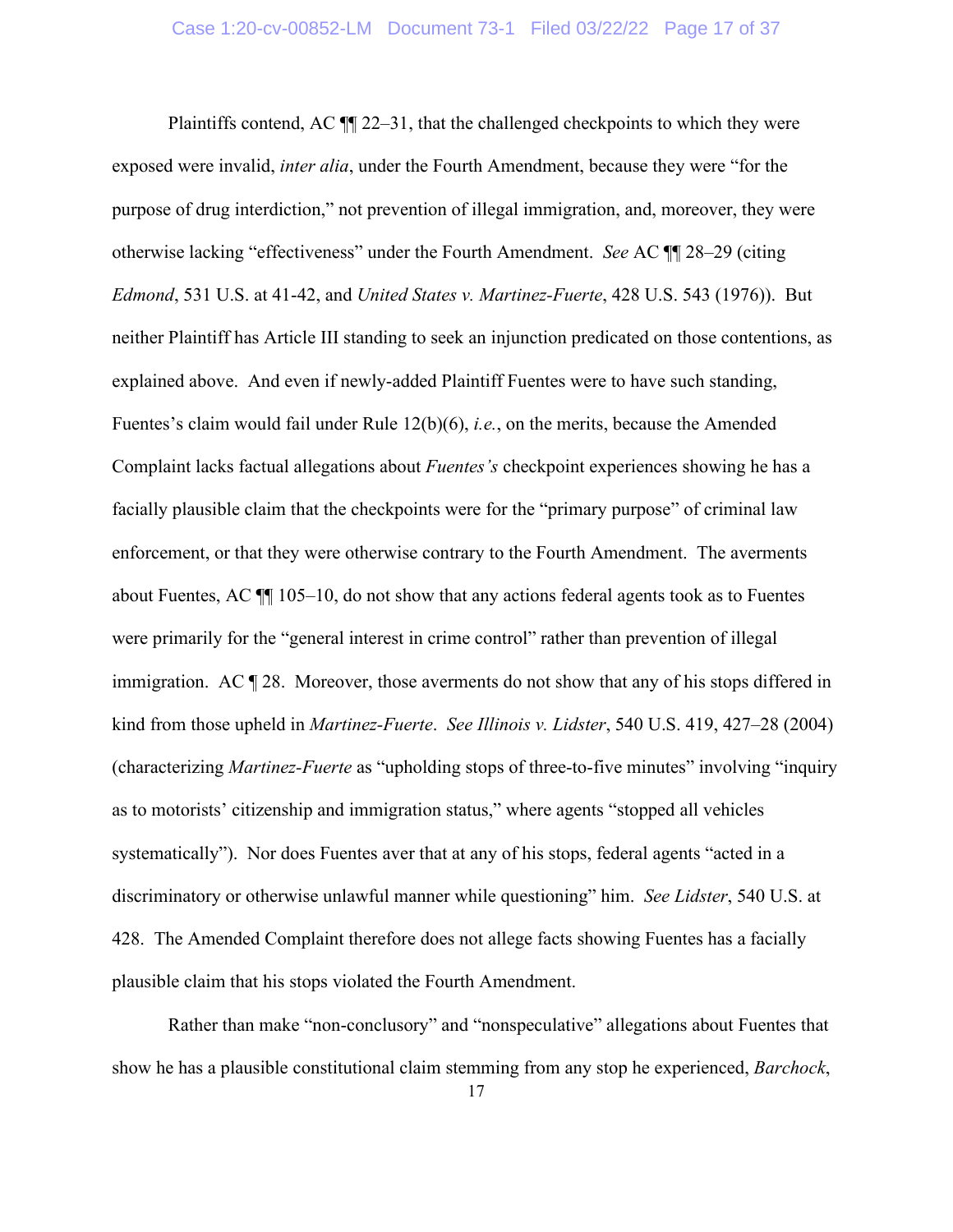#### Case 1:20-cv-00852-LM Document 73-1 Filed 03/22/22 Page 18 of 37

886 F.3d at 48, Plaintiffs have attempted to rely on allegations about the purported experiences of unnamed drivers *not* before the Court (although this action is not a putative class action). In that regard, the Amended Complaint emphasizes the total number of arrests and summonses resulting from the checkpoint that operated August 25–27, 2017, AC ¶¶ 3, 48; *see also id.* ¶ 50; purports to describe checkpoints operated in New Hampshire other than at Woodstock, *id.* at 17 n.10; attempts to depict purported arrests at the Woodstock checkpoint on dates when neither Plaintiff encountered or was arrested at the checkpoints, *id.* ¶¶ 53–54; attempts to depict as relevant the number of people who live in a 100-mile zone near the Canadian border, *id.* ¶ 23; asserts that USBP has purportedly experienced an "increasing role in drug law enforcement," *id.* ¶ 33; *see also id.* ¶¶ 34–35, 38, 59; attempts to depict arrests purportedly at checkpoints in Maine and Vermont, *id.* ¶¶ 55, 58; and discusses data (or lack thereof) for *national* or regional immigration-related apprehensions, including for situations not involving checkpoints, *id.* ¶¶ 36– 37, 59. Additionally, Plaintiffs allege that "in at least some sectors along the northern border, there has been more outbound migration into Canada than there is inbound traffic in recent years." *Id.* ¶ 39. Plaintiffs also make broad pronouncements about CBP's general operations "elsewhere in the country," *see id.* ¶ 60, and allege that "abuses at [USBP] checkpoints involving service canines are [] common," *id.*  $\P$  92. And, corresponding to those allegations about CBP's conduct as to individuals not before the Court, Plaintiffs outright seek to enjoin Defendants from "operating additional unconstitutional [USBP] checkpoints on I-93 in Woodstock, NH *that seize individuals without a warrant or reasonable suspicion*." *Id.* ¶ 122 (emphasis added). Additionally, Plaintiffs further allege that "[u]nless restrained from doing so, CBP and [USBP] will continue to violate the Fourth Amendment by enforcing this practice and/or custom of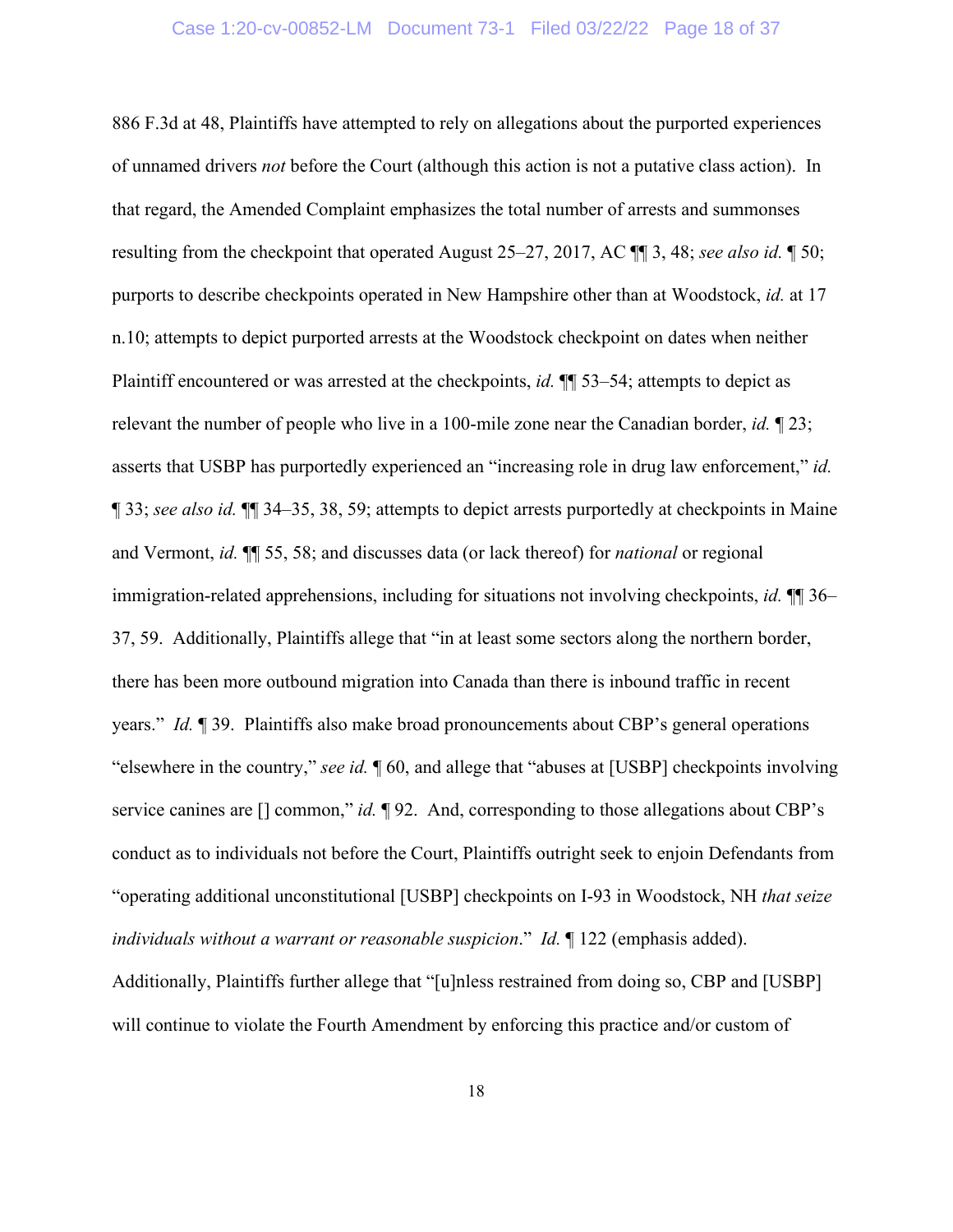conducting [USBP] checkpoints in New Hampshire *that seize individuals without a warrant or reasonable suspicion*." *Id.* ¶ 124 (emphasis added).

Those repeated allegations about, and the explicit request for injunctive relief against, checkpoint operations against non-party individuals reflect an assumption that Plaintiffs can assert the rights of those individuals, and not just themselves. But that assumption is wrong under the rule against third-party standing.

A "plaintiff generally must assert his own legal rights and interests, and cannot rest his claim to relief on the legal rights or interests of [other] parties." *Warth v. Seldin*, 422 U.S. 490, 499 (1975) (citing *Tileston v. Ullman*, 318 U.S. 44 (1943) (*per curiam*)). That requirement governs Fourth Amendment claims such as those asserted here: "Fourth Amendment rights are personal rights which . . . may not be vicariously asserted." *Rakas v. Illinois*, 439 U.S. 128, 134 (1978) (internal marks and citations omitted). And that requirement governs even when a party asserts that alleged conduct affecting the party personally *also* affects a third party. *See*, *e.g.*, *United States v. Payner,* 447 U.S. 727, 731–732 (1980) (criminal defendant "lacks [thirdparty] standing under the Fourth Amendment to suppress . . . documents illegally seized from" his banker). Although this "general prohibition on a litigant's raising another person's legal rights" is distinct from Article III's requirement that the plaintiff suffer a concrete and particularized injury, it serves many of the same important purposes. *Elk Grove Unified Sch. Dist. v. Newdow*, 542 U.S. 1, 12 (2004) (citation omitted). In general, only the party afforded a given constitutional right "has the appropriate incentive to challenge (or not challenge) governmental action" in a way that genuinely furthers the right-holder's interests, "and to do so with the necessary zeal and appropriate presentation." *Kowalski v. Tesmer*, 543 U.S. at125, 129 (2004). Moreover, adjudicating rights at the request of third parties could force courts to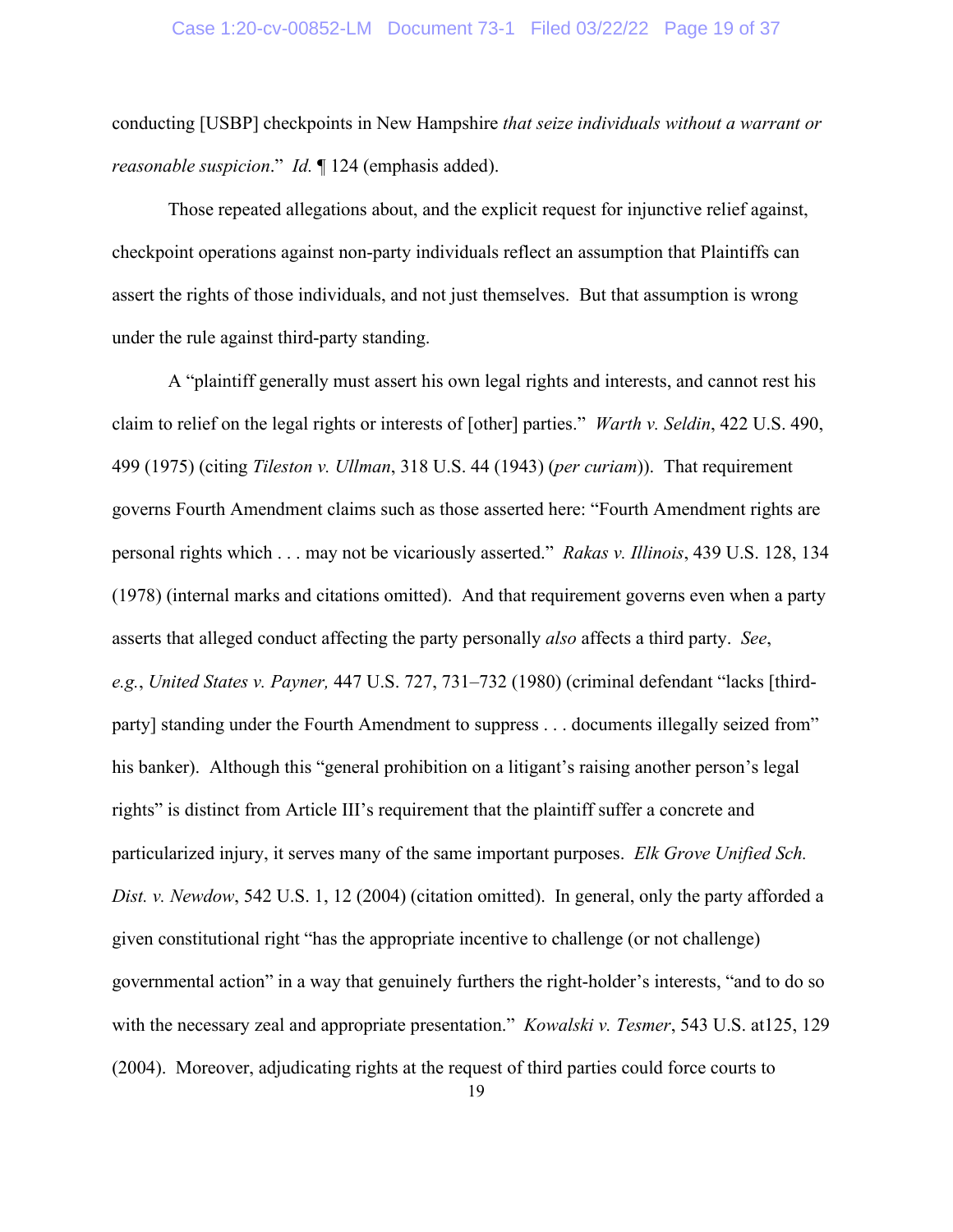### Case 1:20-cv-00852-LM Document 73-1 Filed 03/22/22 Page 20 of 37

consider "questions of wide public significance" in an "abstract" setting removed from the concrete circumstances of the right-holders. *Id*. (citation omitted).

Accordingly, to satisfy the third-party-standing doctrine, the litigant must show, not only that he "personally has suffered an injury in fact that gives rise to a sufficiently concrete interest in the adjudication of the third party's rights," but, further, "that the litigant has a close relationship to the third party"; and "that some hindrance exists that prevents the third party from protecting its own interests." *Council Of Ins. Agents & Brokers v. Juarbe-Jimenez*, 443 F.3d 103, 108 (1st Cir. 2006) (citation omitted); *see also Caplin & Drysdale, Chartered v. United States*, 491 U.S. 617, 1623 n.3 (1989). Those factors are difficult to establish, since it is uncommon both for right-holders to be unable to sue and for another to be properly entrusted to press their interests. Importantly, courts have applied the third-party standing doctrine to dispose of a variety of claims alleging Fourth Amendment violations.<sup>[2](#page-21-0)</sup> Here, even assuming, without deciding, that Plaintiffs' purported injury-in-fact qualifies them to assert the third-party-standing doctrine, the Amended Complaint still fails to allege facts sufficient to support the relationship or hindrance elements. In particular:

<span id="page-21-0"></span><sup>2</sup> *See, e.g.*, *Payner*, 447 U.S. 727, 731–732; *Alderman v. United States*, 394 U.S. 165, 171–76 (1969) ("It is proper to permit only defendants whose Fourth Amendment rights have been violated to benefit from the rule's protections."); *United States v. Acosta-Colon*, 741 F.3d 179 (1st Cir. 2013) (no standing to challenge arrest since the plaintiff was not one of the arrestees); *Cal. Bankers Ass'n v. Shultz*, 416 U.S. 21, 69 (1974) (bank could not assert customer Fourth Amendment rights); *United States v. Salvucci*, 448 U.S. 83, 86 (1980) ("It is entirely proper to require of one who seeks to challenge the legality of a search ... that he establish that he himself was the victim of an invasion of privacy") (internal marks and citation omitted); *Mabe v. San Bernardino Cty., Dep't of Pub. Soc. Servs.*, 237 F.3d 1101, 1111 (9th Cir. 2001) ("[The plaintiff] has no standing to claim a violation of [daughter's] Fourth Amendment rights.") (citation omitted); *Daniels v. Southfort*, 6 F.3d 482, 484 (7th Cir. 1993) (plaintiff "lacks standing to complain about injuries to his friends" because "Fourth Amendment rights cannot be asserted vicariously")*.*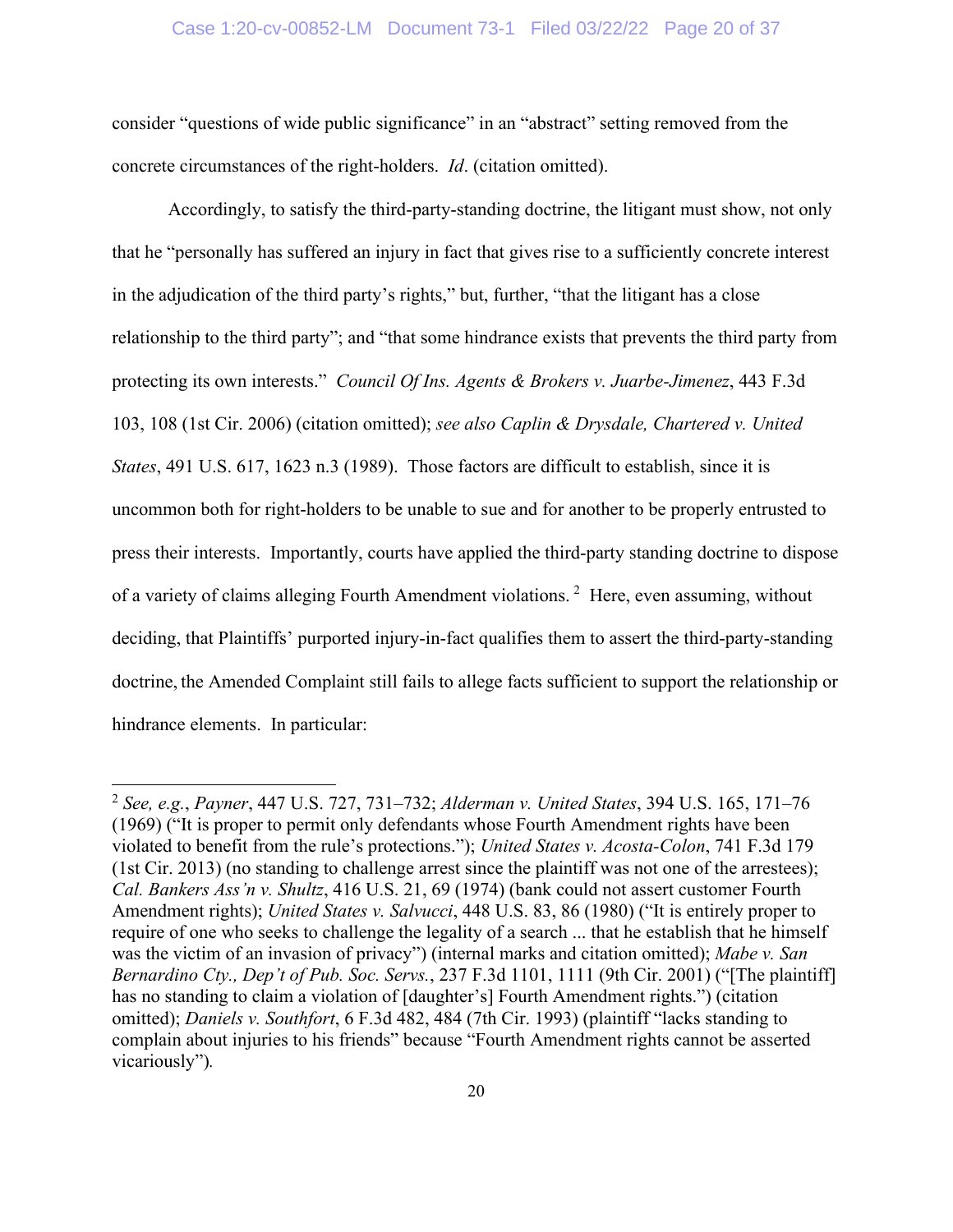### Case 1:20-cv-00852-LM Document 73-1 Filed 03/22/22 Page 21 of 37

As to the *relationship* element:The Amended Complaint does not allege *any* relationship—let alone one that is close—between either Plaintiff and the individuals traveling through New Hampshire at large so as to justify Plaintiffs' assertion of those individuals' Fourth Amendment rights. Lacking any alleged relationship, Plaintiffs have an even weaker argument for third-party standing than did the litigants in numerous cases in which alleged relationships were found insufficiently close, such as in *Kowalski*, where attorneys unsuccessfully sought to assert rights of their potential clients. 543 U.S. at 131.[3](#page-22-0)

As to the *hindrance* element: The Amended Complaint describes no facts indicating that all individuals traveling through New Hampshire who may encounter a checkpoint operated by CBP or USBP would be hindered in asserting any related Fourth Amendment rights on their own behalf(s).Indeed, on the contrary, the Amended Complaint shows the opposite by describing successful assertions of Fourth Amendment rights by other individuals. In particular, aside from Drewniak, 15 other individuals (nonparties here) prevailed on state court motions to suppress evidence seized during encounters at the August 2017 checkpoint. AC ¶¶ 6, 87–89, 93. Other individuals could similarly assert their personal Fourth Amendment rights for any CBP or USBP checkpoint in the future, either through suppression motions in criminal cases, or otherwise. After all, following an allegedly illegal search or seizure, "[t]he victim can and very probably will object for himself when and if it becomes important for him to do so." *Alderman*, 394 U.S.

<span id="page-22-0"></span><sup>3</sup> *See also Haitian Refugee Ctr. v. Gracey*, 809 F.2d 794, 796, 801 (D.C. Cir. 1987) (refugeerights group lacked sufficiently close relationship with interdicted refugees); *Keller v. Finks*, No. 3:13-cv-03117, 2014 WL 1283211, \*6–7 (C.D. Ill. Mar. 31, 2014) (estate administrator lacked sufficiently close relationship to assert Fourth Amendment rights on decedent's behalf); *LaSalle Nat. Bank of Chicago v. City of Chicago*, No. 1:04-cv-1158, 2004 WL 2101933, \*3 (N.D. Ill. Sept. 17, 2004) (hotel owners and operators lacked sufficiently close relationship with their guests and employees who were stopped and questioned by police on hotel grounds).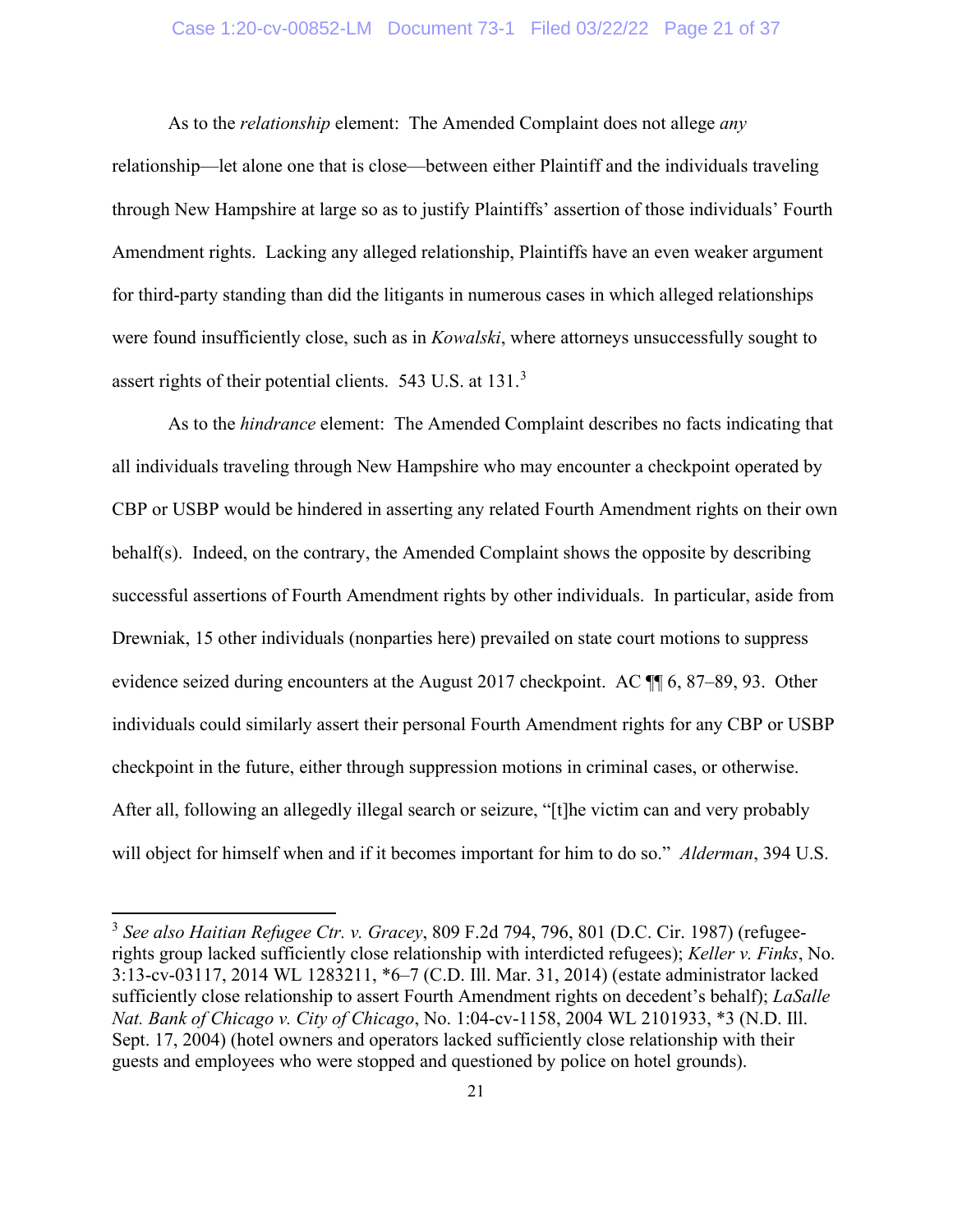#### Case 1:20-cv-00852-LM Document 73-1 Filed 03/22/22 Page 22 of 37

at 174. Thus, "no obvious barrier exists that would prevent" any individual who has driven through a purportedly improper checkpoint "from asserting" his or her "own rights." *Renne v. Geary*, 501 U.S. 312, 320 (1991).[4](#page-23-0)

The very purposes of limiting third-party standing are to prevent courts from "decid[ing] abstract questions of wide public significance" in cases where "judicial intervention may be unnecessary," and to ensure that when courts do decide such questions, their decisions are based on "appropriate presentation" of the right-holders' interests. *Kowalski*, 543 U.S. at 129 (citation omitted). Those purposes are squarely implicated here, where Plaintiffs seek to have this Court decide a constitutional question of broad public impact, based on purported harms to individuals best positioned to protect themselves.

# **C. Constitutional Avoidance Doctrine Requires Either Dismissal Because Plaintiffs Have Not Identified A Cause Of Action For Their Statutory Claim, Or, At A Minimum, That The Court Construe Plaintiffs' Claims As Arising Under The APA**

Alternatively, even if Plaintiffs were to have Article III standing, the fundamental obligation to avoid unnecessary constitutional adjudication requires that their claim be dismissed or, at a minimum, refocused via the APA.

Plaintiffs contend that the checkpoints violated the Fourth Amendment because their "primary purpose" was "general crime control," AC ¶ 2 (citing *Edmond*, 531 U.S. at 41–42), and they purportedly lacked constitutionally-required "effectiveness," *id.* ¶ 29 (citing *Martinez-*

<span id="page-23-0"></span><sup>4</sup> *See also Am. Immigration Lawyers Ass'n v. Reno*, 199 F.3d 1352, 1362 (D.C. Cir. 2000); *LaSalle Nat. Bank*, 2004 WL 2101933, at \*3 (hotel-owner could not assert rights of patrons and employees); *Alhawarin v. McCament*, No. 17-cv-3444, 2018 WL 6265081, \*1–4, 7–8 (C.D. Cal. Mar. 29, 2018) (spouse, spouse's former wife, and family members were not hindered from vindicating their own Fourth Amendment rights as to spouse's visa application); *Microsoft Corp. v. United States Dep't of Just.*, 233 F. Supp. 3d 887, 912–16 (W.D. Wash. 2017) (company lacked standing to vindicate customers' Fourth Amendment rights)*.*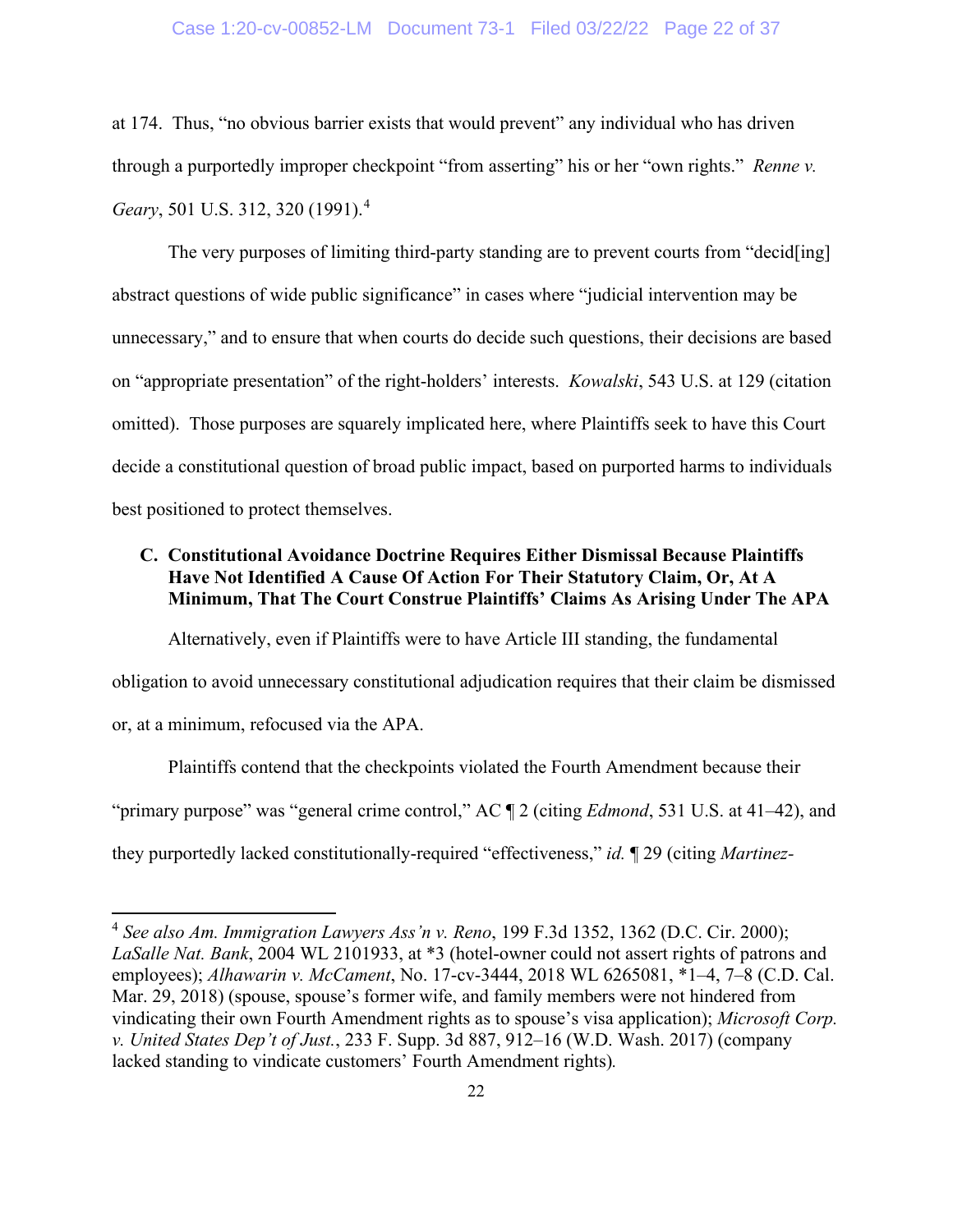*Fuerte*). *Cf. Martinez-Fuerte*, 428 U.S. at 566 (holding that "stops for brief questioning routinely conducted at permanent [USBP] checkpoints are consistent with the Fourth Amendment"). Yet if, as Plaintiffs allege, the "primary purpose" of the checkpoints were "general crime control" contrary to *Edmond*, then the "purpose" of the checkpoints would *not* be "to *prevent* the illegal entry of aliens into the United States," contrary to 8 U.S.C. § 1357(a)(3) (emphasis added).

And, indeed, Plaintiffs themselves identify a way they could win this case on statutory grounds. They aver that the "actual power" of Defendants "is circumscribed" under "the express terms" of 8 U.S.C. § 1357(a)(3) *in addition to* the Fourth Amendment, AC ¶ 24, and Plaintiffs emphasize that, under that statute, the searches are "authorized . . . only 'for the purpose of patrolling the border to prevent the illegal entry of aliens into the United States[,]'" AC ¶ 25; *id.* ¶ 113 (quoting that provision, with "see also" signal). Similarly, this Court, in rejecting damages, observed: "The thrust" of the original complaint "is that, although CBP's *stated* purpose in conducting the August 2017 checkpoint and others like it may be consistent with . . . statutory authority, its *actual* purpose was general crime control—an end which CBP is *not authorized to pursue under* § 1357(a)(3)." MTD Order, 2021 WL 1318028, at \*6 (emphasis added).

The logical relationship between the statutory "purpose" contention and the constitutional "primary purpose" contention carries a logical consequence: If the Court were to decide the statutory contention in Plaintiffs' favor, and therefore hold that the "purpose of" the challenged checkpoints was *not* "to prevent the illegal entry of aliens" (§ 1357(a)(3)), then the Court could invalidate the checkpoints as contrary to *the statute*. That would eliminate any need to interpret the Fourth Amendment. Indeed, in attempting to prove that the "purpose of" the checkpoints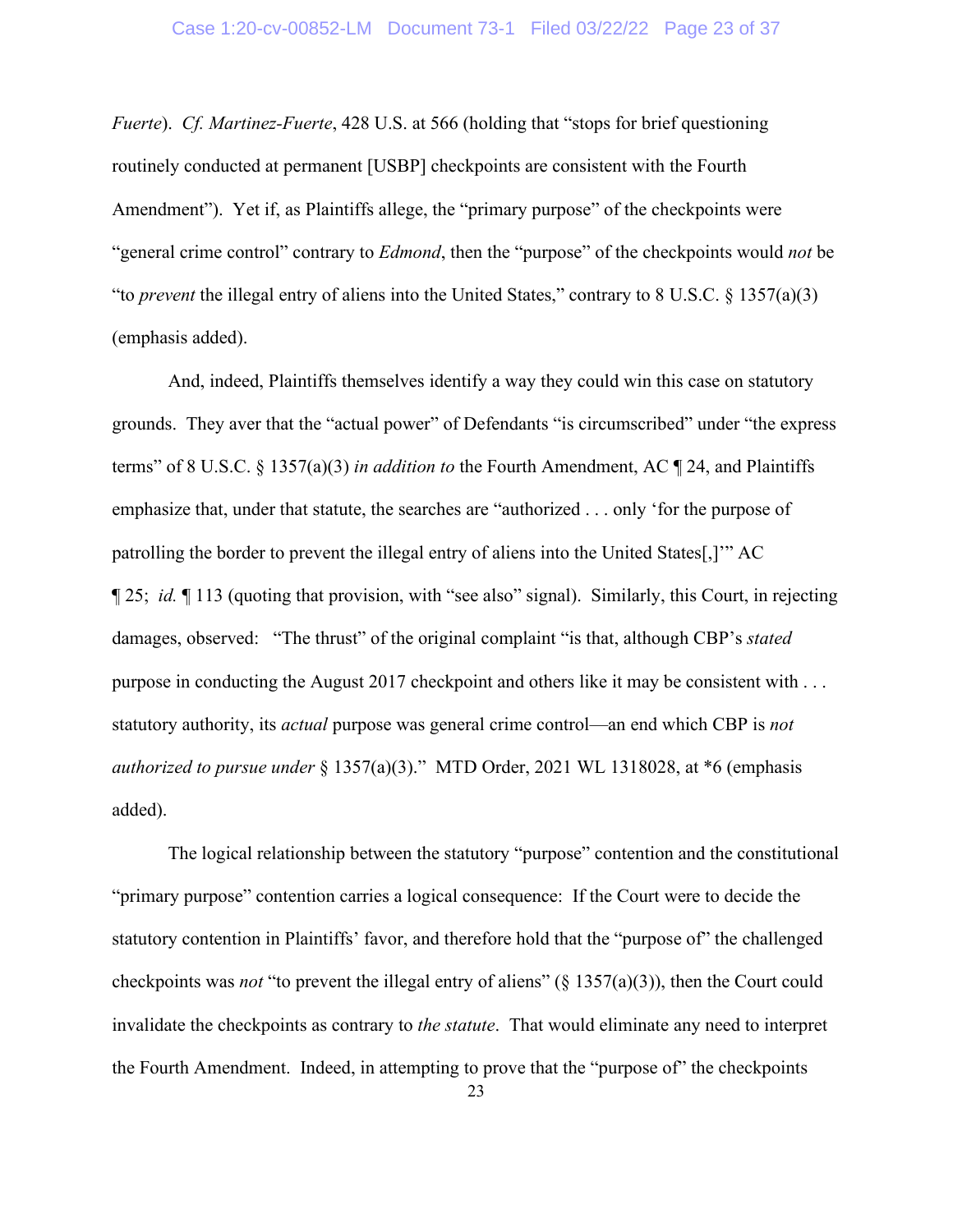#### Case 1:20-cv-00852-LM Document 73-1 Filed 03/22/22 Page 24 of 37

was not prevention of unlawful immigration under the statute, Plaintiffs could still press their contention that its "primary purpose" was "general crime control and drug interdiction," AC ¶ 2, and Plaintiffs allege that inquiry even entails "considering . . . the effectiveness of the checkpoint with respect to its stated goal," *id.* 1 30. But the Amended Complaint seeks to avoid such a statutory decisional path: it does not allege *any* cause of action advancing the statutory contention. Instead, Plaintiffs seek injunctive and relief revolving *exclusively* around the constitutional contention. AC ¶¶ 117, 121, 122, 124; Prayer for Relief, ¶¶ C–D. That is, after purporting to identify agency action contrary to *both* the statute *and* the Fourth Amendment, Plaintiffs have framed the requested relief as centering *only* on the constitutional question.

Such a striking refusal to allege a cause of action through which the Court could decide on the identified narrower, statutory ground, putting all of Plaintiffs' eggs in the Fourth Amendment basket, appears to be calculated to force the Court to rule on the Fourth Amendment question. But the federal courts have a *fundamental* obligation to decide a case on narrower alternative grounds where doing so would avoid unnecessary decision on a constitutional claim. Indeed, "[u]nder the doctrine of constitutional avoidance, 'federal courts are not to reach constitutional issues where alternative grounds for resolution are available.'" *M & N*, 6 F.4th at 178 (citing, *inter alia*, *Escambia Cty. v. McMillan*, 466 U.S. 48, 51 (1984) ((per curiam), for teaching that court "ordinarily 'will not decide a constitutional question if there is some other ground upon which to dispose of the case'"); *see also N.Y.C. Transit Auth. v. Beazer*, 440 U.S. 568, 582-83 & n.23 (1979) ("Before deciding the constitutional question, it was incumbent on [lower courts] to consider whether the statutory grounds might be dispositive."). Under that doctrine, in *M & N*, the First Circuit concluded that "the relief available under the APA adequately addresse[d]" the plaintiff's "remedial requests" against Social Security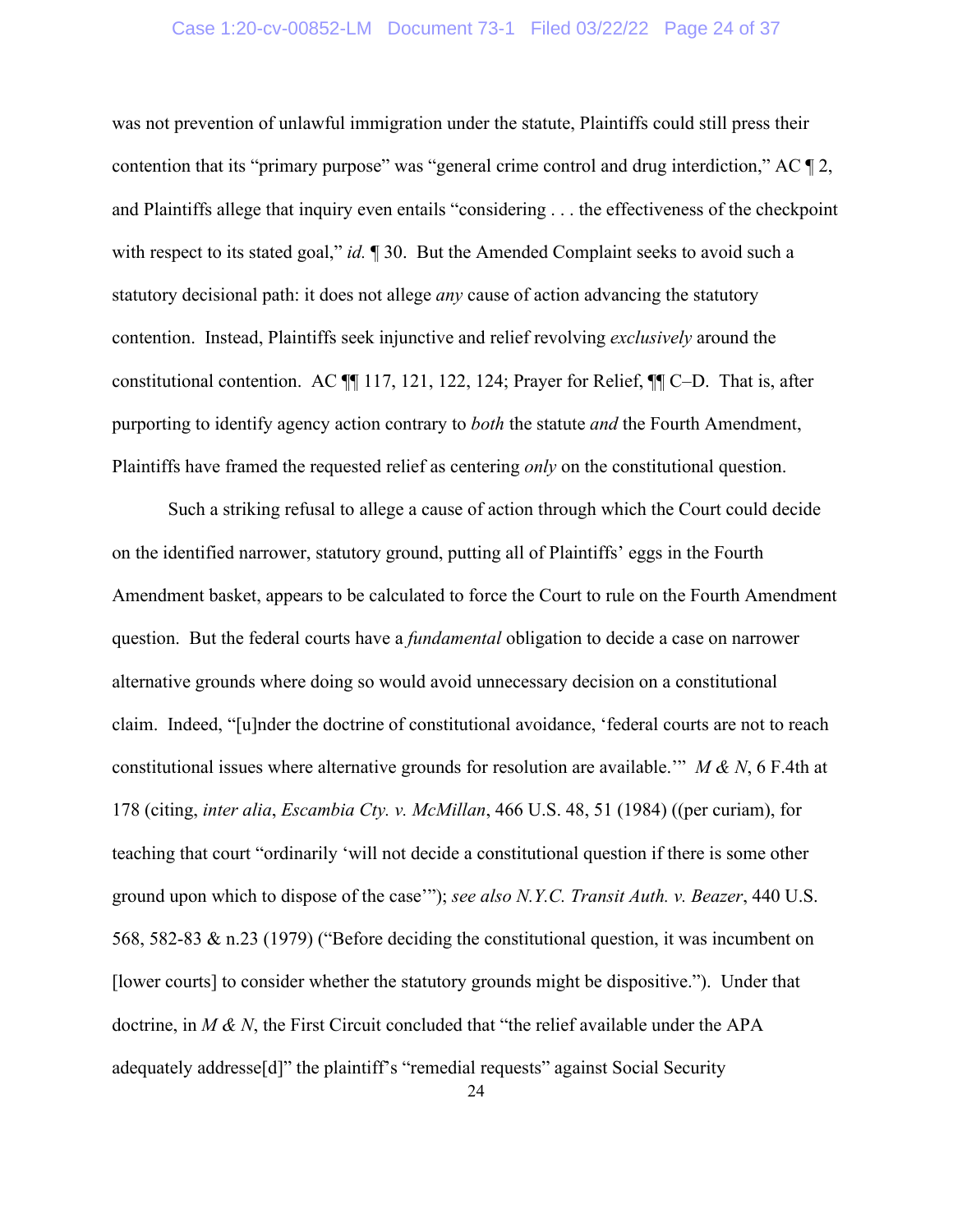### Case 1:20-cv-00852-LM Document 73-1 Filed 03/22/22 Page 25 of 37

Administration rules governing attorney fee awards, "and that, hence, resolving the constitutional questions" the plaintiff presented under the equal protection and due process guarantees "would be inconsistent with" the "obligation to avoid doing so where a non-constitutional disposition is possible." 6 F.4th at 178–79. On that basis the First Circuit determined it "unnecessary and, indeed, inappropriate for" the court "to reach" the constitutional claims. *Id.*

Unlike the challengers in  $M \& N$ , Plaintiffs here—effectively attempting to circumvent that decision—have refrained from asserting an APA cause of action, or even any alternative cause of action through which the Court could decide the statutory contention in Plaintiffs' favor. Notably, the Amended Complaint does not attempt to allege that Plaintiffs have a cause of action directly under  $\S 1357(a)(3)$  itself. For its part, the statute's plain language does not suggest that Plaintiffs can obtain an injunction simply by asserting that the agency is "exceed[ing]" the "statutory mandate." *Cf. United States v. De La Cruz*, 835 F.3d 1, 6 (1st Cir. 2016) (declining suppression remedy for  $\S 1357(a)(2)$  violation, where officers by assumption "exceeded their federal statutory mandate" but did not allegedly violate Fourth or Fifth Amendment).

Faced with Plaintiffs' effort to evade the constitutional avoidance doctrine, the Court could take either of two paths. The first path would be to hold Plaintiffs to the logical consequence of their pleading choice, and dismiss the Amended Complaint in full.<sup>[5](#page-26-0)</sup> That would

<span id="page-26-0"></span><sup>5</sup> *See Jafarzadeh v. Nielsen*, 321 F. Supp. 3d 19, 39–40 (D.D.C. 2018) (dismissing constitutional claim under avoidance canon, where "[t]he specifics of plaintiffs' allegations are a far better fit for th[e] doctrinal box" of a "classic APA claim" "than they are for a constitutional one") (citing *Ashwander v. Tenn. Valley Auth*., 297 U.S. 288, 347 (1936) (Brandeis, J., concurring)), *dismissed as moot sub nom. Jafarzadeh v. McAleenan*, No. 1:16-cv-1385, 2019 WL 2303854 (D.D.C. May 30, 2019); *accord Ass'n for Molecular Pathology v. U.S. Patent & Trademark Office*, 702 F. Supp. 2d 181, 237–38 (S.D.N.Y. 2010), *aff'd in part on other grounds sub nom. Ass'n for Molecular Pathology v. Myriad Genetics, Inc.*, 569 U.S. 576 (2013).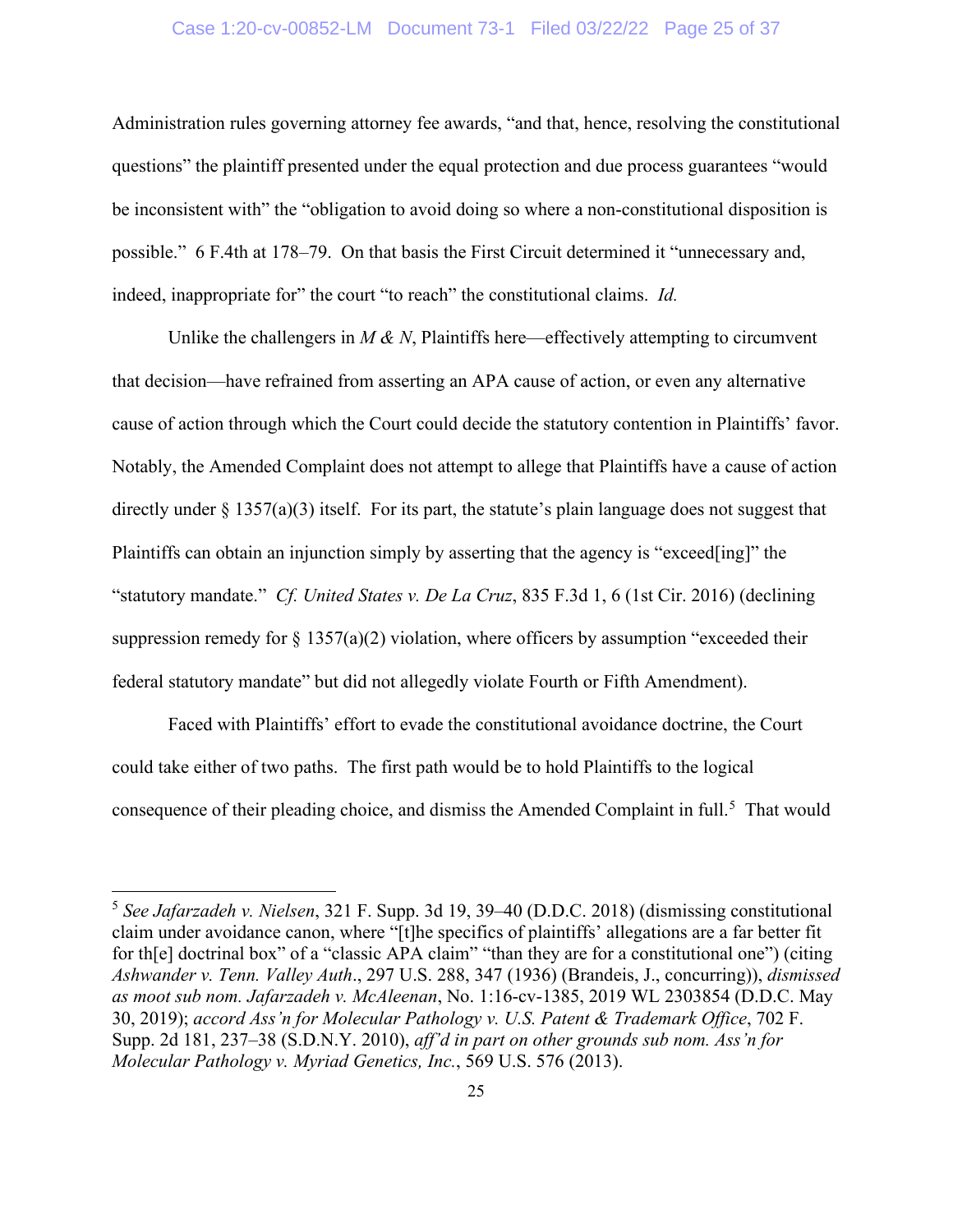#### Case 1:20-cv-00852-LM Document 73-1 Filed 03/22/22 Page 26 of 37

presumably leave the door open for Plaintiffs to seek leave under Rule 15 to amend and to file a new pleading adding a cause of action (whether under the APA, or otherwise) through which the Court decide the statutory contention.

Alternatively, the Court could take the second path, and enter an order refocusing the Amended Complaint. The avoidance canon requires that this action be refocused to concentrate on whether Defendants "exceeded [their] statutory authority" when they approved the disputed checkpoints under 8 U.S.C. § 1357(a)(3), and, once that refocusing is complete, "no 'constitutional question whatever' is raised," "'only issues of statutory interpretation.'" *See Dalton v. Specter*, 511 U.S. 462, 473–74 & n.6 (1994) (citation omitted). As *M & N* and other First Circuit decisions suggest, the APA supplies a natural blueprint for refocusing the Amended Complaint. "It is a bedrock principle that the power of an executive agency administering a federal statute is authoritatively prescribed by Congress. When an agency acts in a manner not authorized by statute, its action is *ultra vires* and a violation of the APA." *Ryan v. U.S. Immigration & Customs Enforcement*, 974 F.3d 9, 19 (1st Cir. 2020) (citations omitted). In that regard, the "APA's omnibus judicial-review provision . . . permits suit for violations of numerous statutes of varying character that do not themselves include causes of action for judicial review." *Lexmark Int'l, Inc. v. Static Control Components, Inc.*, 572 U.S. 118, 130 (2014).

To be sure, Plaintiffs may have tactical reasons for declining to invoke the APA. For example, the APA is subject to limitations on discovery. *Fla. Power & Light Co. v. Lorion*, 470 U.S. 729, 743-44 (1985); *Camp v. Pitts*, 411 U.S. 138, 140–42 (1973); *see also Harvard Pilgrim Health Care of New England v. Thompson*, 318 F. Supp. 2d 1, 10 (D.R.I. 2004) (recognizing limit to record review was appropriate even on non-APA constitutional claims). The APA also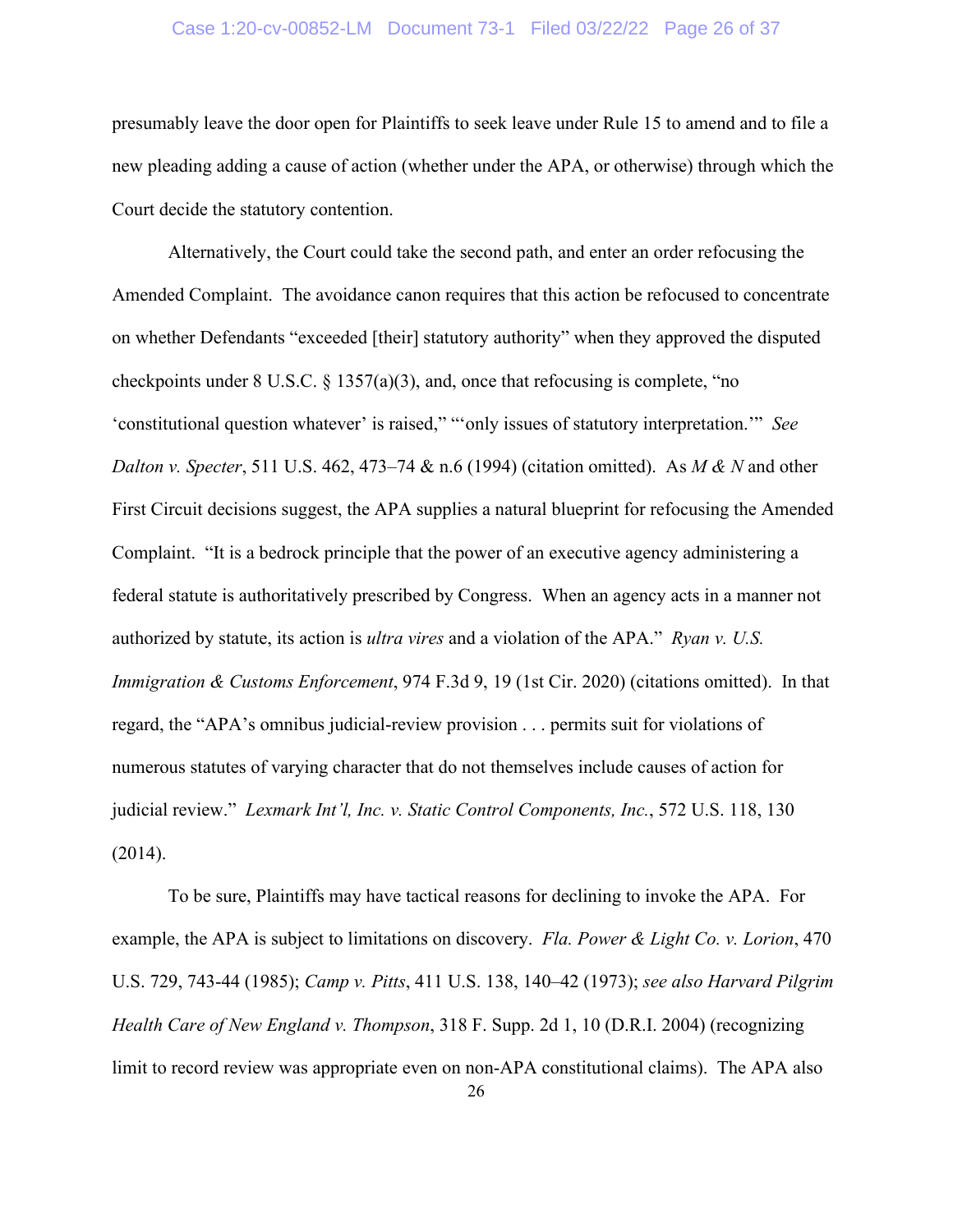#### Case 1:20-cv-00852-LM Document 73-1 Filed 03/22/22 Page 27 of 37

forecloses the "kind of broad programmatic attack" that seeks "'*wholesale* improvement of [a] program by court decree.'" *Norton v. S. Utah Wilderness Alliance*, 542 U.S. 55, 64 (2004) (quoting *Lujan v. Nat'l Wildlife Federation*, 497 U.S. 871, 891 (1990)). But, of course, the Court should not reward Plaintiffs for their choice to sidestep the APA. That is especially so where, as here, it would force the Court to "reach out to make novel or unnecessarily broad pronouncements on constitutional issues" given that (according to the Amended Complaint itself) the case "can be fully resolved on a narrower ground" furnished by Plaintiffs' *own* identification of an asserted statutory violation. *Greater New Orleans Broad. Ass'n v. United States*, 527 U.S. 173, 184 (1999); *see United States v. Raines*, 362 U.S. 17, 21 (1960) (courts must "never . . . anticipate a question of constitutional law in advance of the necessity of deciding it"); *cf. E. Bridge, LLC v. Chao*, 320 F.3d 84, 91 (1st Cir. 2003) (where "constitutional claim" was "recharacterization of" "administrative claim," court did "not allow plaintiffs to circumvent the statutory review process with an agile game of word play").

Accordingly, at a minimum, if the Court does not dismiss the Amended Complaint outright, the Court should enter an order construing the Amended Complaint as raising APA claims. By contrast, it would be "unnecessary and, indeed, inappropriate for" the Court "to reach" Plaintiffs' Fourth Amendment claim given that, according to their own pleading, the Court could rule in their favor on narrower, statutory grounds. *M & N*, 6 F.4th at 178–79.

### **D. Plaintiffs Are Not Entitled To The Particular Injunction Demanded**

Even if Plaintiffs were to have Article III injury-in-fact, they are not entitled to the sweeping injunction the Amended Complaint demands against USBP operations as to any individuals not before the Court in this action. Such expansive relief cannot be reconciled with fundamental equitable limitations on injunctions against government agencies, nor with the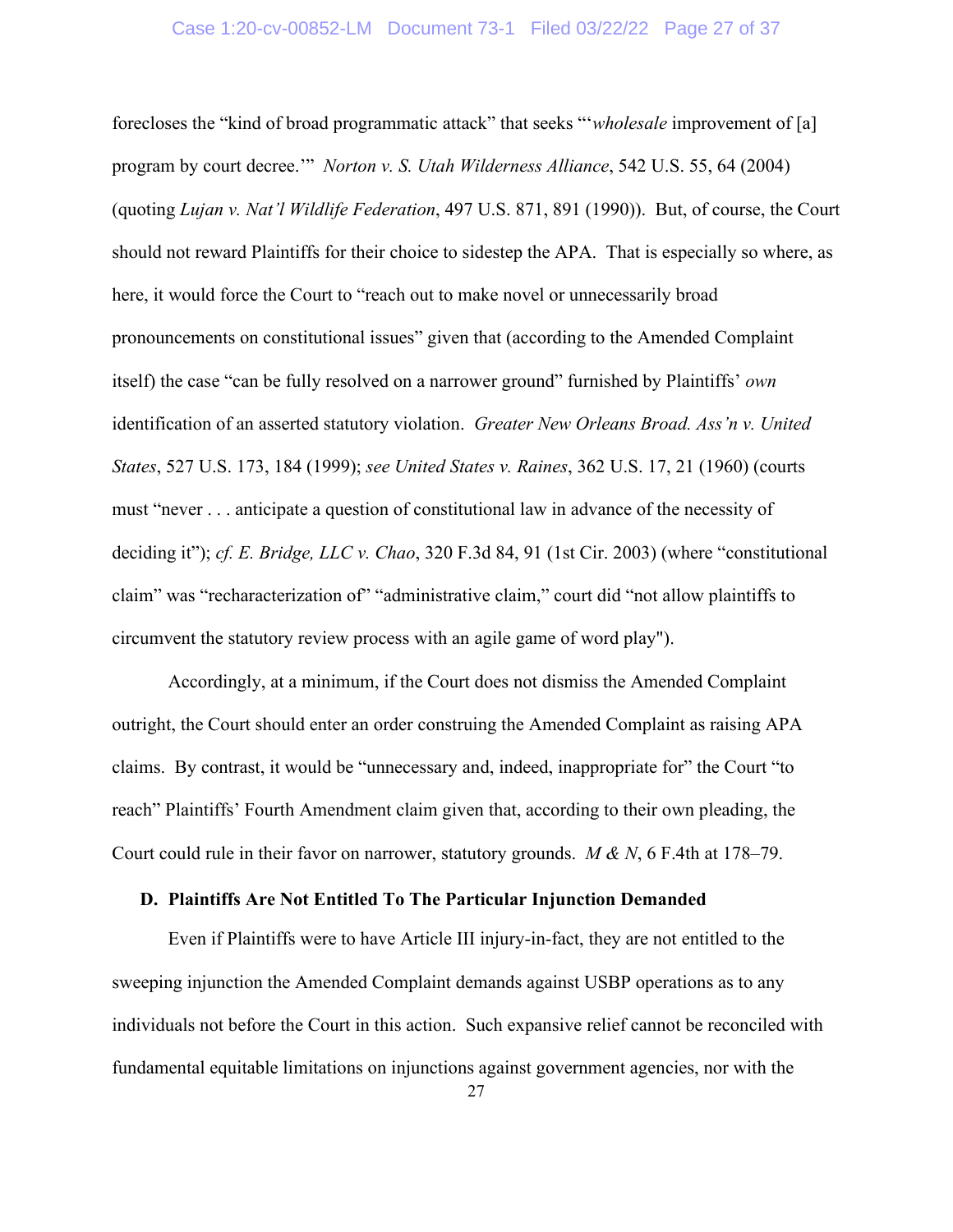### Case 1:20-cv-00852-LM Document 73-1 Filed 03/22/22 Page 28 of 37

ordinary method by which agency action is reviewed and, if unlawful, remediated. Courts enforce those limitations through Article III standing requirements, $<sup>6</sup>$  $<sup>6</sup>$  $<sup>6</sup>$  through the limits of review</sup> of agency action (e.g., the remedial limitations of the APA), or through the public interest balance that is a prerequisite to federal injunctive relief.<sup>[7](#page-29-1)</sup>

As explained above in Part C, if the Amended Complaint were not dismissed, the action should be refocused under the APA, and the Court should confine any prospective relief here to the relief that would be available under the APA—which, after all, is the "classic" vehicle for asserting that agency action is arbitrary, capricious, or otherwise contrary to law. *Jafarzadeh*, 321 F. Supp. 3d at 39–40; *see* 5 U.S.C. § 706(2) (A)–(D). In such a refocusing, Plaintiffs should be limited to, at most, the garden-variety APA remedy: an order vacating the final agency action challenged and remanding those orders to the agency for further proceedings. The "ordinary remand rule" teaches that, "[g]enerally speaking," a reviewing court "should remand a case to an agency for decision of a matter that statutes place primarily in agency hands." *I.N.S. v. Orlando Ventura*, 537 U.S. 12, 16 (2002) (per curiam). The availability of remand obviates the need to consider any other extraordinary equitable relief. Where "the record before the agency does not

<span id="page-29-0"></span><sup>&</sup>lt;sup>6</sup> "Whether an injury is redressable depends on the relationship between 'the judicial relief requested' and the 'injury' suffered." *California v. Texas*, 141 S. Ct. 2104, 2215 (2021) (quoting *Allen v. Wright*, 468 U.S. 737, 753 n.19 (1984). That is, under Article III, "[t]he remedy must of course be limited to the inadequacy that produced the injury in fact that the plaintiff has established." *Lewis v. Casey*, 518 U.S. 343, 357 (1996).

<span id="page-29-1"></span><sup>7</sup> *Compare eBay Inc. v. MercExchange, LLC*, 547 U.S. 388, 391 (2006) (equity requires that "the public interest would not be disserved by a permanent injunction"), *with Nken v. Holder*, 556 U.S. 418, 435 (2009) (balance of harms and public interest factors "merge when the Government is the opposing party"). Moreover, even if "a constitutional violation" were plausibly alleged, the court would be "required to tailor the scope of the remedy to fit the nature and extent of the constitutional violation." *Dayton Bd. of Ed. v. Brinkman*, 433 U.S. 406 (1977) (internal quotations and citations omitted).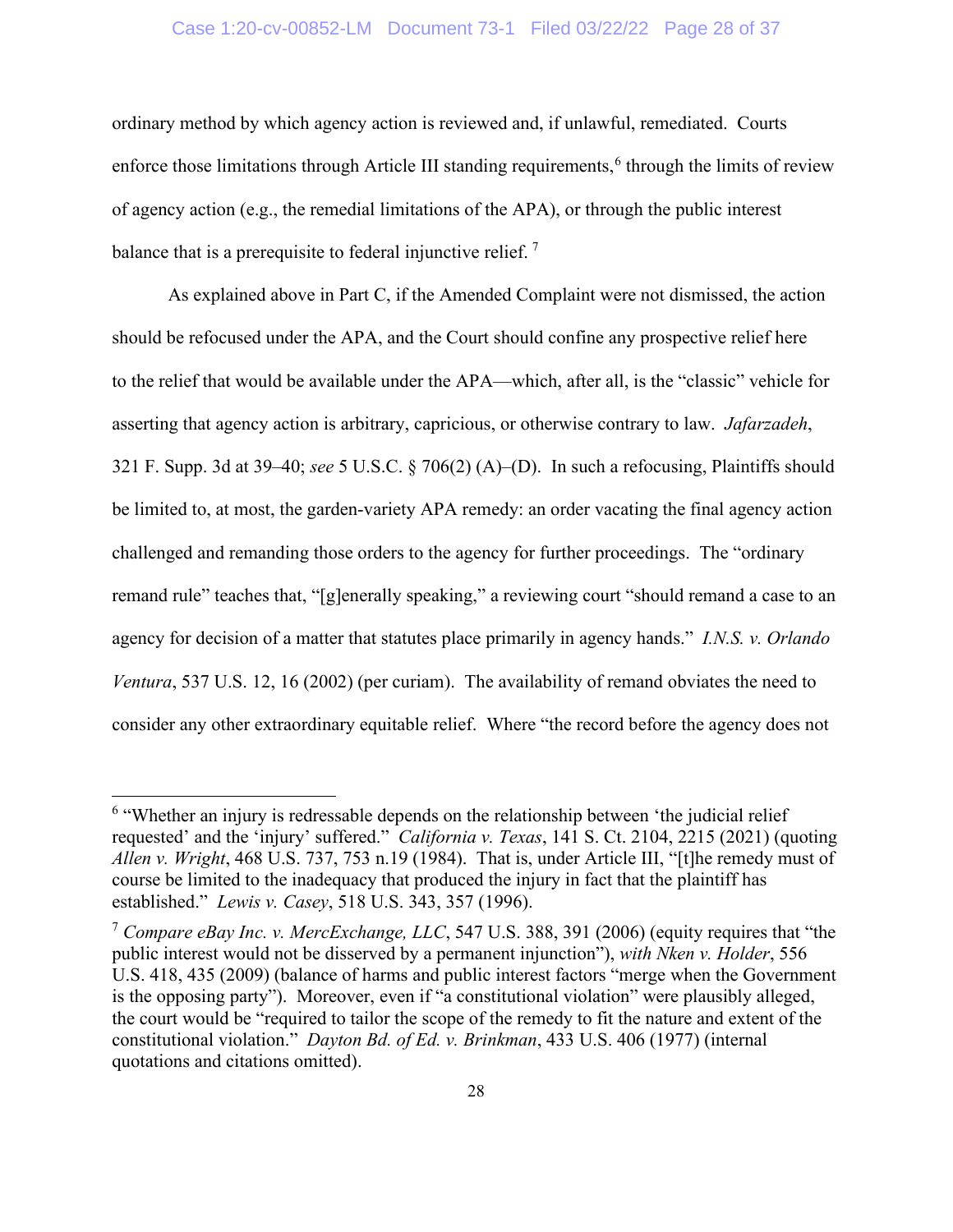#### Case 1:20-cv-00852-LM Document 73-1 Filed 03/22/22 Page 29 of 37

support the agency action, . . . the proper course, except in rare circumstances, is to remand to the agency for additional investigation or explanation." *Lorion*, 470 U.S. at 744.

Plaintiffs instead seek an injunction against operation of "additional unconstitutional [USBP] checkpoints in New Hampshire for the purpose of drug interdiction," AC ¶ 121, and "additional unconstitutional [USBP] checkpoints on I-93 in Woodstock, [NH], that seize individuals without a warrant or reasonable suspicion," *id.* ¶ 122. But the particular injury-infact Plaintiffs have alleged bears little connection to such expansive relief.

*First*, the geographic scope of the injunction demanded is unacceptably broad. Neither Plaintiff has alleged personal harm from any disputed "checkpoints in New Hampshire" other than the particular checkpoints they traveled through in Woodstock. AC ¶¶ 4, 9, 62, 107–08. Nor does either Plaintiff allege recurring harm will occur at any "checkpoints in New Hampshire" except at or near the location of the previous Woodstock checkpoints. *See id*. ¶¶ 8, 10, 101, 104, 110; *cf. id.* ¶ 102 (alleging Drewniak's fear of checkpoint "on I-93 South"). And, as to Fuentes, the Amended Complaint does not allege USBP subjected him to an attempted "drug interdiction" or a secondary inspection and search of his vehicle, charged him with any offense, or detained or arrested him at any "checkpoint[] in New Hampshire," whether in Woodstock or elsewhere. *See id.*  $\P\P$  9, 107–08. Any injunctive relief as to any checkpoint other than those operated within Woodstock is therefore improper.

*Second*, the temporal scope of the injunction demanded is unacceptably broad. The dates of the purportedly unlawful conduct do not support continuing judicial supervision of USBP checkpoint operations into the indefinite future. Drewniak's only alleged checkpoint encounter occurred more than four and a half years ago. AC ¶¶ 4, 62–69, 71–82. And, the Amended Complaint further concedes that Drewniak no longer "frequently travels" on the road where the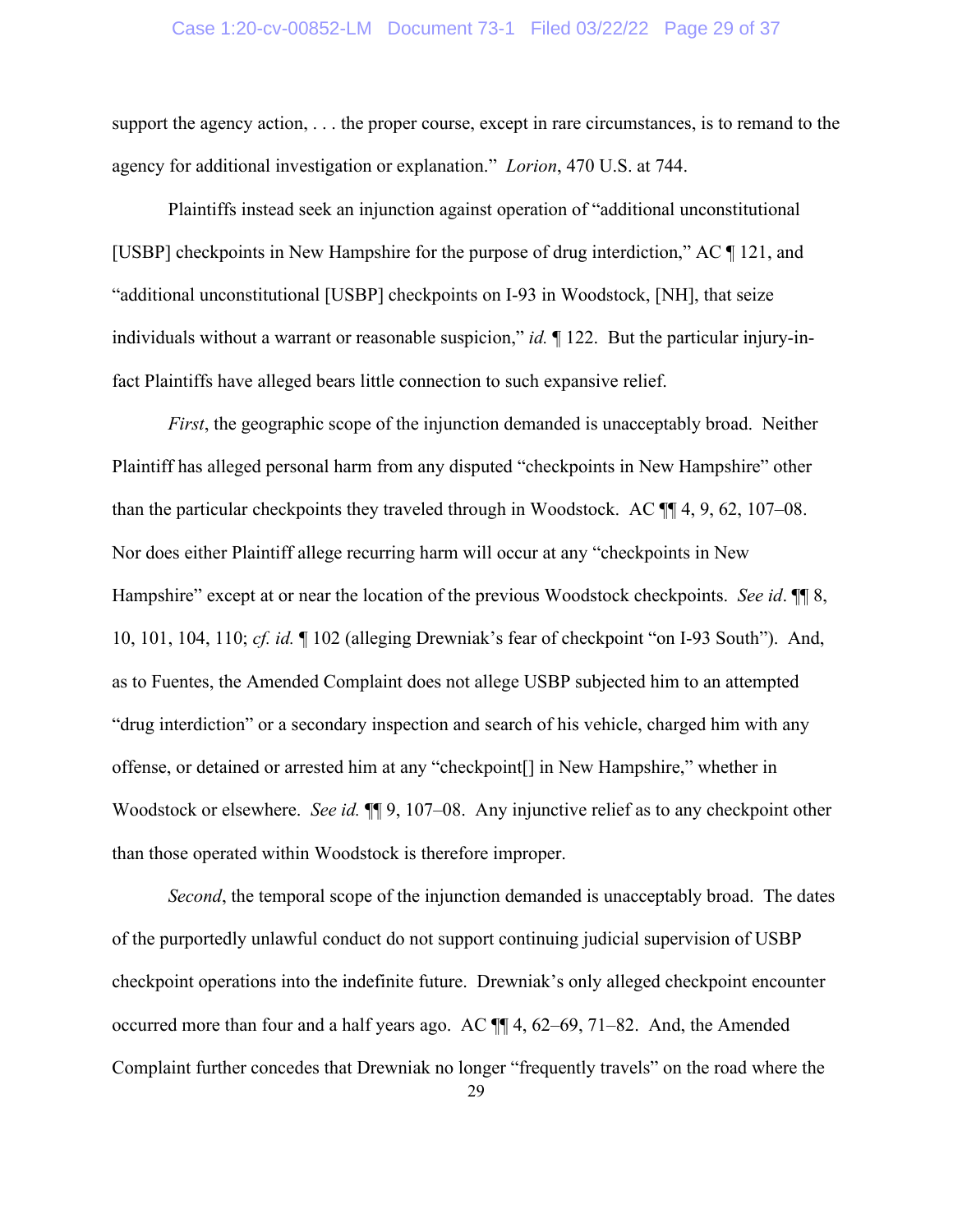### Case 1:20-cv-00852-LM Document 73-1 Filed 03/22/22 Page 30 of 37

Woodstock checkpoint operated, instead alleging that he actually engages in such travel "with less frequency" than when he began this suit. *Id.* ¶¶ 8 & n. 3, 101 n. 21, 103. For his part, Fuentes allegedly last encountered a checkpoint more than two and a half years ago. *Id.* ¶¶ 9, 108. The date of that encounter, June 9, 2019, is also the last alleged date of any checkpoint in Woodstock. *See id.* ¶ 51. That was almost two-and-a-half years before Plaintiffs filed the Amended Complaint. The Amended Complaint therefore supplies no ground for an injunction of any future effect, let alone of indefinite future effect.<sup>[8](#page-31-0)</sup>

*Third*, the injunction demanded impermissibly seeks relief for claims and parties not before the Court—as though, contrary to law, the Plaintiffs before the Court could seek relief "in gross." *See Gill*, 138 S. Ct. at 1934 ("standing is not dispensed in gross," so a "plaintiff's remedy must be tailored to redress the plaintiff's particular injury") (quoting *Cuno*, 547 U.S. at 353). Plaintiffs' effort to obtain expansive relief concerning Defendants' canine operations vividly illustrate that flaw. Plaintiffs' personal experiences with such canine operations is limited: Drewniak allegedly underwent—at one traffic stop in Woodstock in August 2017—a canine search at a secondary inspection. AC ¶¶ 68–70, 72–73, 75–79. Meanwhile, although Fuentes may have been subject to "'pre-primary free air sniffs'" by a canine at some time, there is no allegation that Defendants subjected Fuentes himself to a canine sniff. Veering away from Plaintiffs' own limited allegations about experience with canines, the Amended Complaint

<span id="page-31-0"></span><sup>&</sup>lt;sup>8</sup> Plaintiffs rely on a news media article to assert that "[USBP] has stated that 'it plans on using more checkpoints in northern New England in the future.'" AC ¶ 103 (citing Kathleen Masterson, *Broad Jurisdiction of U.S. Border Patrol Raises Concerns about Racial Profiling*, WBUR (Oct. 11, 2017), https://www.wbur.org/news/2017/10/11/border-patrol-stops-profiling). The cited article's publication predates by many months the last checkpoint encounter of Fuentes in June 2019. AC ¶ 108. That article cannot be taken as a nonconclusory factual allegation showing Defendants' current or future plans.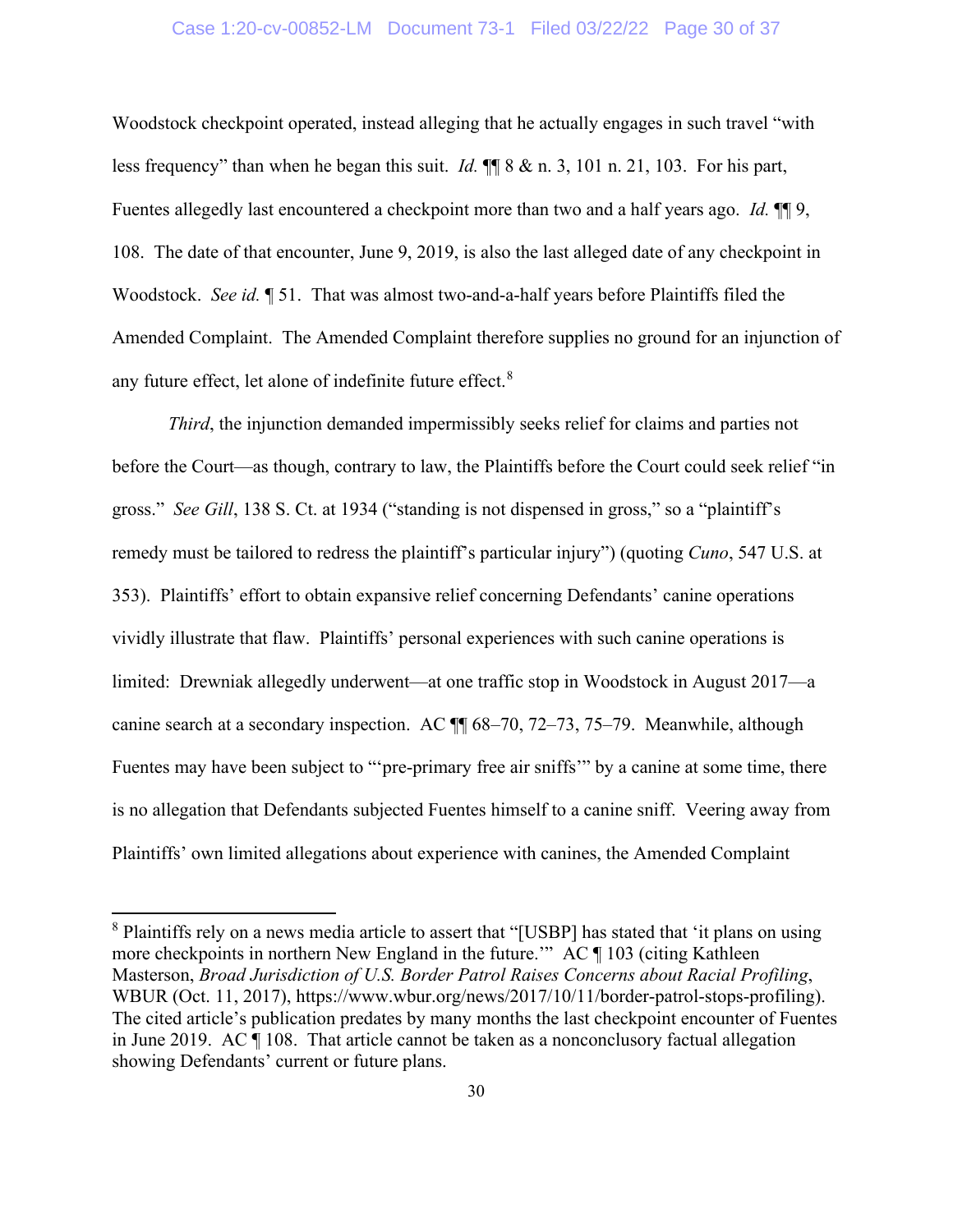### Case 1:20-cv-00852-LM Document 73-1 Filed 03/22/22 Page 31 of 37

attempts to seek systematic redress of purported "abuses at [USBP] checkpoints involving service canines [that] are both common and rarely investigated . . . includ[ing] dozens of troubling accounts of service canines falsely alerting at vehicle checkpoints, resulting in prolonged detention and searches of innocent travelers." *Id.* ¶ 92; *see also id.* ¶¶ 46, 49, 88. Against that background, the dramatic relief sought—an injunction prohibiting any stop of any person on any road in New Hampshire where a trained canine is nearby sniffing the air—is anything but "tailored" to the alleged injuries of Drewniak or Fuentes. Rather, it reflects a preexisting policy disagreement with canine operations. AC ¶ 92 n.20.

Importantly, even if Plaintiffs were to have Article III standing to pursue some injunctive relief, they cannot "leverage" such standing to obtain systematic transformation of Defendants' canine deployment or other law enforcement practices. *See DaimlerChrysler*, 547 U.S. at 340 (enforcing rule against exploitation of standing as to one claim as "leverage" to assert another). Article III standing "would hardly serve the purpose . . . of preventing courts from undertaking tasks assigned to the political branches[,] if once a plaintiff demonstrated harm from one particular inadequacy in government administration, the court were authorized to remedy all inadequacies in that administration." *Lewis*, 518 U.S. at 357; *see id.* at 360 (overturning broad, system-wide injunction requiring changes in prison libraries and legal assistance programs where only two inmates were either illiterate or did not speak English); *DaimlerChrysler*, 547 U.S. at 352–53 ("'[t]he remedy must of course be limited to the inadequacy that produced the injury in fact that the plaintiff has established'").

*Fourth*, the injunction demanded is irreconcilable with the law enforcement tasks Defendants are statutorily responsible for carrying out in Woodstock, in New Hampshire, and indeed nationwide. By purporting to prevent operation of "*unconstitutional* [USBP]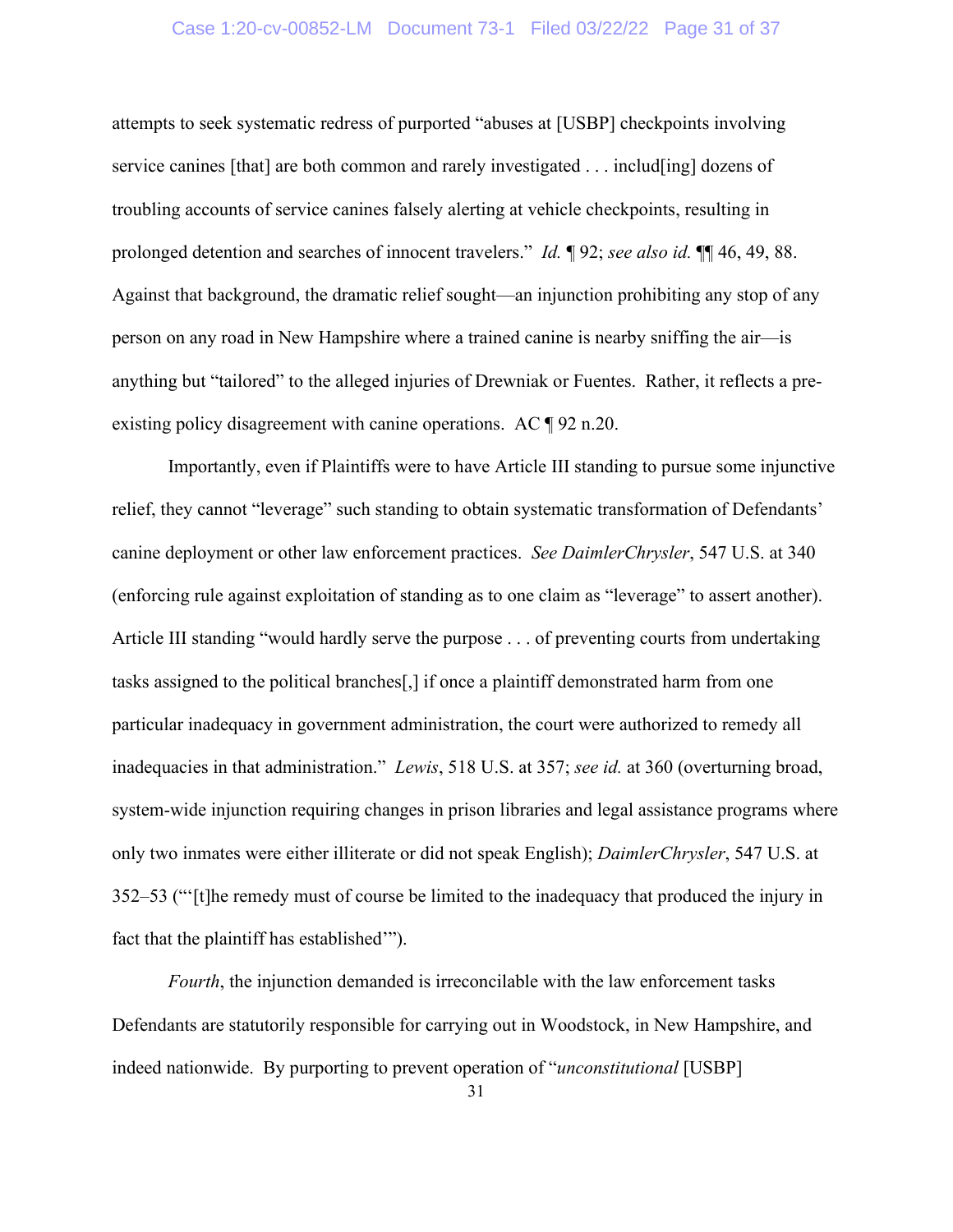checkpoints" AC, Prayer for Relief, Paras. C–D (emphasis added), the injunction demanded would provide Defendants no guidance about what operations they could conduct without returning to the court for further proceedings (with the risk of contempt proceedings also lurking). By directing Defendants to obey the Constitution, the injunction demanded does not specify "in reasonable detail" prohibited acts. Fed. R. Civ. P. 65(d)(1); *see Healey v. Spencer*, 765 F.3d 65, 74 n.6 (2014). It is akin to the kind of "obey-the-law" injunction that courts reject because they do not provide sufficient guidance, or notice consistent with due process, about what conduct is actually permissible. *Brown v. Trs. of Boston Univ.*, 891 F.2d 337, 361 (1st Cir. 1989); *EEOC v. Aviation Port Servs.*, No. 1:18cv10909, 2020 WL 1550564 at \*11 (D. Mass. April, 2020).

For the Court to enter such an injunction would also substantially interfere with Defendants' efforts to carry out their statutory responsibilities,  $9$  including under  $8$  U.S.C. § 1357(a)(3), in which Congress authorized Defendants to operate immigration checkpoints. *See also United States v. Gabriel*, 405 F. Supp. 2d 50, 57 (D. Me. 2005). At a minimum, laborious additional proceedings in this Court would be necessary (meaning years of litigation) to decide what Defendants could do to avoid risking contempt proceedings. That is, even though Plaintiffs

<span id="page-33-0"></span><sup>9</sup> Congress has charged the Department of Homeland Security ("DHS") and its components, including CBP, with "securing the homeland." 6 U.S.C. § 111(b)(1)(A) and (E); *see also* 6 U.S.C. § 211(c)(5); *id*. § 211(c)(8)(B); *id*. § 211(e)(1), (3)(A) and (B). DHS officers, including USBP agents, are specifically authorized, "without warrant," to "interrogate any alien or person believed to be an alien as to his right to be or to remain in the United States"; to "make arrests" for certain offenses; and to "have access," "within a distance of twenty-five miles from any" international border, "to private lands, but not dwellings, for the purpose of patrolling the border to prevent the illegal entry of aliens into the United States." 8 U.S.C. § 1357(a)(1)–(5); *see* 8 C.F.R. 287.5(a)–(d); *see generally United States* v. *Montoya de Hernandez*, 473 U.S. 531, 537 (1985).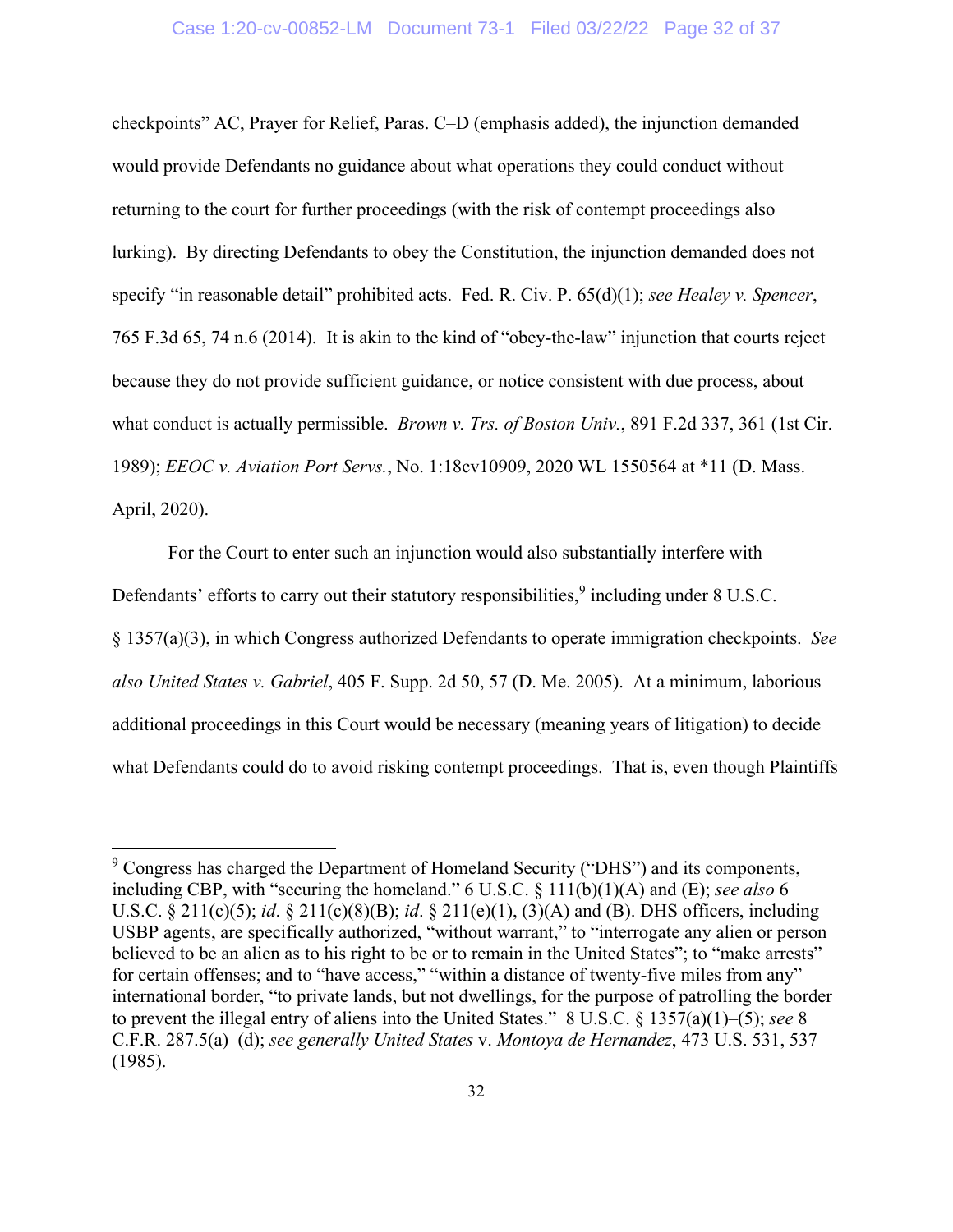### Case 1:20-cv-00852-LM Document 73-1 Filed 03/22/22 Page 33 of 37

do not challenge  $\S 1357(a)(3)$ , they demand an injunction that would effectively require Defendants to obtain the Court's permission for all immigration-related checkpoints in New Hampshire. *See* AC ¶¶ 1, 9, 43, 69, 107–08, 119, 122.

*Fifth*, the injunction demanded would interfere with the role of the Article III courts to decide Fourth Amendment questions on a factual record appropriately tied to the circumstances of each disputed search or seizure. It is no accident that, in those instances where courts have examined particular checkpoints under *Martinez-Fuerte*, they have traditionally done so on motions to suppress brought by individual criminal defendants.<sup>[10](#page-34-0)</sup> In actual criminal prosecutions, courts can assess the alleged violation of the Fourth Amendment in light of the entire record underlying the challenged search and seizure, as informed by other Fourth Amendment doctrines that could apply.<sup>[11](#page-34-1)</sup>

Granting the injunction demanded here would require the Court to reach a conclusion about future checkpoint operations without the guidance ordinarily gleaned from case-specific facts and circumstances. *Warshak v. United States*, 532 F.3d 521, 528 (6th Cir. 2008) (en banc). That would call for the Court to hazard a guess about situations implicating Fourth Amendment

<span id="page-34-0"></span><sup>10</sup> *See United States v. Alatorre-Verdugo*, No. 4:17-cr-770, 2018 WL 6729664, \*1, \*6–7 (D. Ariz. June 11, 2018) (recommending suppression motion denial stemming from immigration checkpoint search), *aff'd*, 2018 WL 6727292, \*1 (D. Ariz. Dec. 21, 2018); *United States v. William*, 603 F.3d 66, 67–71 (1st Cir. 2010) (affirming sentencing after denial of suppression motion as to illegal drugs found during sobriety checkpoint stop); *United States v. Gentle*, No. 1:06-cr-10355, 2008 WL 623400, \*1–3, 5 (D. Mass. Mar. 4, 2008) (denying suppression motion stemming from routine vehicular traffic stop).

<span id="page-34-1"></span><sup>11</sup> *See*, *e.g.*, *Gabriel*, 405 F. Supp. at 52–53, 62–63 (denying suppression motion resulting from immigration checkpoint search); *United States v. Giuffrida*, No. 1:11-cr-95, 2012 WL 177955 at \*1, \*5–8 (D. Me. Jan. 19, 2012) (recommending suppression motion denial stemming from detention and canine "sniff search" of vehicle), *aff'd*, 2012 WL 406959, at \*1 (D. Me. Feb. 8, 2012).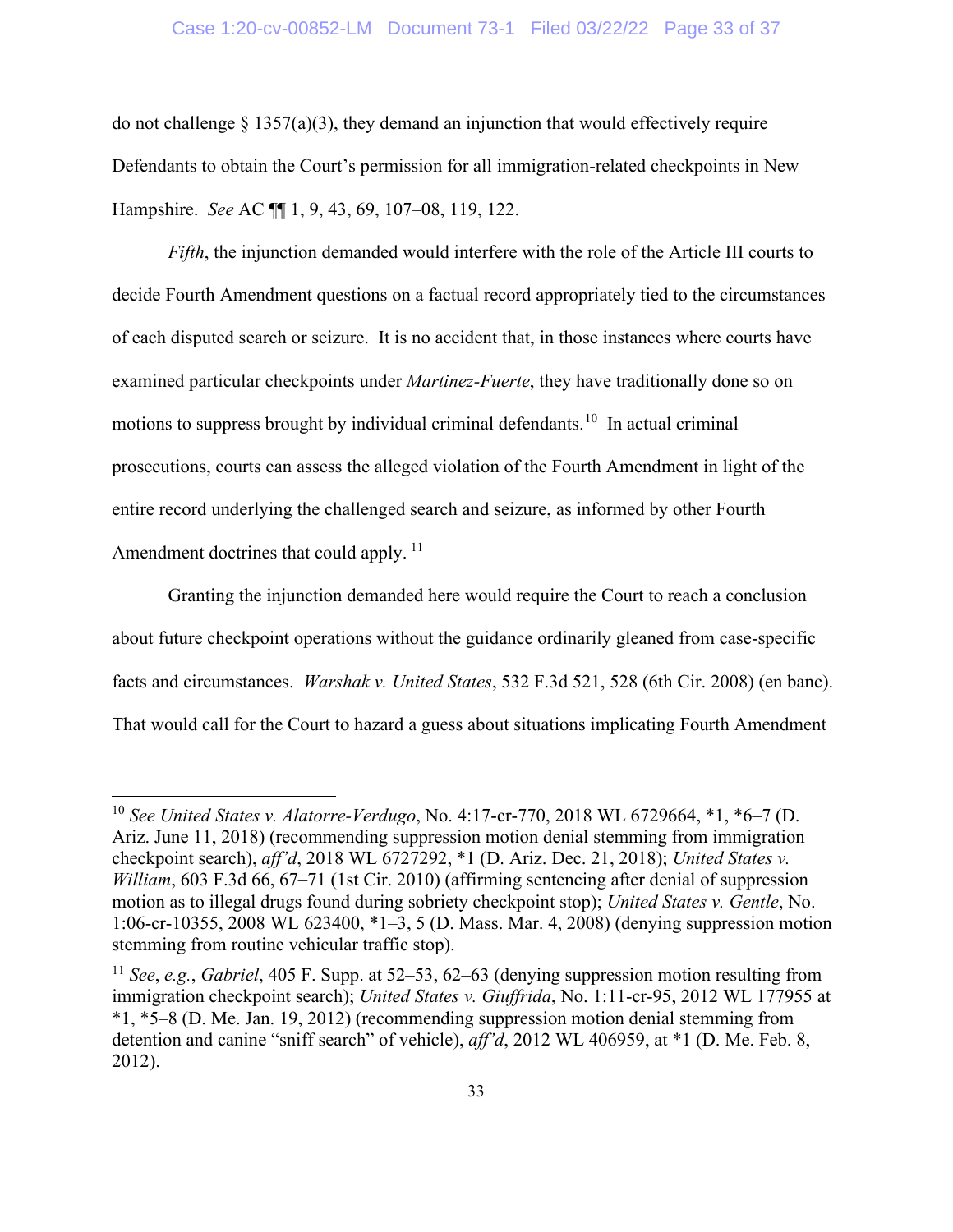### Case 1:20-cv-00852-LM Document 73-1 Filed 03/22/22 Page 34 of 37

issues that simply cannot be foreseen: "[I]t is difficult for a court to pronounce how the Fourth Amendment might apply to a general set of facts," because that would require "predict[ing] all of the factual scenarios that might arise and answer[ing] exactly how the Fourth Amendment would apply to all of them." Orin S. Kerr, *The Limits of Fourth Amendment Injunctions*, 7 J. TELECOMM. & HIGH TECH. L. 127, 133 (2009). "Fourth Amendment decisions are too factsensitive for courts to use injunctive relief to craft broad-ranging injunctions." *Id.* at 138.

Importantly, this action is not a purported class action, unlike those at issue in *Rahman v. Chertoff*, 530 F.3d 622 (7th Cir. 2008), but comparison to that case highlights the critical flaws in the injunction demanded here. The *Rahman* plaintiffs contended that delays experienced in reentry to the United States from travel abroad because of watch list enforcement violated the Fourth and Fifth Amendments. *Id.* at 623. The Seventh Circuit reversed orders certifying two nationwide classes, because the named plaintiffs' claims were not typical of class claims under Rule 23, given the "ambulatory" and expansive nature of the intended class. *Id.* at 628. "Improper arrests," the court admonished, "are best handled by individual suits for damages (and potentially through the exclusionary rule), *not* by a structural injunction designed to make every error by the police an occasion for a petition to hold the officer (and perhaps the police department as a whole) in contempt of court. Just so with stops at the border." *Id.* at 626–27 (emphasis added). "Decisions favorable to particular plaintiffs," the court added, "will have their effect in the normal way; through the force of precedent." *See id.* at 627–28.

Application of those principles to this action weighs decisively in favor of rejecting the requested injunction—not at the end of the case, after months or years of exhaustive discovery and motions practice, but now, if only so that the parties can focus on the only "inadequac[ies] that produced the injury in fact that the plaintiff[s] ha[ve] established," which are the only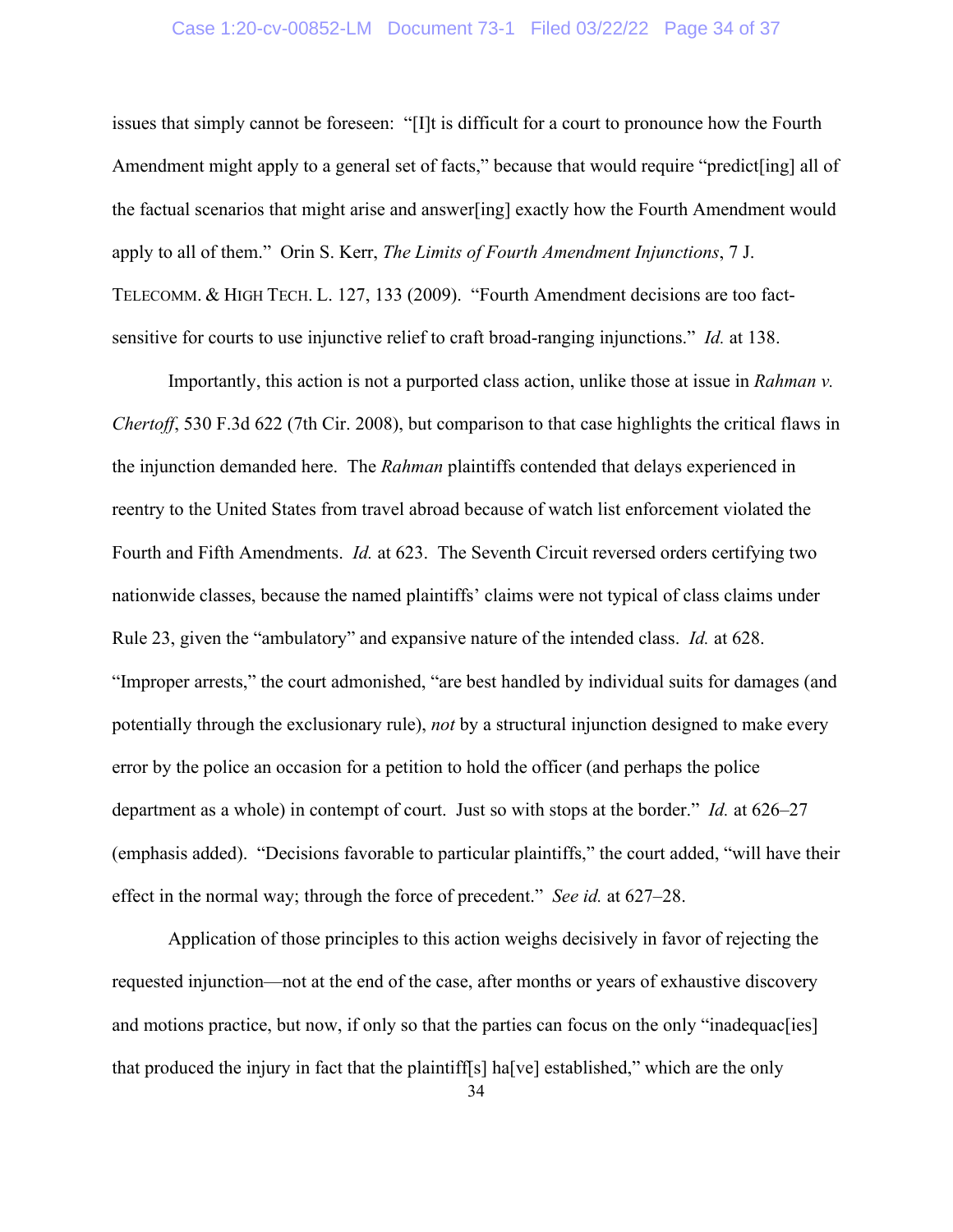"inadequac[ies]" the Court can properly remedy. *Lewis*, 518 U.S. at 357. Conversely, granting the relief demanded cannot be a responsible exercise of the Court's equitable powers.

### **E. A Declaration Regarding Past Conduct Would Serve No Useful Purpose**

The Court should also decline, based on "considerations of practicality and wise judicial administration," *Wilton v. Seven Falls Co.*, 515 U.S. 277, 288 (1995), to issue a declaration regarding the legality of "the August 2017 [USBP] checkpoint and other checkpoints in which [Plaintiffs] were detained," AC ¶ 119, because it would lack any appropriate "useful purpose," *Wycoff*, 344 U.S. at 244.

As a threshold matter, for essentially the same reasons that Plaintiffs lack Article III standing, there is no "substantial controversy . . . of sufficient immediacy and reality to warrant" a declaration. *MedImmune, Inc. v. Genentech, Inc.*, 549 U.S. 118, 127 (2007). But even if Plaintiffs had alleged facts sufficient to meet the Article III minimum, the declaration sought would properly be denied on the merits. Precedent "caution[s] against declaratory judgments on issues of public moment . . . in speculative situations," and Plaintiffs' allegations that they will encounter checkpoints in the future of the particular characteristics they alleged existed in 2017 through 2019 is exactly such a "speculative situation[]." *Diaz-Fonseca v. Puerto Rico*, 451 F.3d 13, 40-41 (1st Cir. 2006) (quoting *Pub. Affairs Assocs., Inc. v. Rickover*, 369 U.S. 111, 112 (1962) (per curiam) (citing *Eccles v. Peoples Bank*, 333 U.S. 426, 432 (1948))).

35 The required "immediacy" is absent here, moreover, because Plaintiffs already purport to benefit from a state court's judgment agreeing with their asserted Fourth Amendment theory, AC ¶¶ 89–95, and Plaintiffs have asserted only a disagreement regarding "past act[s]" or "past conduct" not appropriately redressed through a declaration that would have future effect. *See Brown v. Rhode Island*, 511 F. App'x 4, 6 (1st Cir. 2013) (per curiam); *Pagliaroni v. Mastic*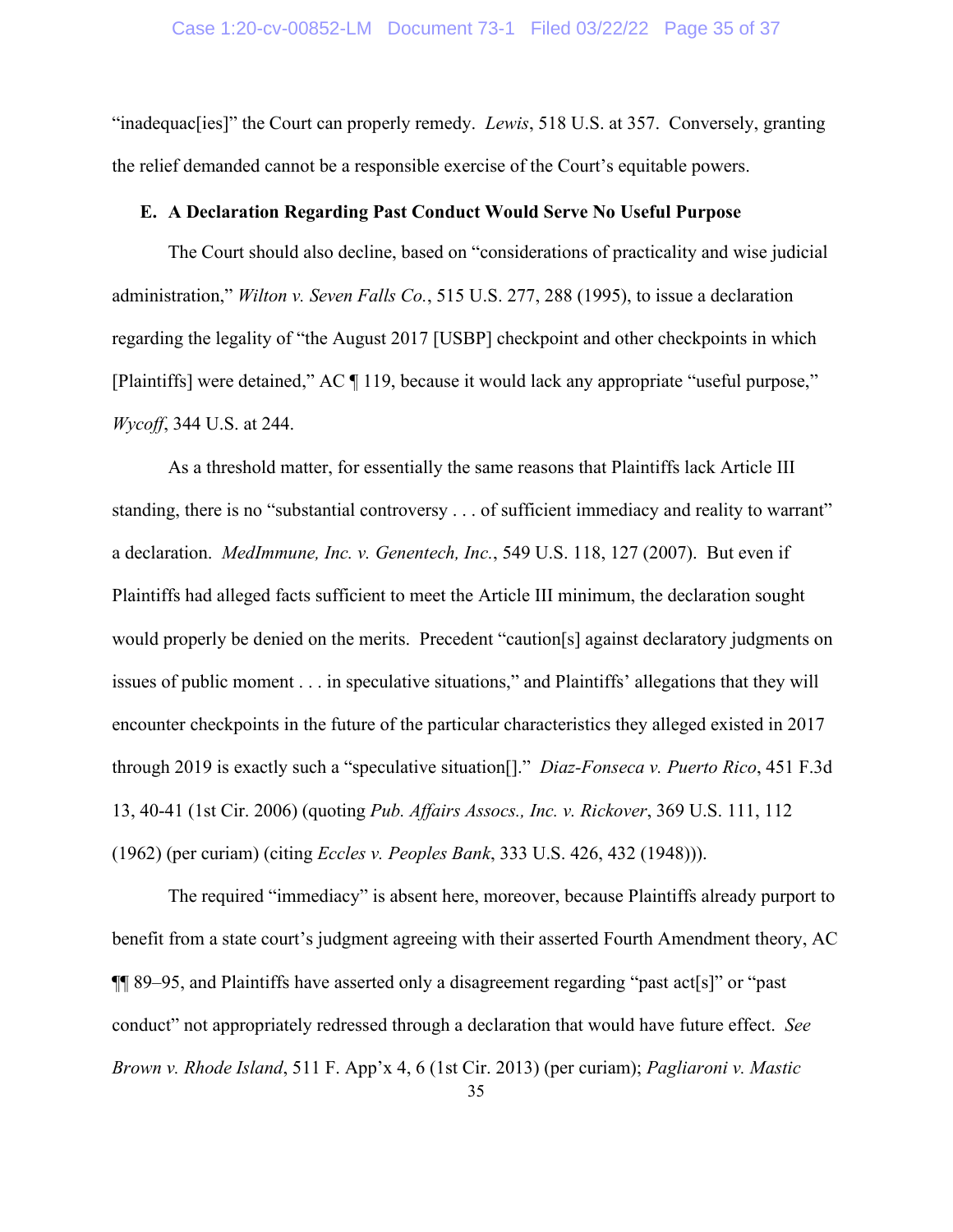*Home Exteriors, Inc.*, 310 F. Supp. 3d 274, 294 (D. Mass. 2018); *see also Katz v. McVeigh*, 931 F. Supp. 2d , 336 (D.N.H. 2013) ("issuance of a declaratory judgment deeming past conduct illegal is . . . not permissible as it would be merely advisory") (quoting *ACLU of Mass. v. U.S. Conference of Catholic Bishops*, 705 F.3d 44, 53 (1st Cir. 2013). In other words, because the combination of circumstances that gave rise to this action no longer exists, including the change in state law, and because Plaintiff Drewniak already benefits from a state court's pronouncement on the Fourth Amendment question the Amended Complaint now asks this Court to determine, the declaration sought from this Court would be of no "useful purpose" or "practical assistance in setting the underlying controversy to rest," so it should not be issued. *Rhode Island v. Narragansett Indian Tribe*, 19 F.3d 685, 693 (1st Cir. 1994); *see Warner v. Frontier Ins. Co.*, 288 F. Supp. 2d 127, 130–31 (D.N.H. 2003).

#### **CONCLUSION**

The Amended Complaint should be dismissed in full under Rule 12(b)(1) because Plaintiffs' claim is now nonjusticiable. The new claim of Plaintiff Fuentes also lacks facial plausibility and should be in dismissed under Rule 12(b)(6). If the Court rules otherwise, the constitutional avoidance doctrine still requires refocusing the Amended Complaint as raising APA claims (one challenging Defendants' actions as contrary to 8 U.S.C. § 1357(a)(3), and one challenging those actions under the Fourth Amendment). Such a refocusing would allow the Court to avoid the constitutional question, if it were to agree with Plaintiffs on their statutory contention. Under such a refocusing, Plaintiffs' remedy should be confined, at most, to the ordinary APA remedy of vacatur and remand, not to the extraordinary injunction or useless declaration they demand.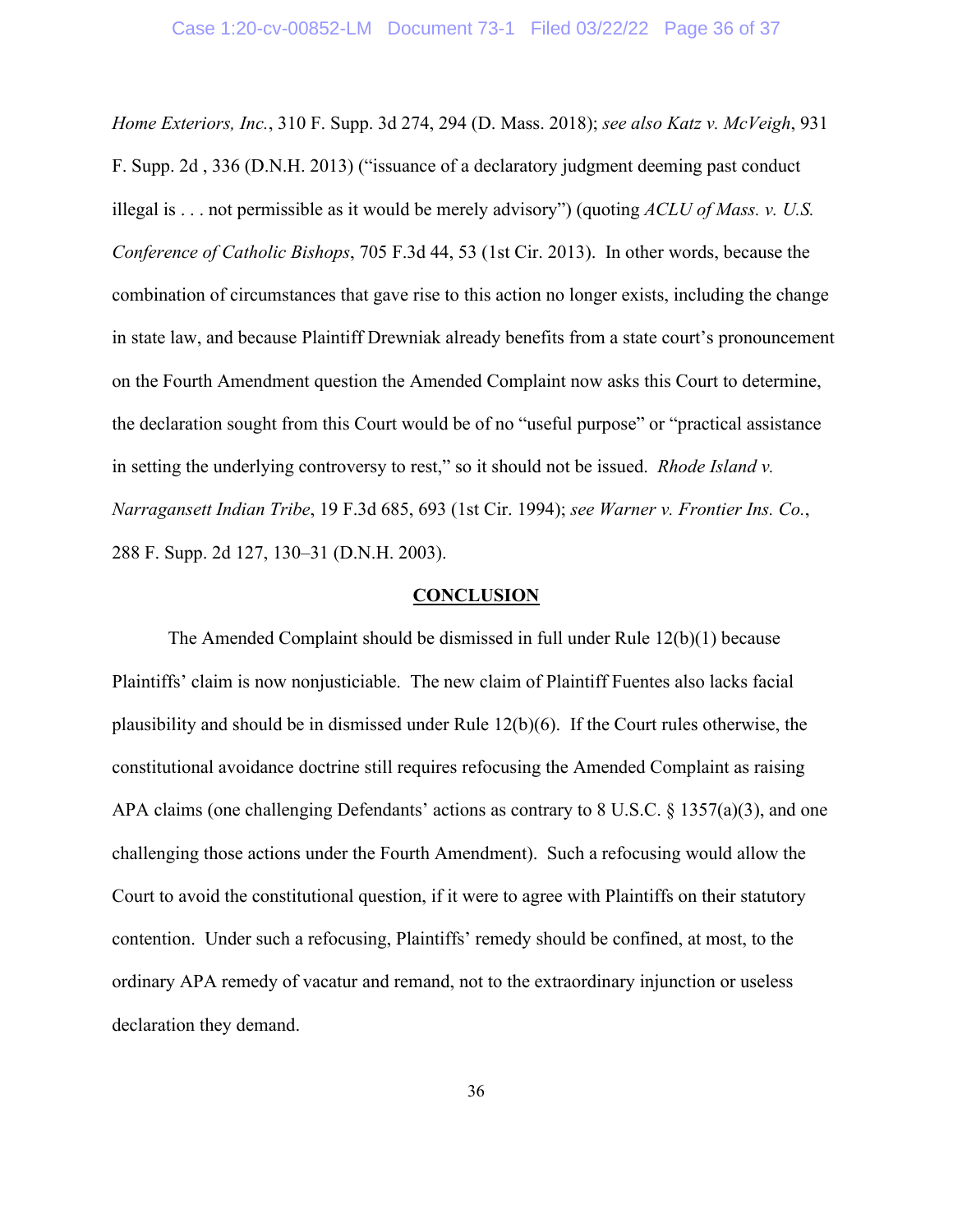Respectfully submitted,

BRIAN M. BOYNTON *Acting Assistant Attorney General*

BRIGHAM J. BOWEN *Assistant Director*

INDRANEEL SUR (D.C. Bar No. 978017) *Trial Attorney* United States Department of Justice Civil Division, Federal Programs Branch P.O. Box 883 Washington, DC 20044 Tel: (202) 616-8488 [Indraneel.Sur@usdoj.gov](mailto:Indraneel.Sur@usdoj.gov)

Of Counsel: KRISTIN A. TAYLOR Trial Attorney United States Department of Justice Civil Division, Federal Programs Branch JOHN J. FARLEY United States Attorney

By: /s/ Robert J. Rabuck Robert J. Rabuck First Assistant U.S. Attorney/Civil Chief New Hampshire Bar No. 2087 53 Pleasant Street, 4th Floor Concord, NH 03301 (603) 225-1552 [Rob.Rabuck@usdoj.gov](mailto:Rob.Rabuck@usdoj.gov)

By: /s/ Michael McCormack Michael McCormack Assistant U.S. Attorney New Hampshire Bar No. 16470 53 Pleasant Street, 4th Floor Concord, NH 03301 (603) 225-1552 [Michael.McCormack2@usdoj.gov](mailto:Michael.McCormack2@usdoj.gov)

*Attorneys for Official Defendants*

Dated: March 22, 2022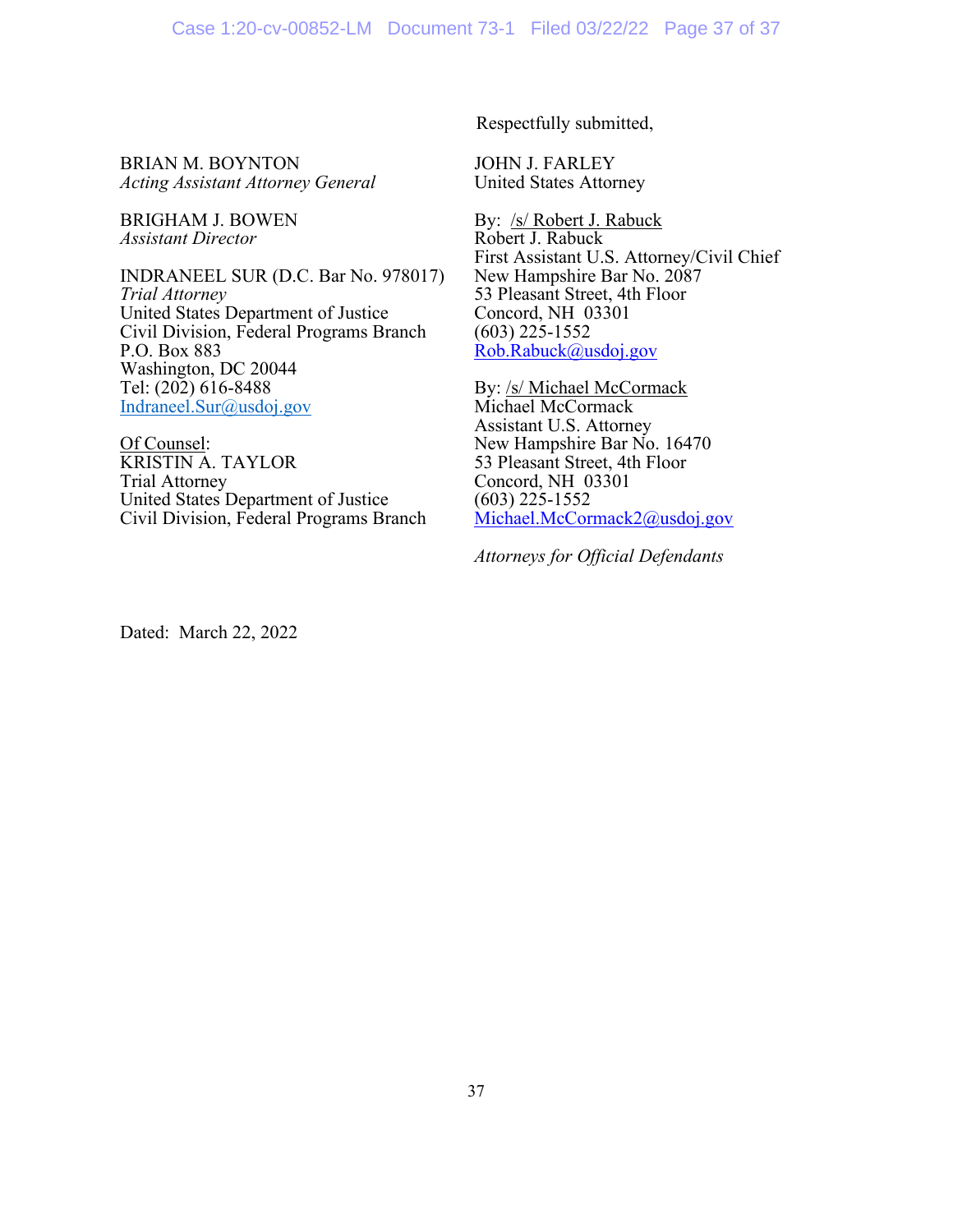# UNITED STATES DISTRICT COURT DISTRICT OF NEW HAMPSHIRE

| JESSE DREWNIAK, and                                                                                                          |                            |
|------------------------------------------------------------------------------------------------------------------------------|----------------------------|
| <b>SEBASTIAN FUENTES</b>                                                                                                     |                            |
| Plaintiffs,                                                                                                                  |                            |
| V.                                                                                                                           | Civil Action 1:20-cv-00852 |
| U.S. CUSTOMS AND BORDER PROTECTION,<br>U.S. BORDER PATROL, MARK A. QUALTER,<br>ROBERT N. GARCIA, and<br>RICHARD J. FORTUNATO |                            |
| Defendants.                                                                                                                  |                            |

# DECLARATION OF ROBERT N. GARCIA IN SUPPORT OF MOTION TO DISMISS **AMENDED COMPLAINT**

I, Robert N. Garcia, pursuant to 28 U.S.C. § 1746, depose and say as follows:

1. I currently serve as the Chief Patrol Agent, Swanton Sector, U.S. Border Patrol, U.S.

Customs and Border Protection, Department of Homeland Security (CBP), and I submit this declaration in support of the Government's Motion to Dismiss the Amended Complaint in the above-captioned matter. The statements made herein are based on my personal knowledge as well as on information provided to me in my official capacity as Chief Patrol Agent.

2. As Chief Patrol Agent, I am the senior-most management official who is responsible for planning, organizing, and directing U.S. Border Patrol enforcement operations within Swanton Sector's area of responsibility, which includes eight Border Patrol stations and 295 miles of U.S. and Canadian border in the states of New York, Vermont, and New Hampshire.

3. The Beecher Falls Border Patrol Station (Beecher Falls Station), which is under my oversight, is responsible for patrolling, and conducting enforcement activities in the State of New Hampshire.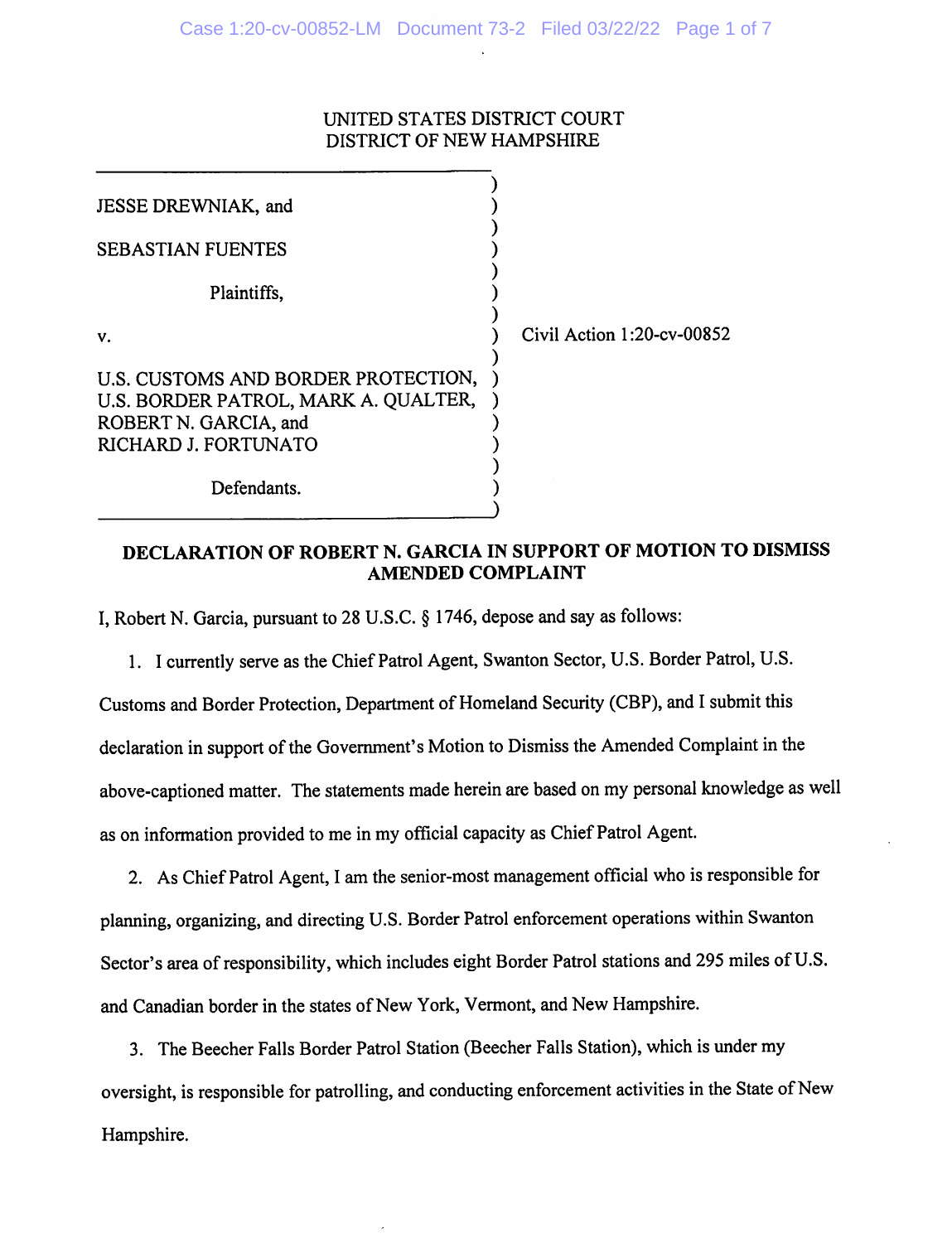#### Case 1:20-cv-00852-LM Document 73-2 Filed 03/22/22 Page 2 of 7

4. Within the Beecher Falls Station's area of responsibility, and Swanton Sector overall, temporary immigration checkpoints have been utilized to carry out the U.S. Border Patrol's operational mission of immigration enforcement.

5. In general, immigration checkpoints are strategically located to stop vehicles and individuals seeking to evade immigration law requirements traveling from the international land border to the interior of the United States.

6. Checkpoints along the Northern Border are often located on interstate highways and roadways that serve as main thoroughfares from the U.S.-Canadian border to major cities in the interior, such as Boston and New York City.

7. In my position as Chief Patrol Agent, I am responsible for the approval of all enforcement activities memorialized in an operations order submitted by a station within my area of responsibility.

8. An operations order is a written overview of planned enforcement activities conducted by U.S. Border Patrol personnel that do not constitute daily work assignments and routine enforcement actions.

9. The purpose of an operations order is to serve as a written plan for U.S. Border Patrol personnel participating in the planned enforcement activity, as well as an internal guide for management overseeing the operation.

10. The duration of operations orders vary based on the logistics and scope of the planned enforcement activity, but all include a finite period of time for execution of the operation. Typically, operations orders for immigration checkpoints are submitted and reviewed annually.

11. A typical operations order contains the following sections: (1) an executive summary; (2) a description of the general situation, terrain/weather, criminal element in the area, and friendly forces; (3) an explanation of the mission of the operation; (4) an operation execution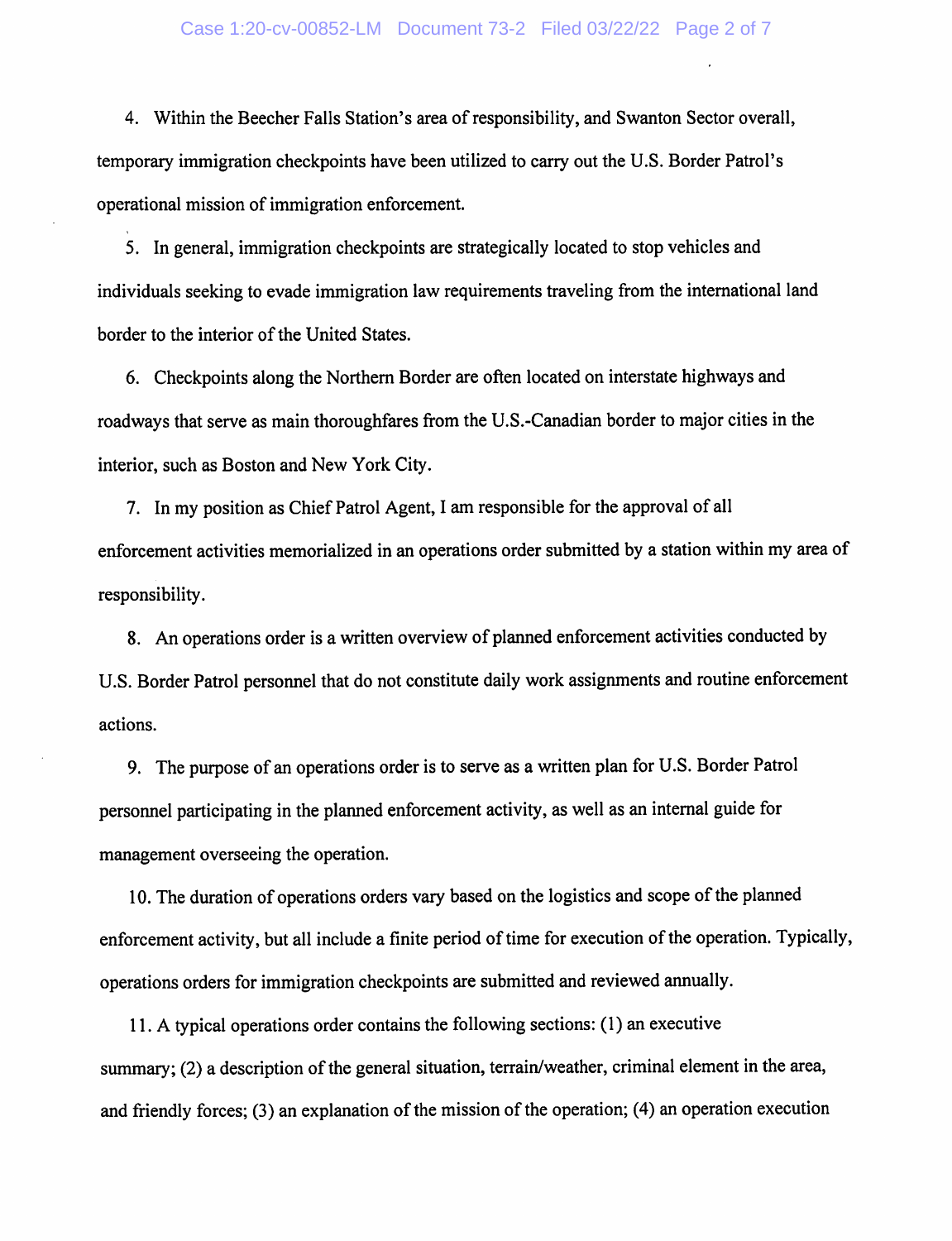plan; (5) logistical components; (6) communication and command staff; and (7) may include an administration, execution and intelligence annex.

12. Depending upon the nature and scope of the operation order, various levels of review and approval occur before the order is finalized, approved, and executed.

13. Immigration checkpoints are an enforcement tool available by law to U.S. Border Patrol to carry out its mission. 8 U.S.C.  $\S$  1357(a)(3). For Swanton Sector operations orders involving immigration checkpoints, the following is required before execution: (1) approval from the Sector Chief Patrol Agent; (2) legal review by the local Office of Chief Counsel; and (3) notification to the Chief of the Law Enforcement Operations Directorate at U.S. Border Patrol Headquarters. This approval process is typically memorialized in an internal CBP document entitled "Law Enforcement Operations Directorate Operations Order Checklist."

14. U.S. Border Patrol marks operations orders as "law enforcement sensitive" because they include detailed information relating to active intelligence information, ongoing known criminal elements in the geographic region, and reveal law enforcement tactics, techniques and procedures (TTPs). As a result, certain information contained in operations orders are not shared with the general public to preserve the integrity of active intelligence information and ongoing surveillance of known criminal enterprises, ensure the continued effectiveness of law enforcement investigative techniques to identify criminal activity, and to protect the safety and well-being of U.S. Border Patrol personnel.

15. Typically, checkpoints include a primary inspection area and a secondary inspection area. Vehicles that enter the checkpoint are normally processed through the primary inspection area. In this area, occupants of a vehicle are generally asked brief questions to confirm their citizenship and lawful immigration status, and the vehicle may be subject to a free-air canine sniff by U.S. Border Patrol canines. U.S. Border Patrol canines also may conduct free-air sniffs of vehicles in the pre-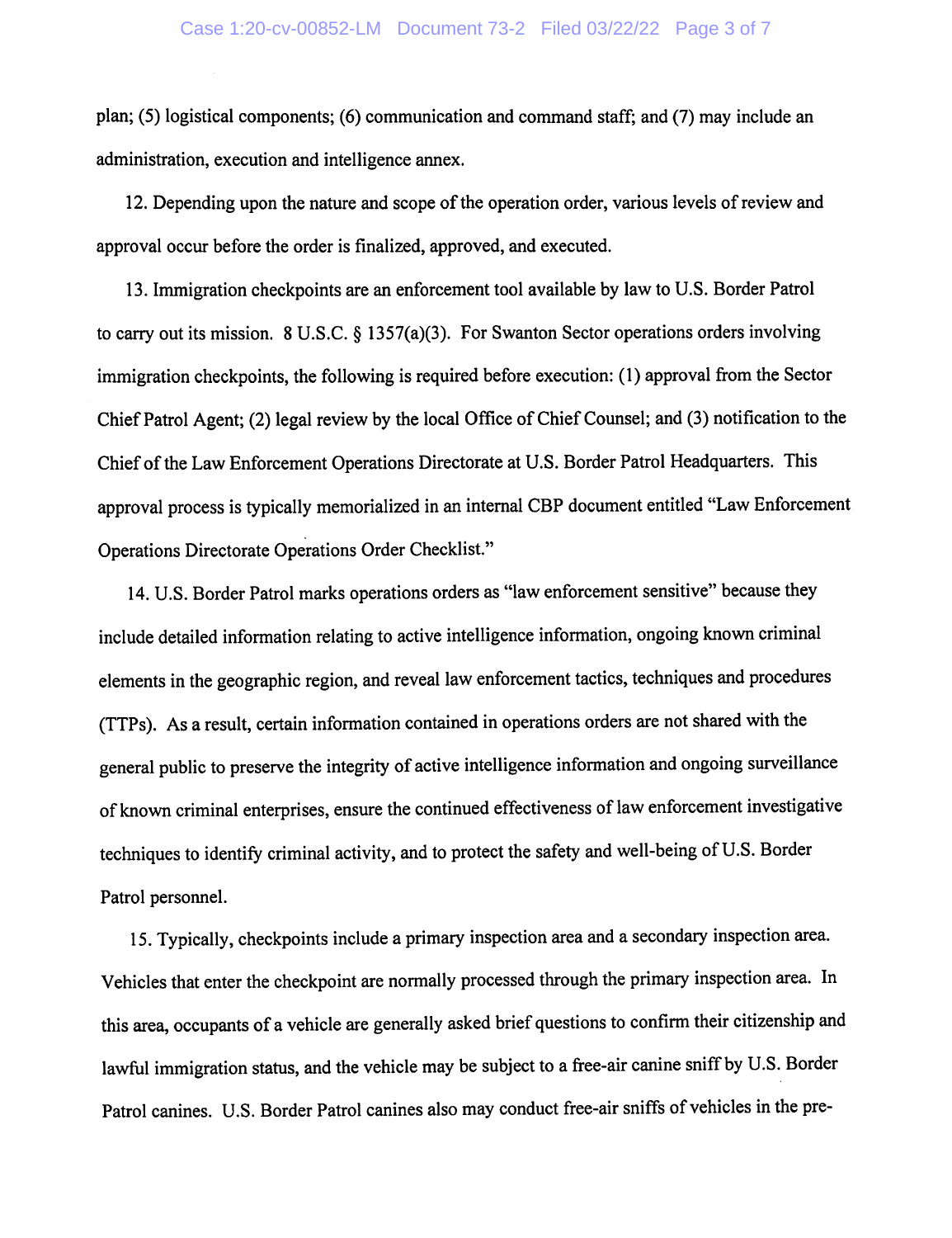# Case 1:20-cv-00852-LM Document 73-2 Filed 03/22/22 Page 4 of 7

primary area to help expedite the processing of vehicles through the checkpoint. All U.S. Border Patrol canines undergo rigorous training and receive certification as dual detection canines that identify the presence of concealed humans and narcotics.

16. Only certain vehicles and individuals, however, will be selected to undergo a more thorough secondary inspection. Referral of a vehicle for secondary inspection generally occurs when Border Patrol agents seek to conduct a full immigration inspection or when suspicion develops of a potential violation of some other law (i.e., customs, narcotics, or other criminal violations). During a secondary inspection, Border Patrol agents may: (a) ask questions; (b) request to inspect immigration documents; (c) make plain view observations; (d) conduct searches of a person or a vehicle; (e) perform exterior canine sniffs of a vehicle; (f) press down on trunk; (g) tap exterior fuel tanks; and (h) any other actions necessary to confirm or dispel violations of law.

17. The Beecher Falls Station has, on occasion, utilized immigration checkpoints as a tool to conduct the Agency's critical immigration enforcement mission in New Hampshire, a border state located along the U.S-Canadian international boundary.

18. From 2012 to 2016, the Beecher Falls Station did not conduct any immigration checkpoints in New Hampshire because of enforcement priorities and other considerations, as well as manpower and budgetary constraints.

19. In 2017, after receiving the necessary funding and manpower, the Beecher Falls Station prepared an operations order detailing its planned enforcement activities through the re-initiation of immigration checkpoints.

20. The operations order for the 2017 immigration checkpoints underwent legal sufficiency review by Agency counsel and was reviewed and approved by both U.S. Border Patrol management within Swanton Sector and U.S. Border Patrol Headquarters.

21. New Hampshire state and local law enforcement were not involved in the planning or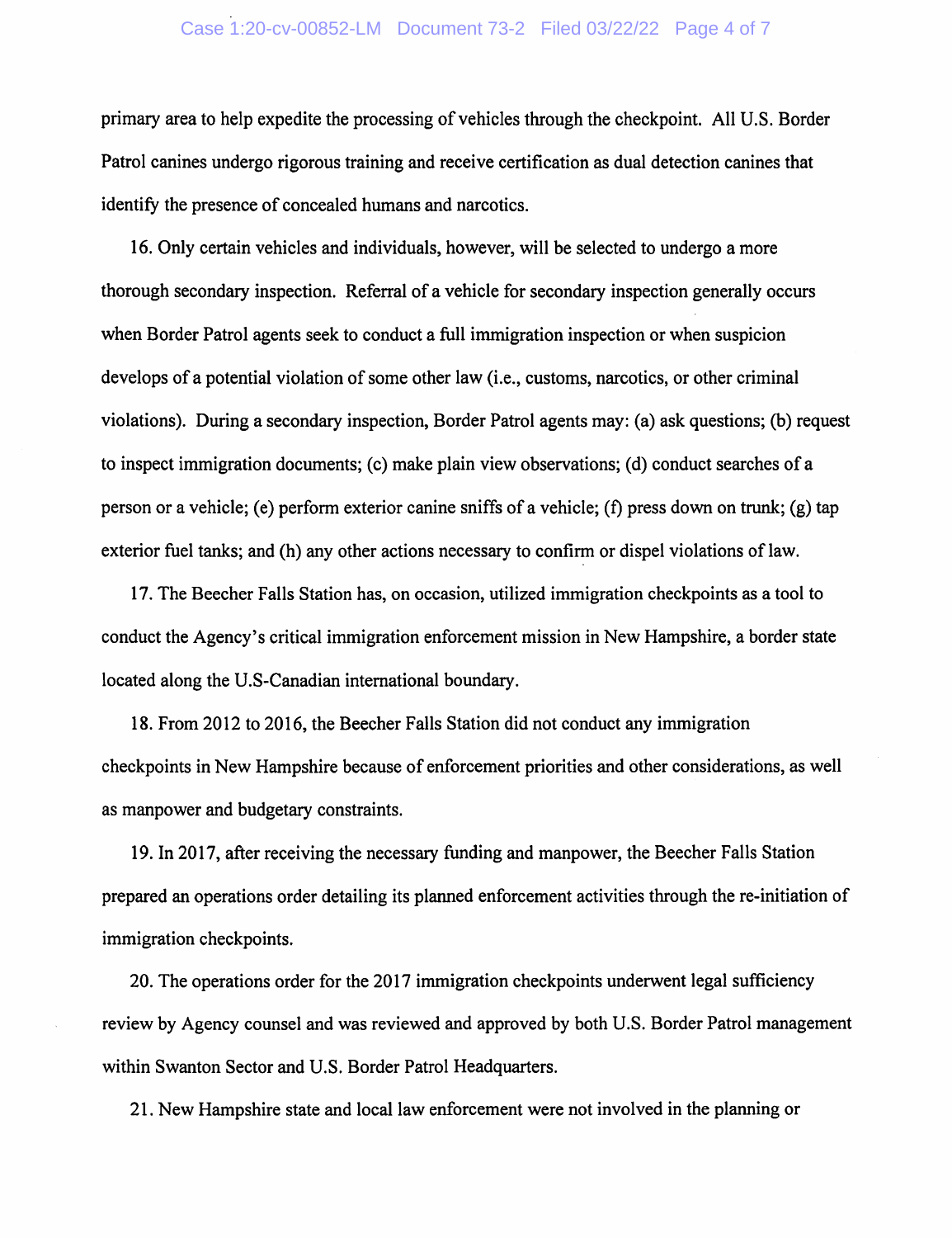### Case 1:20-cv-00852-LM Document 73-2 Filed 03/22/22 Page 5 of 7

preparation of the immigration checkpoints or the Border Patrol operations order. After receiving the required approval to conduct the checkpoints, Beecher Falls Station management requested the assistance and presence of state and local law enforcement in advance of the checkpoints to investigate any potential violations of state law identified by Border Patrol personnel.

22. In 2017, Beecher Falls Station conducted two immigration checkpoints in Woodstock, New Hampshire, one from August 25 to August 27, 2017, and a second from September 26 to September 28, 2017. In addition to U.S. Border Patrol personnel, state and local law enforcement were continuously present for the duration of the checkpoints. During those checkpoints, state and local law enforcement's role included working alongside U.S. Border Patrol personnel and handling all violations of state law, to include the referral of certain cases for state prosecution.

23. It was during the August 2017 checkpoint operation that Plaintiff Jesse Drewniak traveled through the immigration checkpoint and was subsequently issued a criminal citation for possession of personal use marijuana in violation of New Hampshire state law, a misdemeanor offense.

24. In September of 2017, after the ACLU New Hampshire challenged state prosecutions of individuals found in possession of marijuana at the immigration checkpoint, the New Hampshire State Police leadership met with Beecher Falls Station and Swanton Sector management. After that meeting, the New Hampshire State Police notified local U.S. Border Patrol management at the Beecher Falls Station that the State Police would no longer provide direct support to U.S. Border Patrol at immigration checkpoints.

25. Also at that time, the New Hampshire State Police informed Border Patrol that it would only respond to U.S. Border Patrol requests for assistance at immigration checkpoints on a case-bycase basis based on officer safety concerns, exigent circumstances, or potential violations of state law.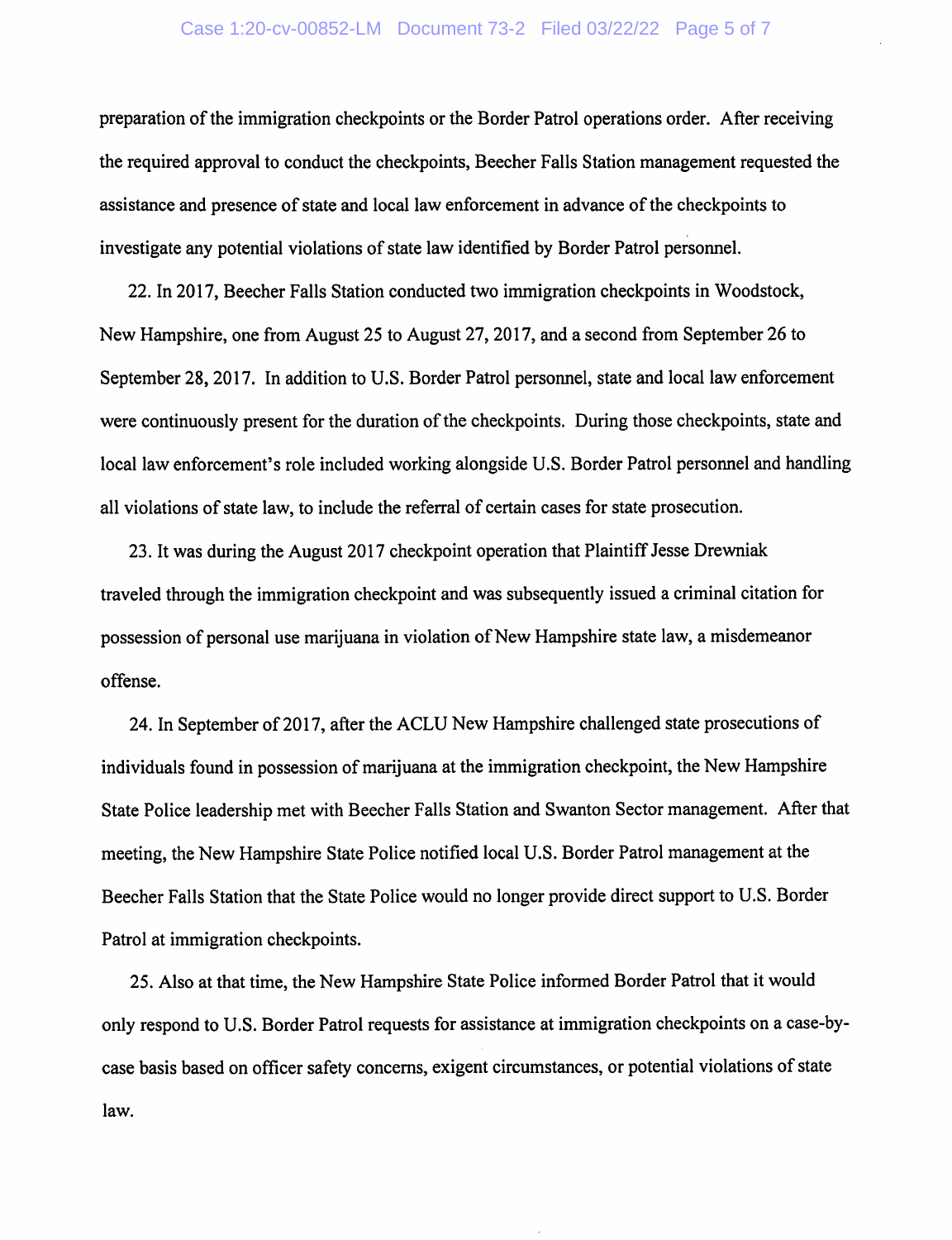### Case 1:20-cv-00852-LM Document 73-2 Filed 03/22/22 Page 6 of 7

26. As a result of the New Hampshire State Police change in practice, all subsequent checkpoints no longer had state and local law enforcement continuously present for the duration of the operation unlike the 2017 checkpoints.

27. In 2018, the Beecher Falls Station conducted four immigration checkpoints in Woodstock, New Hampshire on the following dates: May 27-29, 2018; June 15-17, 2018; August 21-23, 2018; and September 25-27, 2018. Based upon available information, it was during the August 2018 operation that plaintiff Sebastian Fuentes traveled through U.S. Border Patrol's immigration checkpoint. During this operation, Mr. Fuentes was not arrested, charged, or otherwise criminally prosecuted for any violations of Federal law. Additionally, during this operation, U.S. Border Patrol did not refer Mr. Fuentes to state and local law enforcement for any suspected violations of state law.

28. In 2019, the Beecher Falls Stations conducted four immigration checkpoints. Two immigration checkpoints were conducted in Columbia, New Hampshire on April 7, 2019, and May 27, 2019. A third immigration checkpoint was conducted in Woodstock, New Hampshire from June 8 to June 9, 2019. A fourth immigration checkpoint was conducted in Lebanon, New Hampshire, from September 3 to September 6, 2019.

29. The 2019 checkpoints, like the 2018 checkpoints, no longer had state and local law enforcement continuously present for the duration of the operation. Instead, state and local law enforcement only provided limited assistance in response to specific requests by the U.S. Border Patrol based upon officer/public safety concerns, exigent circumstances, or potential violations of state law.

30. Additionally, as a result of the New Hampshire State Police's change in policy, U.S. Border Patrol no longer requests the continuous presence of state and local law enforcement in advance of planned immigration checkpoints in the State of New Hampshire. Instead, U.S. Border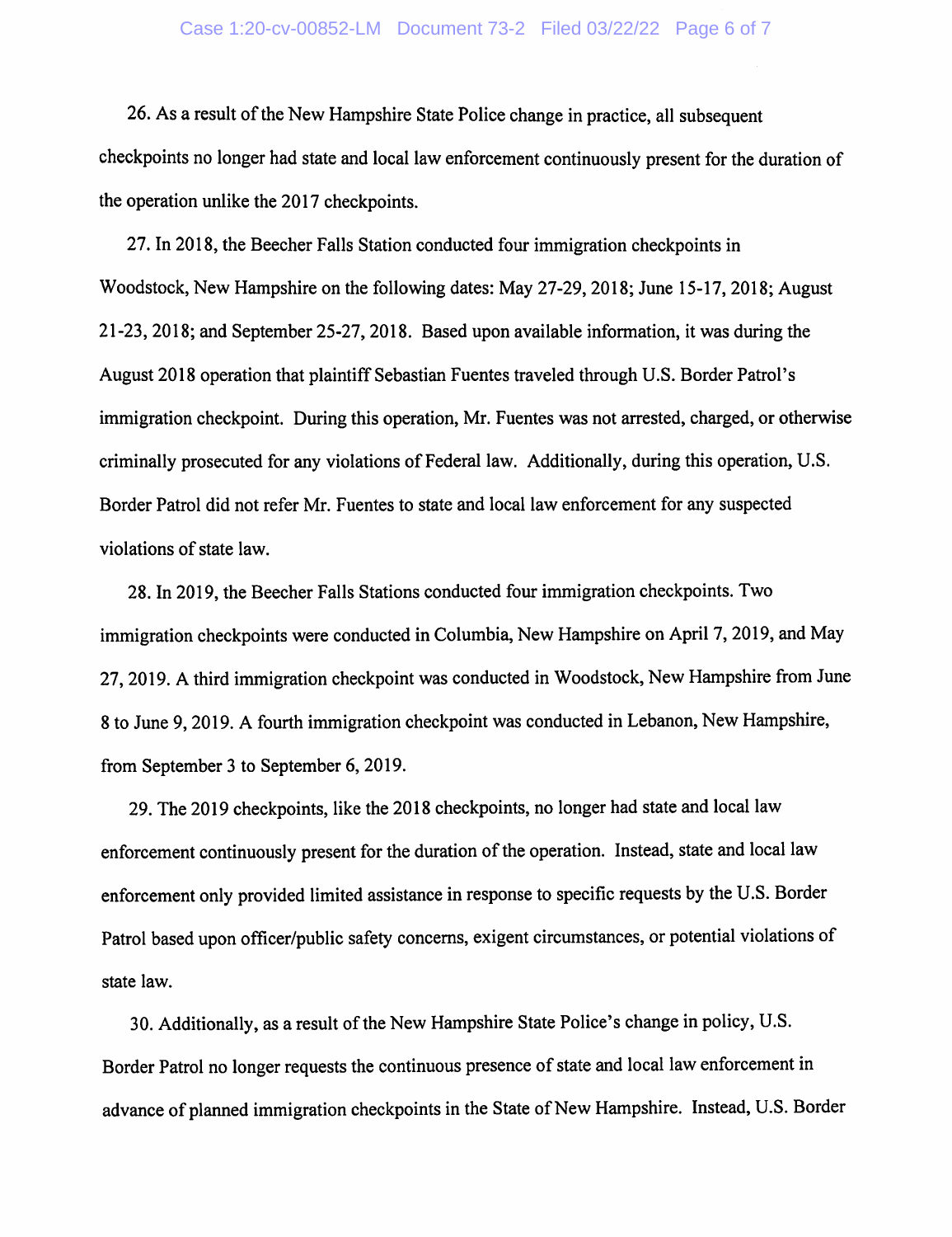### Case 1:20-cv-00852-LM Document 73-2 Filed 03/22/22 Page 7 of 7

Patrol only makes requests for assistance in response to specific instances of potential violations of state law or for officer/public safety reasons.

31. From September 2019 to present, Swanton Sector Border Patrol has not operated an immigration checkpoint in the State of New Hampshire.

32. Moreover, to date, Swanton Sector Border Patrol has no planned immigration checkpoints in the State of New Hampshire scheduled for fiscal year 2022.

33. Further, to date, no approved operations orders exist for fiscal year 2022 that would authorize an immigration checkpoint in the State of New Hampshire.

34. The location and operation of any future immigration checkpoint within Swanton Sector is subject to change based upon a variety of factors to include, among others, logistics, law enforcement needs, and staffing/budgetary considerations.

I declare under penalty of perjury that the foregoing is true and correct.

Executed this 14<sup>th</sup> day of March, 2022.

Robert N. Garcia Chief Patrol Agent U.S. Border Patrol Swanton, Vermont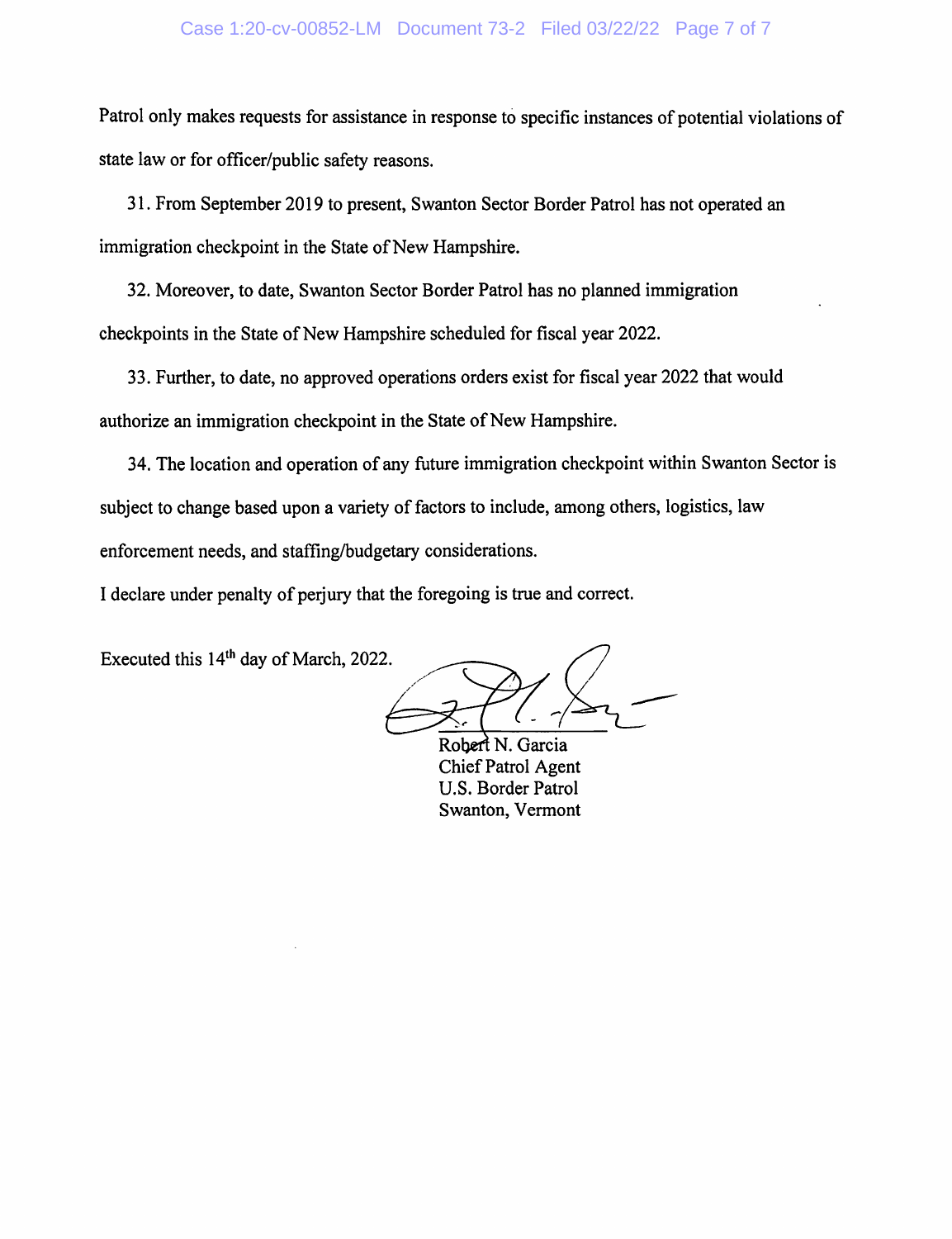# UNITED STATES DISTRICT COURT DISTRICT OF NEW HAMPSHIRE

| JESSE DREWNIAK, and                                                                                                          |                            |
|------------------------------------------------------------------------------------------------------------------------------|----------------------------|
| <b>SEBASTIAN FUENTES</b>                                                                                                     |                            |
| Plaintiffs,                                                                                                                  |                            |
| V.                                                                                                                           | Civil Action 1:20-cv-00852 |
| U.S. CUSTOMS AND BORDER PROTECTION,<br>U.S. BORDER PATROL, MARK A. QUALTER,<br>ROBERT N. GARCIA, and<br>RICHARD J. FORTUNATO |                            |
| Defendants.                                                                                                                  |                            |

# DECLARATION OF RICHARD J. FORTUNADO IN SUPPORT OF MOTION TO **DISMISS AMENDED COMPLAINT**

I, Richard J. Fortunato, pursuant to 28 U.S.C. § 1746, depose and say as follows:

1. On July 18, 2021, I reported for duty as the Deputy Chief Patrol Agent, Swanton Sector, U.S. Border Patrol, U.S. Customs and Border Protection, Department of Homeland Security. I submit this declaration in support of the Government's Motion to Dismiss the Amended Complaint in the above-captioned matter. The statements made herein are based on my personal knowledge as well as on information provided to me in my official capacity as Swanton Sector's Deputy Chief Patrol Agent.

2. In addition to serving as Deputy Chief Patrol Agent, beginning on July 25, 2021, I have intermittently carried out the duties of Acting Chief Patrol Agent. In both roles, I serve as a senior management official who is involved in the planning, organizing, and directing of U.S.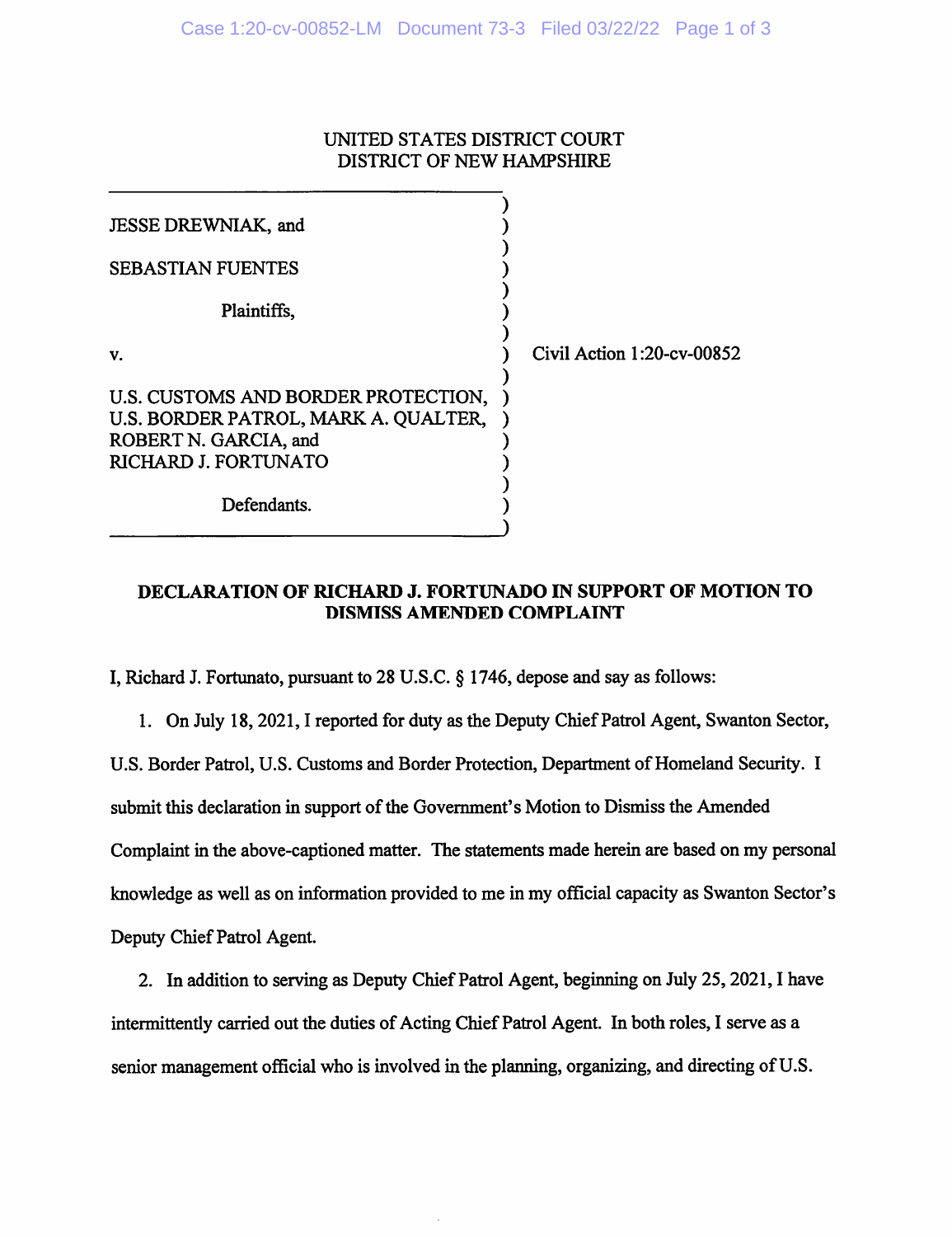#### Case 1:20-cv-00852-LM Document 73-3 Filed 03/22/22 Page 2 of 3

Border Patrol enforcement operations within Swanton Sector's area of responsibility, to include any immigration checkpoints in the State of New Hampshire.

3. Within Swanton Sector, immigration checkpoints are conducted after an operations order is prepared and approved for a set time frame.

4. Since July 18, 2021, no immigration checkpoints have been conducted in the State of New Hampshire.

5. Additionally, to date, no immigration checkpoints are scheduled to occur in 2022.

6. Following the New Hampshire State Police's change in policy to no longer provide ongoing support at U.S. Border Patrol's immigration checkpoints, the Beecher Falls Border Patrol Station no longer requests the continuous presence of state and local law enforcement in advance of a planned New Hampshire immigration checkpoint. Moreover, state and local law enforcement's involvement in any aspect of an immigration checkpoint is now limited to specific requests for assistance in response to potential criminal activity enforceable under state law or an ongoing safety matter.

7. On July 18, 2017, the State of New Hampshire decriminalized the possession of personal use marijuana. NH Rev. Stat. § 318-B:2-c (2017). Consequently, if U.S. Border Patrol discovered a personal use amount of marijuana on an individual during an immigration checkpoint and Federal prosecution was not initiated, U.S. Border Patrol agents may seize and destroy the contraband.

8. Despite the change in New Hampshire state law, federal law remains unchanged. Schedule I of the Federal Comprehensive Drug Abuse Prevention and Control Act of 1970, continues to list marijuana as a federally prohibited controlled substance. 21 U.S.C. § 812.